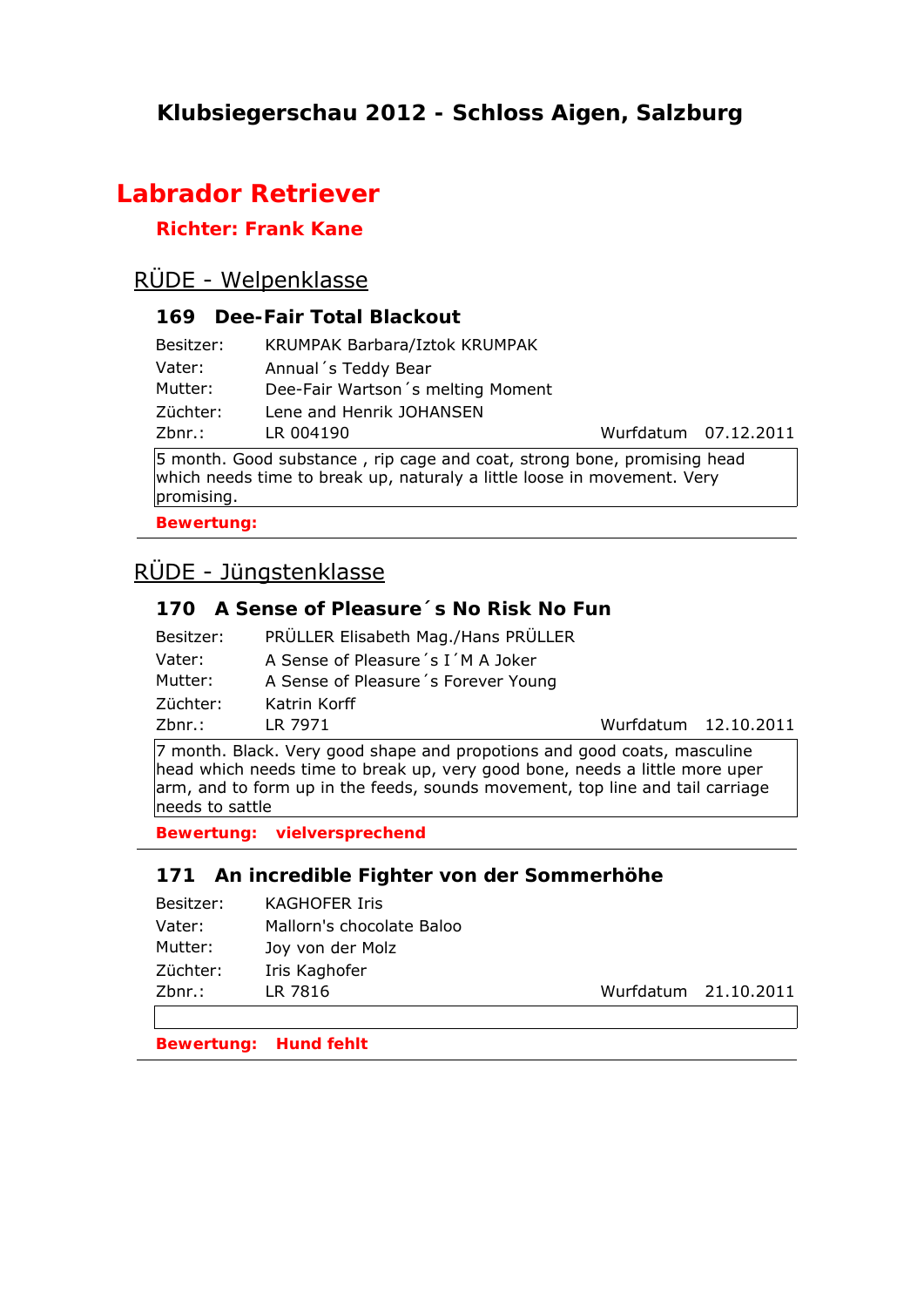## **172 Azzuro Di Marbane**

| Besitzer: | PUNTORIERI ROSSELLA Massimiliano   |
|-----------|------------------------------------|
| Vater:    | Dickendall Buckstone American Idol |
| Mutter:   | La Dolce Vita Di Marbane           |
| Züchter:  | Puntorieri Massimiliano Rossella   |
| $Zbnr.$ : | LOI 11161607                       |

7 month. Quality black with clean outline , very good angulation, for quests and movement, excellent neck and top line, could be just a little shorter for perfect balance, head needs to develope a little more masculinity, adculate movement for his age.

**Bewertung: vielversprechend**

### **173 Bread N´Butter of Spotted Joy**

| Besitzer: | <b>SCHILDBERGER Elisabeth</b>      |                      |  |
|-----------|------------------------------------|----------------------|--|
| Vater:    | Show me the way Ethan for Aldamity |                      |  |
| Mutter:   | Trendmaker's in Motion             |                      |  |
| Züchter:  | Valerie Jähnchen                   |                      |  |
| Zbnr.:    | LR 7788                            | Wurfdatum 19.08.2011 |  |

9 month. Top size, with good coat and excellent tail, strong masculine head, good ripcage, short cuplines, needs to let down a little in his quaters and form in the hocks, this shows also in his rare movement, good front action, holds a firm topline

**Bewertung: vielversprechend**

## **174 Broken Silence of Spotted Joy**

| Besitzer: | <b>ANGLBERGER Barbara</b>          |
|-----------|------------------------------------|
| Vater:    | Show me the Way Ethan for Aldamity |
| Mutter:   | Trendmaker's in Motopn             |
| Züchter:  | Valerie und Rene Jähnichen         |
| Zbnr.:    | ÖHZB LR 7789A                      |

Wurfdatum 19.08.2011

Wurfdatum 28.09.2011

8 month. Chocolate, good bone and feed, good headtype, his eyes need to darken, sound mover, needs to fill out in the ripcage, would prefer him little shorter in the cuplines, holds his topline well, at the moment his tail is a little long

**Bewertung: vielversprechend**

#### **175 Port of Nessie Dream Catcher**

| Besitzer: | <b>ESZTER Eőry</b>      |
|-----------|-------------------------|
| Vater:    | Dolphingham Dreamweaver |
| Mutter:   | Port of Nessie All Jazz |

Züchter: Eszter Eőry

Zbnr.: 3912/11 Wurfdatum 19.10.2011

7month. excellent type with very good shape and substance, correct bone, good coat and tail, head needs a tittle more time but good expressions, movement is al little loose in both ends but full of promising.

**Bewertung: vielversprechend**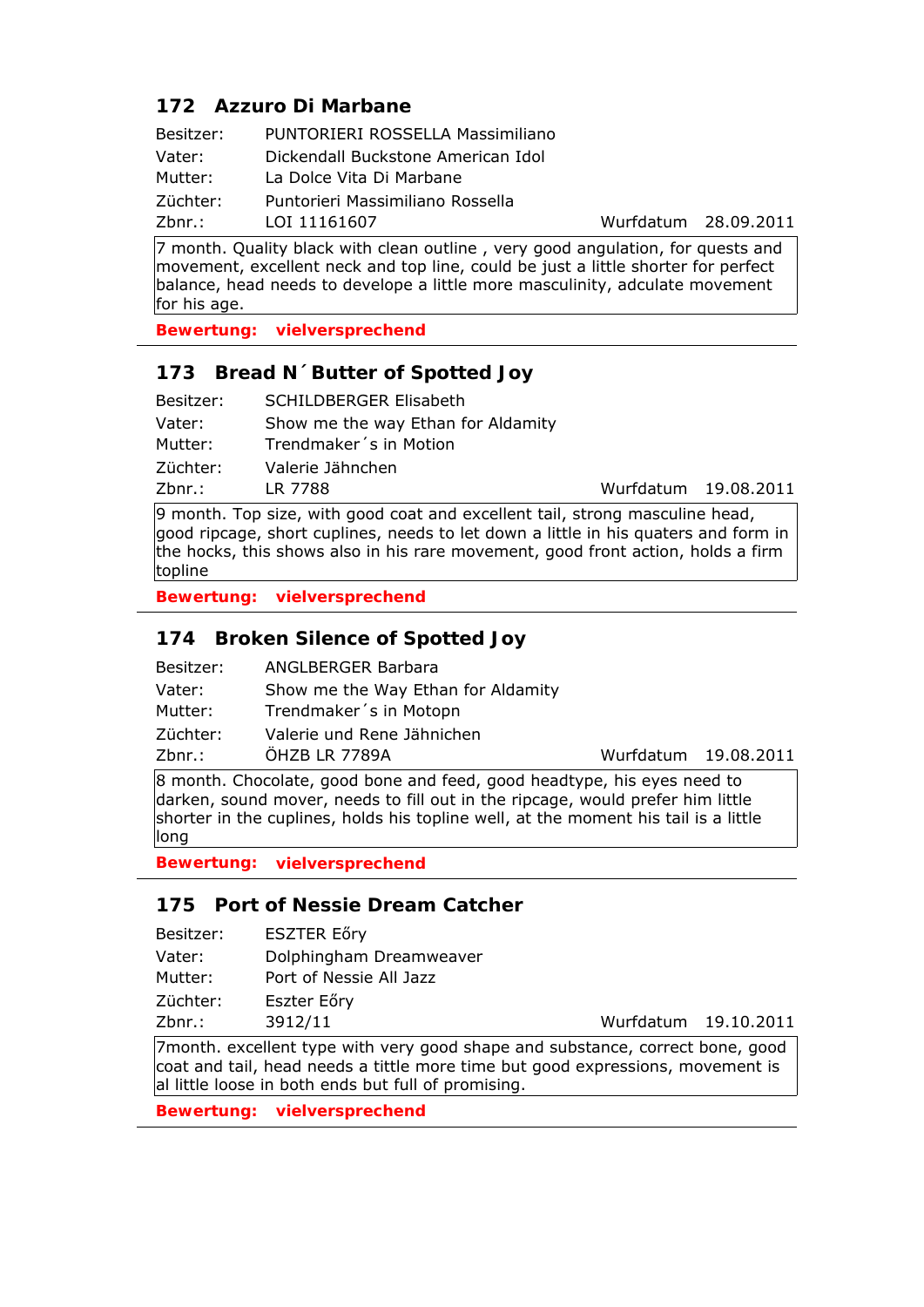# **176 Trolltjarnbacken Treasure Raider**

| Besitzer: | SHPAKOVSKAYA&SHAMOVA I & N        |
|-----------|-----------------------------------|
| Vater:    | Destiny's Tellmenothingidon'tknow |
| Mutter:   | Tjotte's Meant To Be              |
| Züchter:  | Karlsson Anette                   |
| Zbnr.:    | SE 8702/2011                      |

Wurfdatum 01.10.2011

6 month . chocolate. Has good shape, needs to develope in the body but drop in the rips for balance, but he is still jung, his head needs time to develope, at the moment a litte long in the forface, sound movement, needs to fill out generaly,

**Bewertung: vielversprechend**

# RÜDE - Jugendklasse

## **177 Abelard**

| Besitzer: | OLTEAN Nicolae       |                      |  |
|-----------|----------------------|----------------------|--|
| Vater:    | Terra Spirit Just Me |                      |  |
| Mutter:   | Terra Spirit Faith   |                      |  |
| Züchter:  | Vlas Beatrice        |                      |  |
| Zbnr.:    | COR A 4576-11/122    | Wurfdatum 15.02.2011 |  |

15 month. Excellent type with good head and eye and expression very god coat, needs to fill out in the ripcage, good bone, feed could be more compact and his front action could be a little cleaner. Would prefer a shorter tail., has a lot of breed type

**Bewertung: v**

### **178 Ashford Castle Woof**

| $Zbnr.$ : | NHSB 2862202                          | Wurfdatum 15.05.2011 |
|-----------|---------------------------------------|----------------------|
| Züchter:  | Eva Löbl                              |                      |
| Mutter:   | Elvis Return to Sender from Georingme |                      |
| Vater:    | Charm Bluveil Mr.Darcy                |                      |
| Besitzer: | <b>NUGTEREN Sander</b>                |                      |

## **Bewertung: Hund fehlt**

### **179 Beadox Brun Treasure**

| Besitzer: | <b>RUTTER Christiane</b>   |                      |
|-----------|----------------------------|----------------------|
| Vater:    | Chablais Overseas Treasure |                      |
| Mutter:   | Lab Treasure's Unbeatable  |                      |
| Züchter:  | Beate Altendeitering       |                      |
| Zbnr.:    | LR 7412                    | Wurfdatum 07.11.2010 |

18 month. Chocolate with very good coat texture and the tail is in good shape but too high in the set and carriage. Good bone and feeds, needs to fill out in the ripcage as he is a little narrow allthrew, good headtype , eye could be darker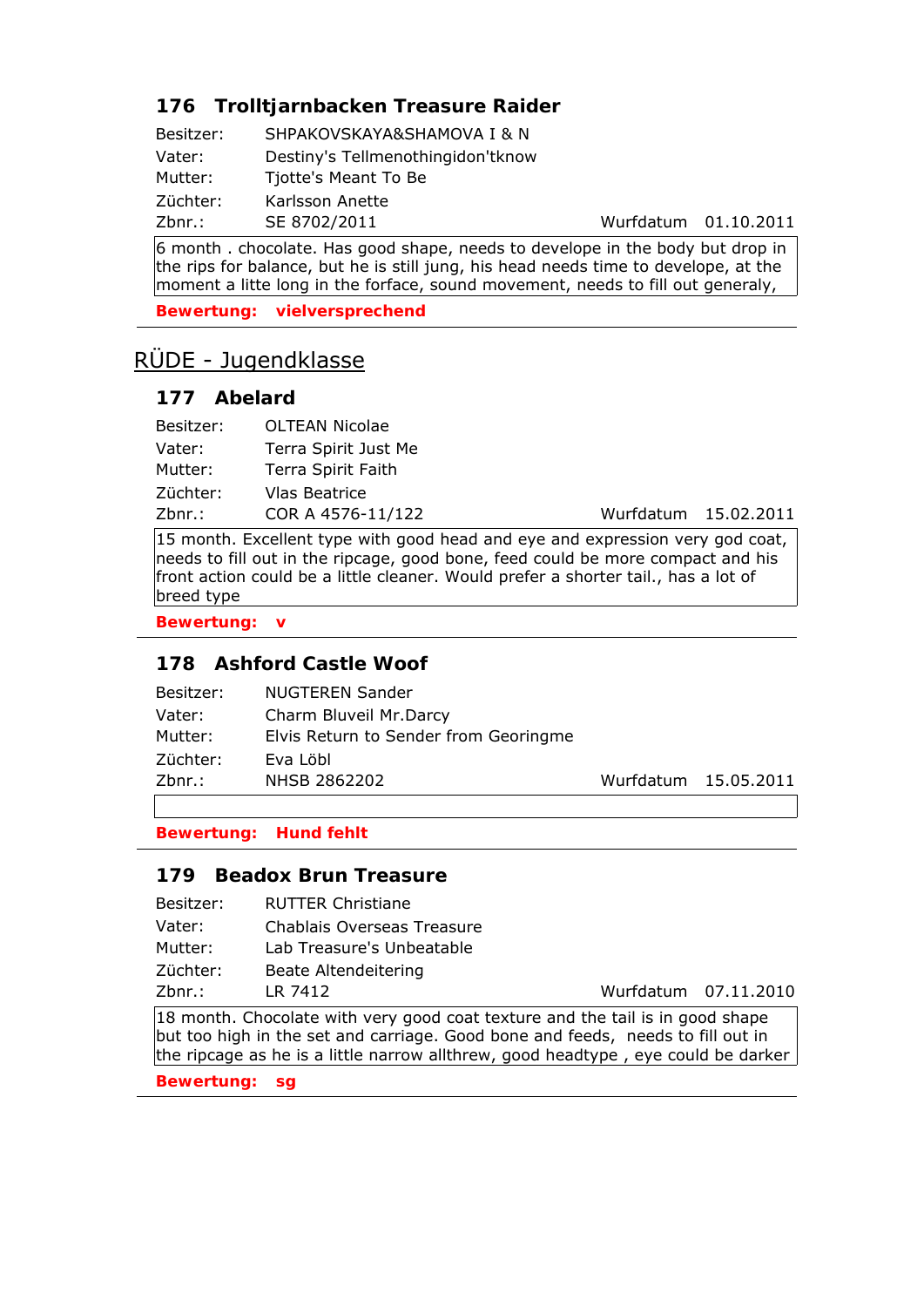#### **180 Bluveil Balau**

| SPINELLI Gianluigi      |
|-------------------------|
| Loch Mor Speedmaster    |
| <b>Bluveil Blastoff</b> |
| <b>Bluveil</b>          |
| 11/134676               |
|                         |

Wurfdatum 01.08.2011

9 month. Excellent quality allthrew., full of labrador type. Excellent movement for his age, very good rips, bone and feed, coat is comming well, would prefer tail just a little shorter, a little soft in his topline but he is still jung - will have great future.

**Bewertung: v2**

### **181 Bluveil Baobab**

| Besitzer: | PIVA Stefano            |                      |  |
|-----------|-------------------------|----------------------|--|
| Vater:    | Loch Mor Speedmaster    |                      |  |
| Mutter:   | <b>Bluveil Blastoff</b> |                      |  |
| Züchter:  | Stefano Piva            |                      |  |
| Zbnr.:    | ROI 11/134669           | Wurfdatum 01.08.2011 |  |

9 month excellent breed type, compact and well riped, very good head and eye, good coat and tail, good bone and feed, strenghten a little in the rare, good front action, carries a good topline, will have a very good future

**Bewertung: v1, JB**

### **182 Braveheart by Libralabra**

| Besitzer: | <b>BELTCHEVA Prolet</b>         |                      |
|-----------|---------------------------------|----------------------|
| Vater:    | Carpenny Scenario               |                      |
| Mutter:   | Libra the House of Master River |                      |
| Züchter:  | Libralabra Kennel               |                      |
| Zbnr.:    | PK 15835/11                     | Wurfdatum 24.11.2010 |

17 month excellent labrador type in body , coat, tail and head, could be a little cleaner in the throat, front movement is loose at the ellbows, tail carriage and topline can be better

**Bewertung: v3**

#### **183 M.C. of Palmhill U.R. Ouzo**

| Besitzer: | WEBER MARGUERITE/Ch.Weber-ZAROLIAGIS |                      |
|-----------|--------------------------------------|----------------------|
| Vater:    | Lochmor Romeo                        |                      |
| Mutter:   | M.C. of Palmhill Unique              |                      |
| Züchter:  | M.+CH. WEBER-ZAROLIAGIS              |                      |
| Zbnr.:    | 107235                               | Wurfdatum 14.06.2011 |
|           |                                      |                      |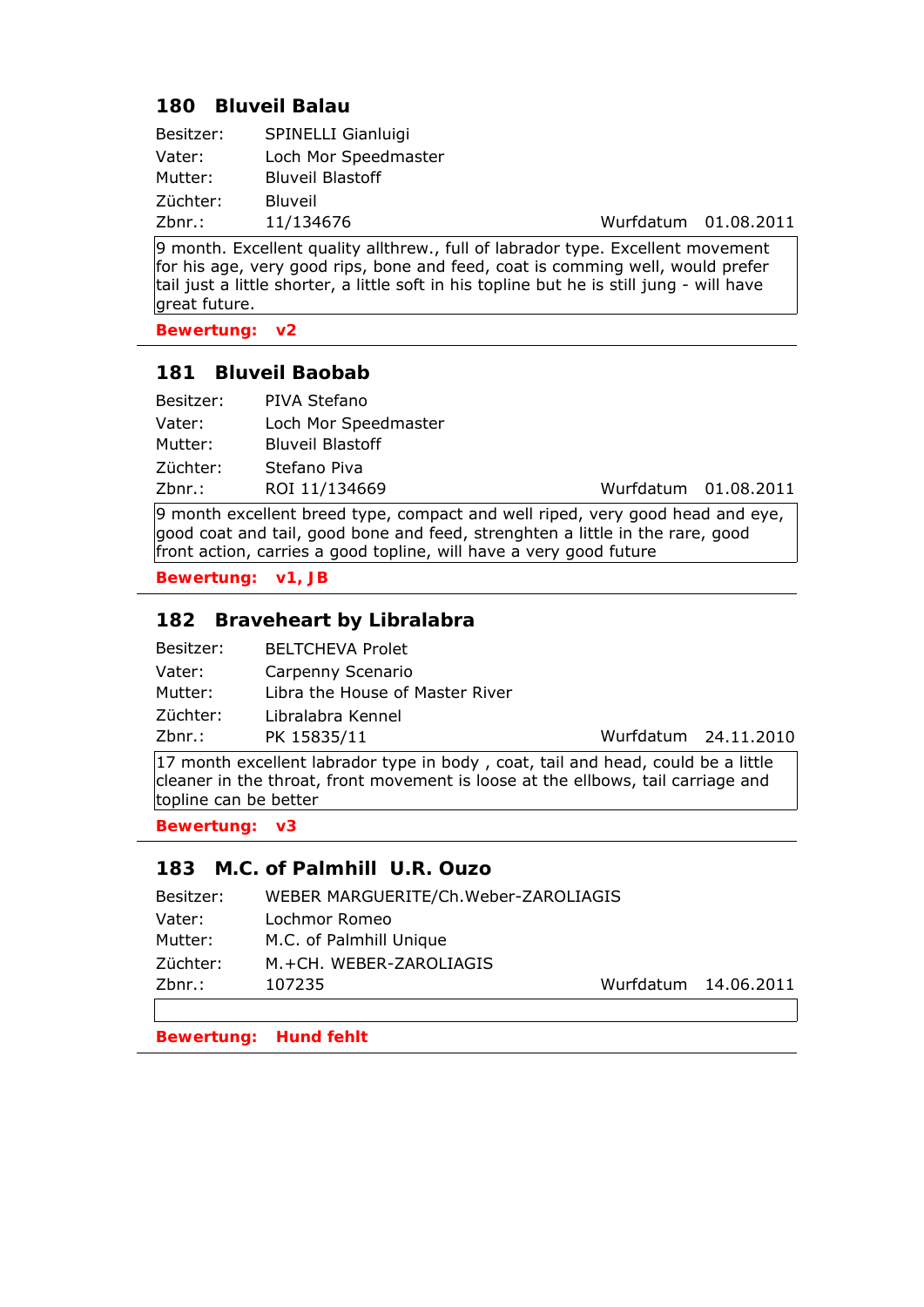## **184 Signori Si Nasce Di Marbane**

| Besitzer: | PUNTORIERI Massimiliano, Rossela    |
|-----------|-------------------------------------|
| Vater:    | Mallorn's Design                    |
| Mutter:   | Vacanzeromane                       |
| Züchter:  | Massimiliano u. Rossella Puntorieri |
| Zbnr.:    | 1151203                             |

Wurfdatum 02.02.2011

15 month. Sound moving black, with clean outline, good movements, well constructed, would prefer him little more compact with a shorter tail, good head type, needs little more coat, tail carriage a little high

**Bewertung: sg**

### **185 Tylah Zeitgeist Guru**

| Zbnr.:    | HR16792                 | Wurfdatum 31.03.2011 |
|-----------|-------------------------|----------------------|
| Züchter:  | Barbare & Iztok Krumpak |                      |
| Mutter:   | Dee-Fair Many Rumours   |                      |
| Vater:    | Posters La Fin Du Monde |                      |
| Besitzer: | KACIAN Kaća Mrs         |                      |

13 month very good type in rips and coat, good headtype, i would prefer stronger pastens and feed, very good head and eye, tail could be shorter and thicker,

**Bewertung: v**

#### **185b Sunrider Seal**

| Besitzer: | <b>REISINGER Andreas &amp; Eva</b> |
|-----------|------------------------------------|
| Vater:    | Posters La Fin Du Monde            |
| Mutter:   | Dee-Fair Many Rumours              |
| Züchter:  | Barbare & Iztok Krumpak            |
| Zbnr.:    | ÖHZB LR 7765                       |

Wurfdatum 14.07.2011

10 month excellent type with good coat and tail, good rare movement, needs little more angulation in front, could be more cleaner from neck into shoulder, good rare action little narrow in front, good head and expression, a lot of type,

**Bewertung: v4, KJS**

### **185a A Shining Spirit of Dacia**

- Besitzer: Necmita Rotta Arnella
- Vater: Posters La Fin Du Monde Mutter: Dee-Fair Many Rumours Züchter: Barbare & Iztok Krumpak
- Zbnr.: CORA 4617-11/122 Wurfdatum 04.05.2011

12 month, yellow with good coat and tail, very good bone and feed, good rare movement, head is a little heavy for his age, needs to be a little cleaner in neck and shoulder and this shows in his front action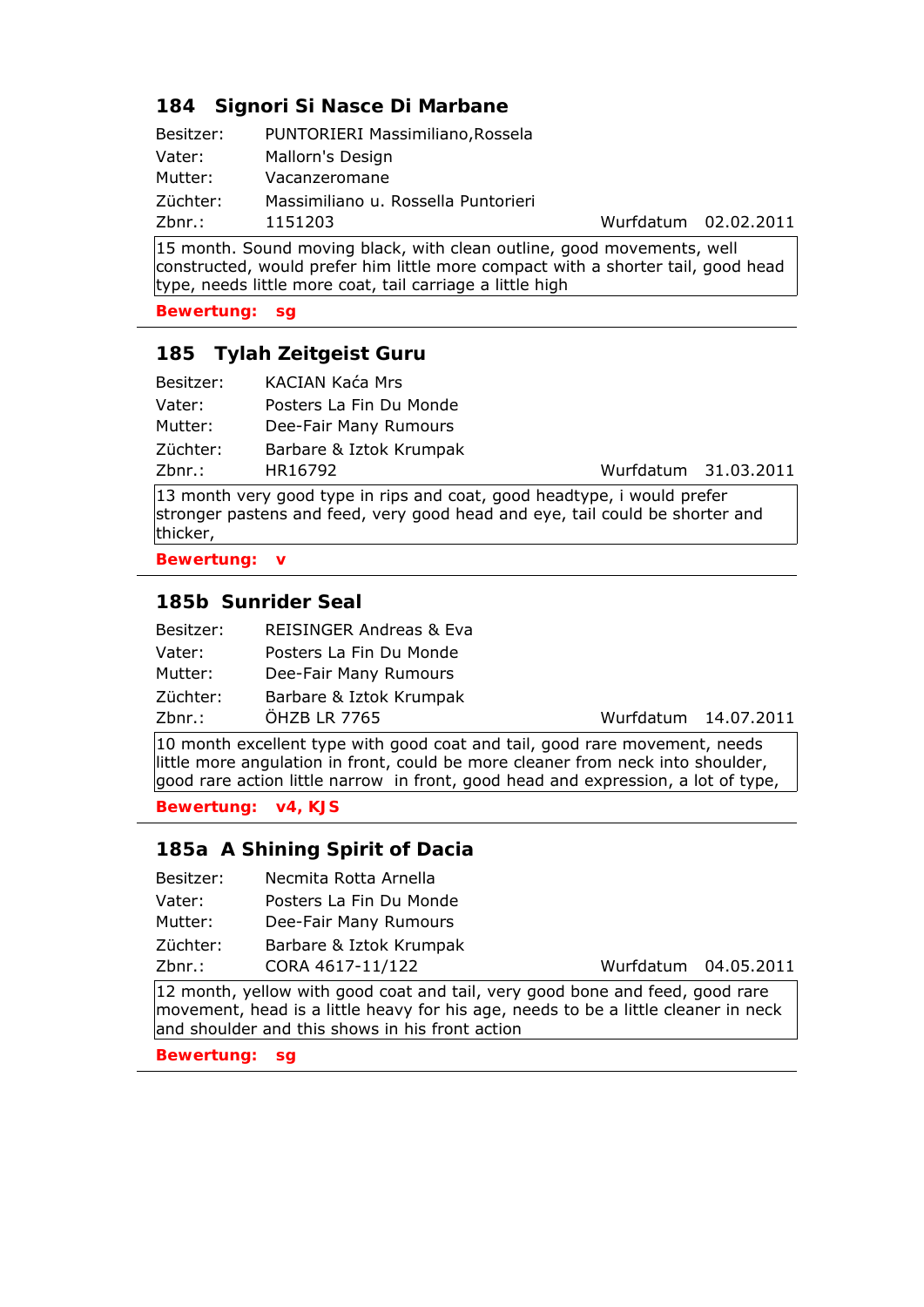## **186 Crystal Spirit Downtown**

| Zbnr.:    | LR 6999                          | Wurfdatum 04.06.2010 |
|-----------|----------------------------------|----------------------|
| Züchter:  | Andrea u. Martin Geller          |                      |
| Mutter:   | Woefdram's Ruby Tuesday          |                      |
| Vater:    | Dolphingham Dreamweaver          |                      |
| Besitzer: | GELLER Andrea/Dr. Manfred KOZIAN |                      |

23 month. Very good rips good front action, good rare angulation, not in his best coat today, tail carriage a little high, good neck into shoulder line, would prefer a little stronger in the forface

**Bewertung: sg**

## **187 Crystal Spirit Dr. Dee Dee**

| Besitzer: | PRÜLLER Elisabeth Mag.  |
|-----------|-------------------------|
| Vater:    | Dolphingham Dreamweaver |
| Mutter:   | Woefdram's Ruby Tuesday |
| Züchter:  | Andrea u. Martin Geller |
| Zbnr.:    | LR 6998                 |

Wurfdatum 04.06.2010

23 month excellent breed type, very good rips and coat, tail set could be a little better, very good rare movement, excellent head and eye, good bone and feed, full of quality

**Bewertung: v3**

## **188 Lab"s Dream Free Dancer**

| Besitzer: | <b>HEMEN Zeljko</b>    |
|-----------|------------------------|
| Vater:    | Charm Bluveil Mr Darcy |
| Mutter:   | Kana Crveni Baron      |
| Züchter:  | Zeljko Hemen           |
| Zbnr.:    | HR 16573 LR            |

Wurfdatum 26.09.2010

20 month good quality, good for breed type in rips coat and tail, excellent front movement refound head which needs to become little more masculine, would prefer more neck and leg for perfect propotions, full of quality

**Bewertung: v2, R.CACA**

### **189 Loch Mor Debonair**

| Zbnr.:    | LOI 10/202857                       | Wurfdatum 04.09.2010 |
|-----------|-------------------------------------|----------------------|
| Züchter:  | Franco Barberi                      |                      |
| Mutter:   | Heatherbourne Wild Silk at Loch Mor |                      |
| Vater:    | Charm Bluveil Mr Darcy              |                      |
| Besitzer: | <b>BARBERI Franco</b>               |                      |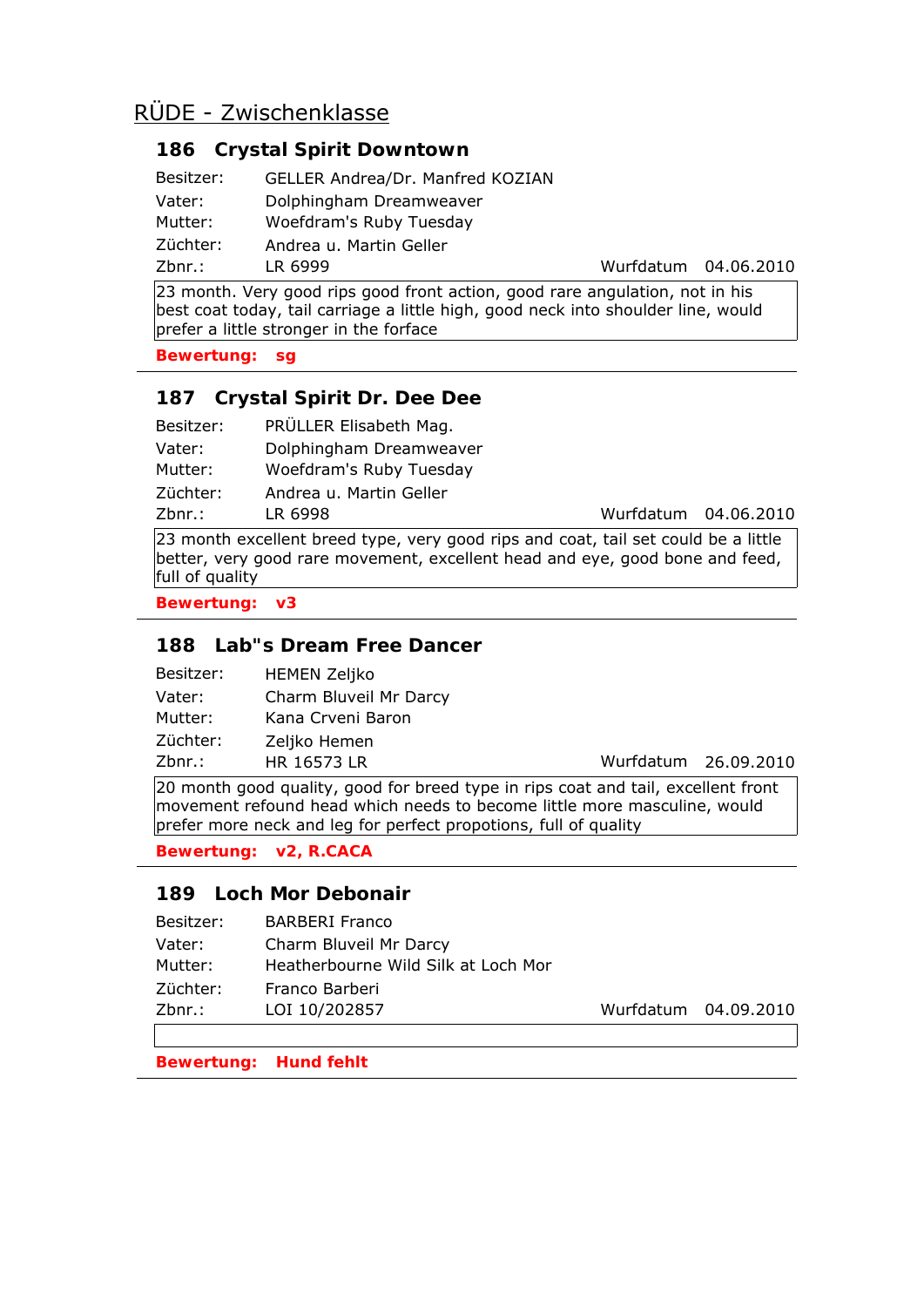## **190 M.C. of Palmhill C.M. Moby Dick**

Besitzer: WEBER MARGUERITE/Ch.Weber-ZAROLIAGIS Vater: Follies Mon Oncle Mutter: Coco Chanel du Cercle de Samson Züchter: M.+CH. WEBER-ZAROLIAGIS

Zbnr.: 103718 Wurfdatum 20.01.2011

15 month strong masculine dog, very good coat and tail, excellent rare, little loose in front movement, feed could be little more compact, just a little slack in topline today but full of breed quality

**Bewertung: v1, CACA, KS**

#### **191 Nicol'poli Smash**

| Besitzer: | PETRUKHINA Anna      |
|-----------|----------------------|
| Vater:    | Sretlow Sea Biscuit  |
| Mutter:   | Nicol'Poli Dogs Tail |
| Züchter:  | Potovina Tatiana     |
| Zbnr.:    | RKF 2919912          |

Wurfdatum 07.09.2010

20 month, tall, good rips, good bone and feed, needs more angulation shoulder and upper arm, moves quite well, not in his best coat today, masculine head, tail could be shorter with a lower carriage

**Bewertung: sg**

#### **192 Richbourne MacDougal**

| Besitzer: | LUCIC Bozica              |
|-----------|---------------------------|
| Vater:    | <b>Richbourne Macbeth</b> |
| Mutter:   | Richbourne Kristina       |
| Züchter:  | S. Wiles                  |
| 7hnr •    | I R7747                   |

Zbnr.: LR7747 Wurfdatum 13.07.2010

20 month, yellow, a very good type, not in his best coat today - shows in his topline, could have a little more leg for balance, good head type and could be cleaner in throat, good front action

**Bewertung: v4**

# RÜDE - Offene Klasse

#### **193 Carpenny Will To Go**

| Vater:   | Carpenny Walpole  |
|----------|-------------------|
| Mutter:  | Carpenny Barbera  |
| Züchter: | Mrs.P M Carpanini |

Zbnr.: AG03223505 Wurfdatum 11.06.2006

7 years. Excellent breed type, not in his best coat today needs a little more rip, good tail and tail carriage, very good head and eye, needs a little more leg and upper arm and this shows in front movement, full of type,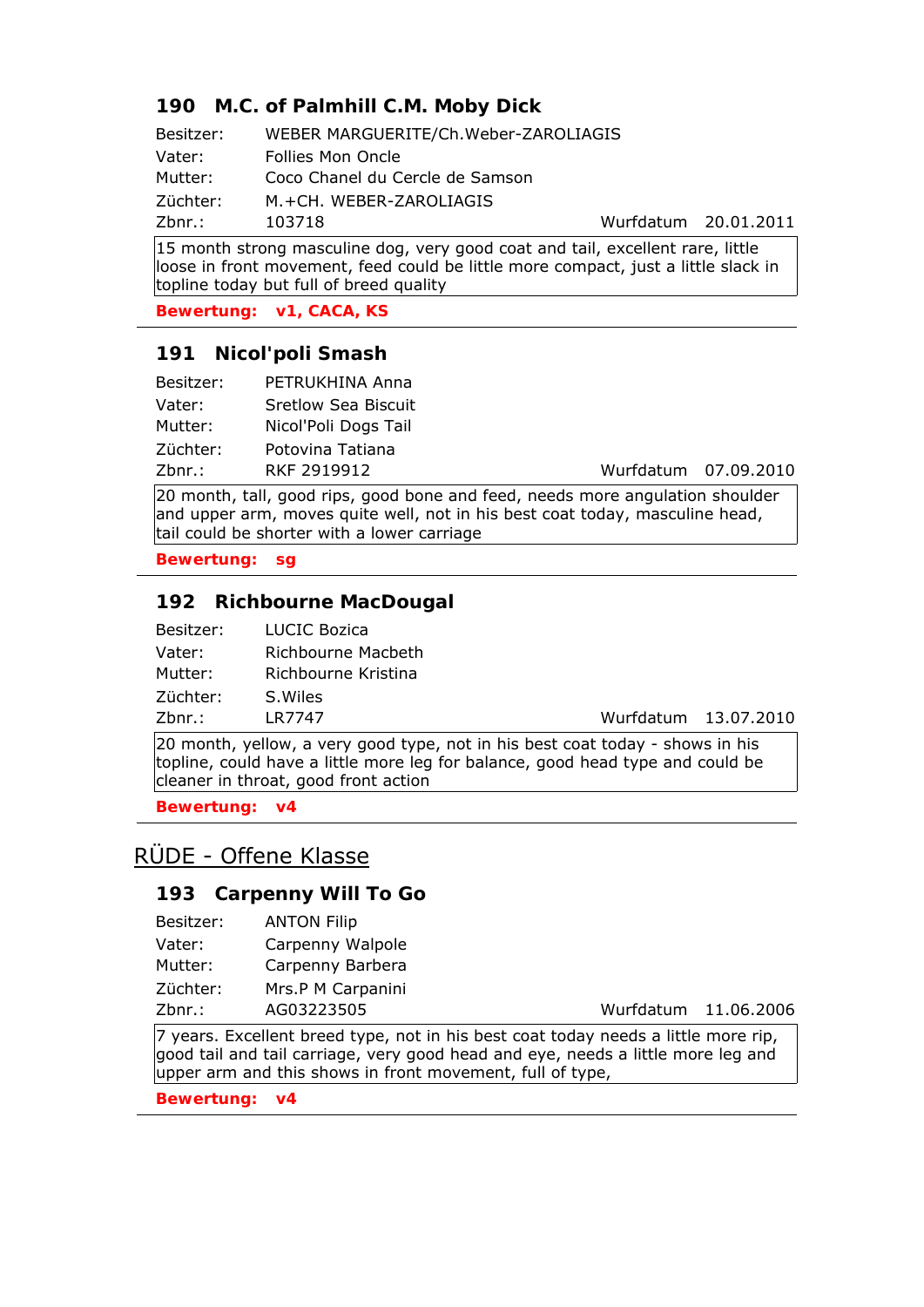## **194 Chesterwood's Gentle Desmo**

| Besitzer: | <b>KOCZERA Rudolf</b>        |
|-----------|------------------------------|
| Vater:    | Darksideofrose               |
| Mutter:   | Chesterwood's Darling        |
| Züchter:  | Mag. Ulrika und Andreas Diry |
| Zbnr.:    | LR 6613                      |
|           |                              |

Wurfdatum 23.08.2009

Wurfdatum 29.03.2010

**Bewertung: Hund fehlt**

### **195 Lab´spb Violet Dream**

| Besitzer: | SHAPOVALOVA Yu.         |
|-----------|-------------------------|
| Vater:    | Dickendall Davron Gable |
| Mutter:   | Arcabaleno Inflame Star |
| Züchter:  | P. EGOROV               |
| Zbnr.:    | RKF 2736411             |

2 years, yellow, top size, very good rips, good coat texture, clean masculine head, turns his hocks in a little on the move , front action could be cleaner, tail carriage could be better,

**Bewertung: sg**

## **196 Lab'Major Slyness Night**

| Besitzer: | <b>MAJOROS Attila</b> |
|-----------|-----------------------|
| Vater:    | Brigburn Sedge        |
| Mutter:   | Stenveyz Cheese Cake  |
| Züchter:  | Attila Majoros        |
| Zbnr.:    | 2666/08               |

Wurfdatum 30.05.2008

**Bewertung: Hund fehlt**

### **197 Lab'Spb Violet Dream**

| Besitzer: | SHAPOVALOVA Yulia        |
|-----------|--------------------------|
| Vater:    | Dickendall Davaron Gable |
| Mutter:   | Arcabaleno Inflame Star  |
| Züchter:  | P. Egorov                |
| Zbnr.:    | RKF 2736411              |
|           |                          |

Wurfdatum 29.03.2010

**Bewertung: Hund fehlt**

#### **198 Loch Mor Ringmaster**

| Besitzer: | <b>BARBERI Franco</b> |
|-----------|-----------------------|
| Vater:    | Loch Mor Speedmaster  |
| Mutter:   | <b>Newinn Grace</b>   |
| Züchter:  | Franco Barberi        |
| $Zbnr.$ : | LOI 10/41285          |
|           |                       |

Wurfdatum 04.07.2009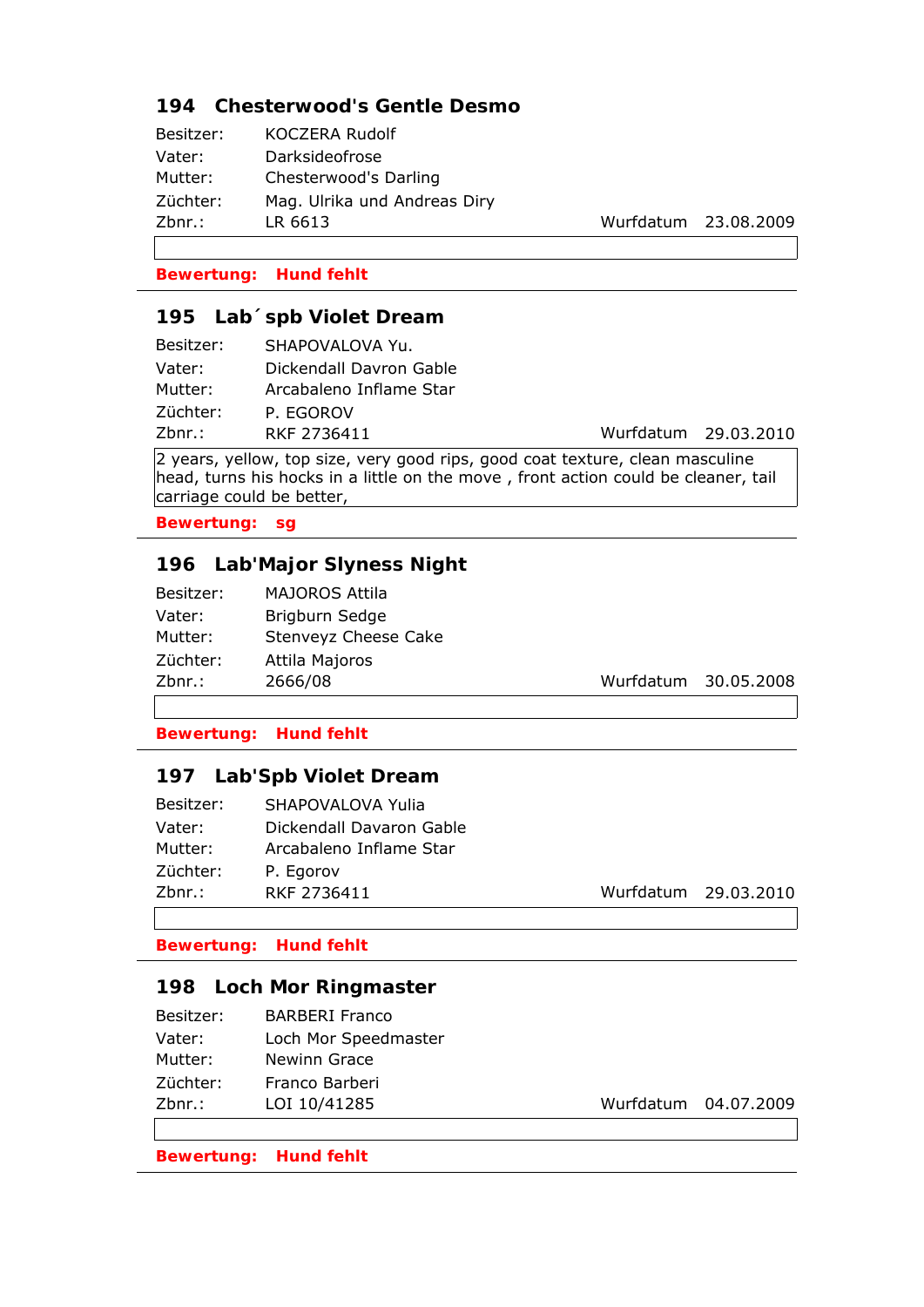## **199 Nicol´ Poli Sweet Tart Lollipop**

| Besitzer: | POTOVINA Tatiana       |
|-----------|------------------------|
| Vater:    | Sretlow Sea Biscuit    |
| Mutter:   | Nicol Poli Dog 's Tail |
| Züchter:  | Potovina Tatiana       |
| Zbnr.:    | RKF 2919909            |

Wurfdatum 07.09.2010

19 month. As a teenage stage it looks leggy at the moment, needs to drop in the body and fill out in ripcage, good coat and tail and sound movement, feed could be more compact, shoud finish a nice dog, at moment he looks his age

**Bewertung: v**

#### **200 Nursyland Darwin**

| Besitzer: | VASILJEVIC Gabriela       |                      |  |
|-----------|---------------------------|----------------------|--|
| Vater:    | Dutchlab's Sound of Music |                      |  |
| Mutter:   | Trendmaker's A Dream Team |                      |  |
| Züchter:  | Nada Godec                |                      |  |
| Zbnr.:    | LR 5550                   | Wurfdatum 02.08.2007 |  |
|           |                           |                      |  |

5 years, refind dog , could have more substance in his age, quality head and expression, movement could be little cleaner, good coat texture,

**Bewertung: v**

### **201 Posters La Fin Du Monde**

| KRUMPAK Barbara/Iztok KRUMPAK |                                                             |
|-------------------------------|-------------------------------------------------------------|
| Jayncourt Star Ovation        |                                                             |
| Posters "seven Seas"          |                                                             |
|                               |                                                             |
| LR-004012                     |                                                             |
|                               | KRISTIANSEN MAIBRITT, KJELDSEN GERT<br>Wurfdatum 05.07.2009 |

2.5 years a lot of breed type in head, coat and tail, moves soundely with a good stright, prefer little shorter in the cuplines a little more springer rips which shows when he moves, very nice neck into shoulder, clean masculine head

**Bewertung: v3**

### **202 Rusmairas Om Shakti**

| Besitzer: | RADOSTNAYA M.                |                      |  |
|-----------|------------------------------|----------------------|--|
| Vater:    | Tweedledum Ag Aints All Odds |                      |  |
| Mutter:   | Irimen Lady Laima            |                      |  |
| Züchter:  | M. RadostnAya                |                      |  |
| Zbnr.:    | RKF 2939534                  | Wurfdatum 01.08.2010 |  |
|           |                              |                      |  |

**Bewertung: Hund fehlt**

#### **203 Sandylands Looking Back**

| Besitzer: | <b>BARBERI Franco</b>            |                      |
|-----------|----------------------------------|----------------------|
| Vater:    | Loch Mor Spencer                 |                      |
| Mutter:   | Sandylands Wait Awhile           |                      |
| Züchter:  | Mr & Mrs G Anthony & Mrs E Jayes |                      |
| $Zbnr.$ : | AK03595602                       | Wurfdatum 07.07.2009 |
|           |                                  |                      |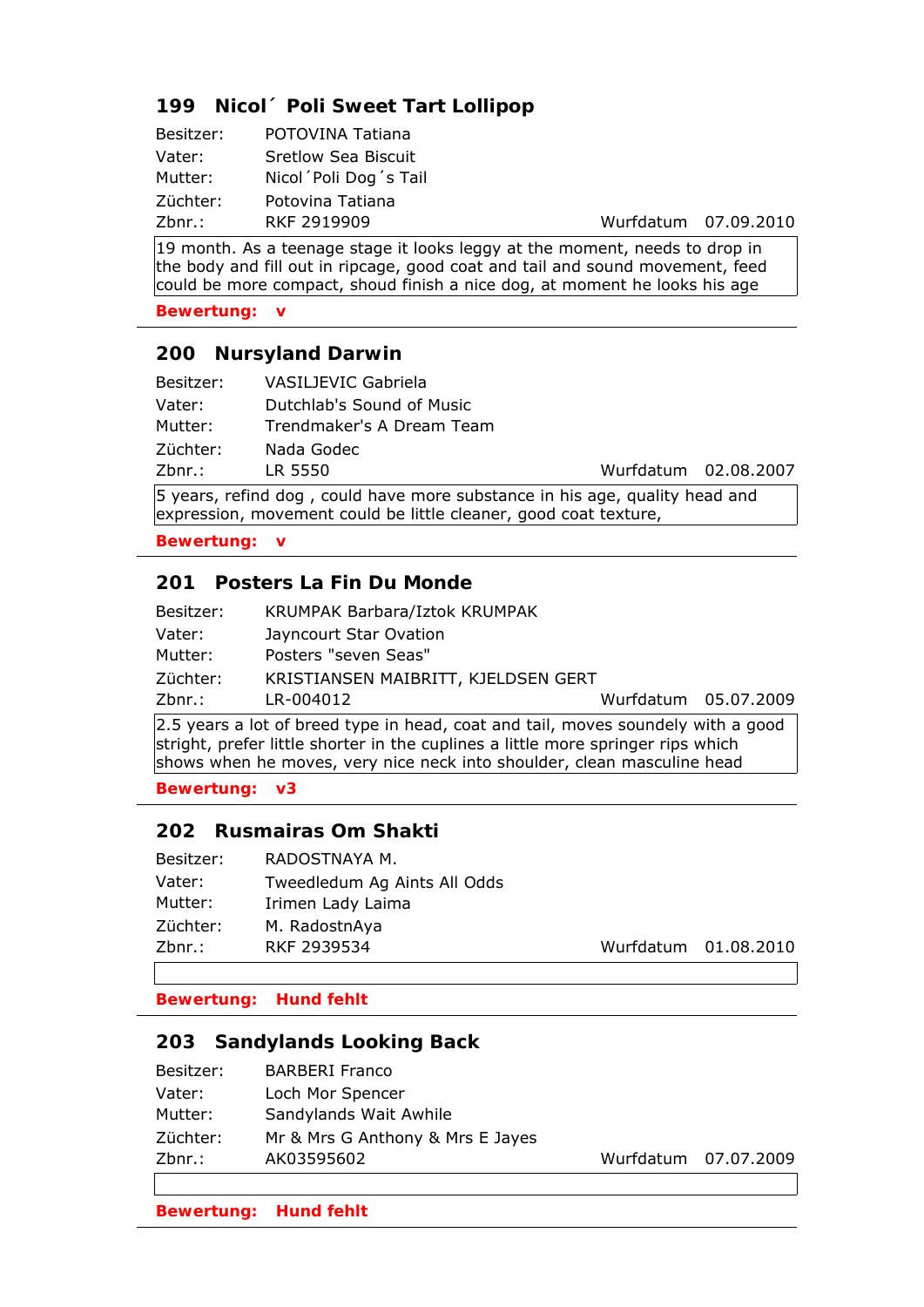## **204 Silronray's Eddy Steady Go**

| Besitzer: | <b>MOLDENHAUER Hiltrud</b> |
|-----------|----------------------------|
| Vater:    | Sandylands Goldfinger      |
| Mutter:   | Silronray's Call My Name   |
| Züchter:  | Sylvia van Peursem         |
| Zbnr.:    | LOF.Ret.L.204272/0         |
|           |                            |

Wurfdatum 09.11.2009

**Bewertung: Hund fehlt**

#### **205 Sudeo Scottish Blend**

| NESTEROVA Elizaveta     |
|-------------------------|
| Timantti Solid Davidson |
| Sudeo Cantara           |
| M.Givan                 |
| RKF 2693155             |
|                         |

Wurfdatum 16.07.2008

3.5 years, short cupline dog, good mover, would like him little cleaner threw neck and shoulder, masculine head which could be cleaner in the chikbones and darker in the eye, has a lot of type,

**Bewertung: v2, R.CACA**

#### **206 Sunrider Monte Video**

| Besitzer: | LOIDL Elisabeth                   |
|-----------|-----------------------------------|
| Vater:    | Ashford Castle Quality Guaranteed |
| Mutter:   | Sudeo Whatever Will Be            |
| Züchter:  | Andreas Reisinger                 |
| Zbnr.:    | LR 6948                           |

Wurfdatum 15.04.2010

2 years, masculine dog, good bone, good rare movement, masculine head which could be little cleaner and little less skin, good ripcage, tail set could be little better, this detrects from his topline

**Bewertung: sg**

#### **207 Terra Spirit Just Me**

| Besitzer: | <b>ANTON Filip</b>             |                      |  |
|-----------|--------------------------------|----------------------|--|
| Vater:    | Abbeystead Wykeham of Carpenny |                      |  |
| Mutter:   | Terra Spirit Wind of Spring    |                      |  |
| Züchter:  | <b>Filip Anton</b>             |                      |  |
| Zbnr.:    | COR A 4045-10/122              | Wurfdatum 09.10.2009 |  |
|           |                                |                      |  |

2 years, excellent outline and propotions with good length of leg, short cuppled, would have little more springer rips very good coat, legs and feed, qualitiy in his head, topline could be little stronger, needs to fill out a little in the front, but full of type

**Bewertung: v1, CACA**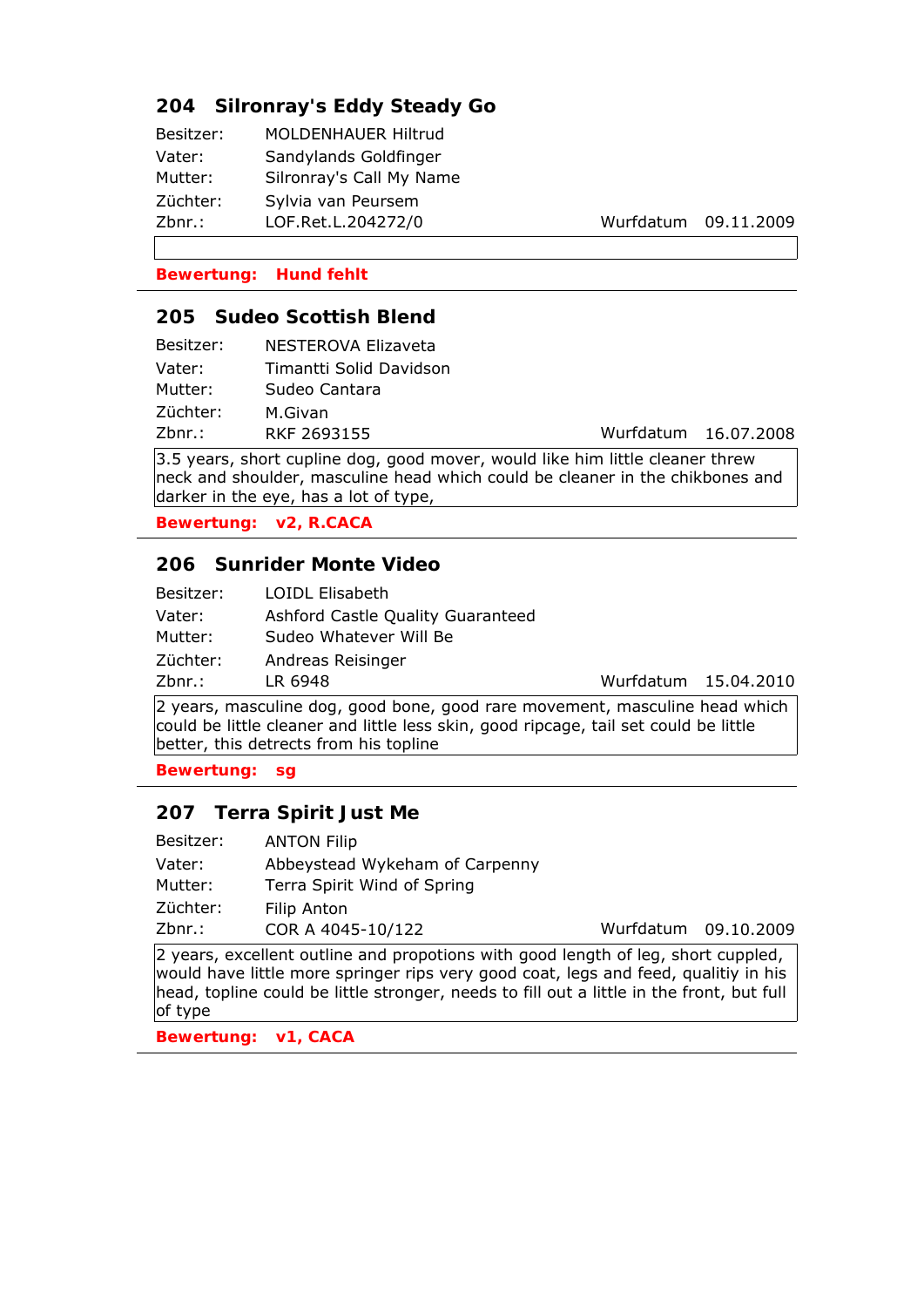# RÜDE - Gebrauchshundeklasse

### **208 Alex Black&Chocolate**

| Besitzer: | LYN'OV Yevgeniy  |                      |
|-----------|------------------|----------------------|
| Vater:    |                  | Mallorn's Chocomania |
| Mutter:   | Emmi Colour Sayt |                      |
| Züchter:  | Zierova L.A.     |                      |
| Zbnr.:    | UKU.0052987      |                      |

Wurfdatum 01.01.2010

2 years. Good coat, masculine head, could be little cleaner threw the throat, ears could be more neater, good lenght of feed, little loose in outline

**Bewertung: sg**

### **209 Ariko Koyu Bis**

| Besitzer: | SHATOV K.                               |                      |  |
|-----------|-----------------------------------------|----------------------|--|
| Vater:    | Lab Treasure's Iindeed                  |                      |  |
| Mutter:   | Arwen La Magnifique De L'etang Balancet |                      |  |
| Züchter:  | O. Klimova                              |                      |  |
| Zbnr.:    | RKF 2320302                             | Wurfdatum 15.09.2008 |  |

4 years lever lot of substance in firm condition, little heavy in tight for my taste, clean masculine head, good coat and tail but carriage is too high,

**Bewertung: sg**

### **210 Brown Hunt's Mascot**

| Besitzer: | <b>JUUL-HENRIKSEN Marlene</b> |
|-----------|-------------------------------|
| Vater:    | Coco Loco's Chill Factor      |
| Mutter:   | Brown Hunt's Silke            |
| Züchter:  | Pernille Lillevang            |
| Zbnr.:    | DK00747/2007                  |

Wurfdatum 27.11.2006

5 years. good size and propotions and short cuplines, good coat, good headtype, good chest, coat, and feed, very good eyecolor, movement is loose, topline needs to be firmer

**Bewertung: sg4**

## **211 Coco Loco's Bugatti**

| Besitzer: | <b>BROESEN Anne-Dorthe</b> |                      |
|-----------|----------------------------|----------------------|
| Vater:    | Follies Mon Oncle          |                      |
| Mutter:   | Coco Loco's Pure Gold      |                      |
| Züchter:  | Majken Walbom              |                      |
| Zbnr.:    | DK20799/2009               | Wurfdatum 14.10.2009 |
|           |                            |                      |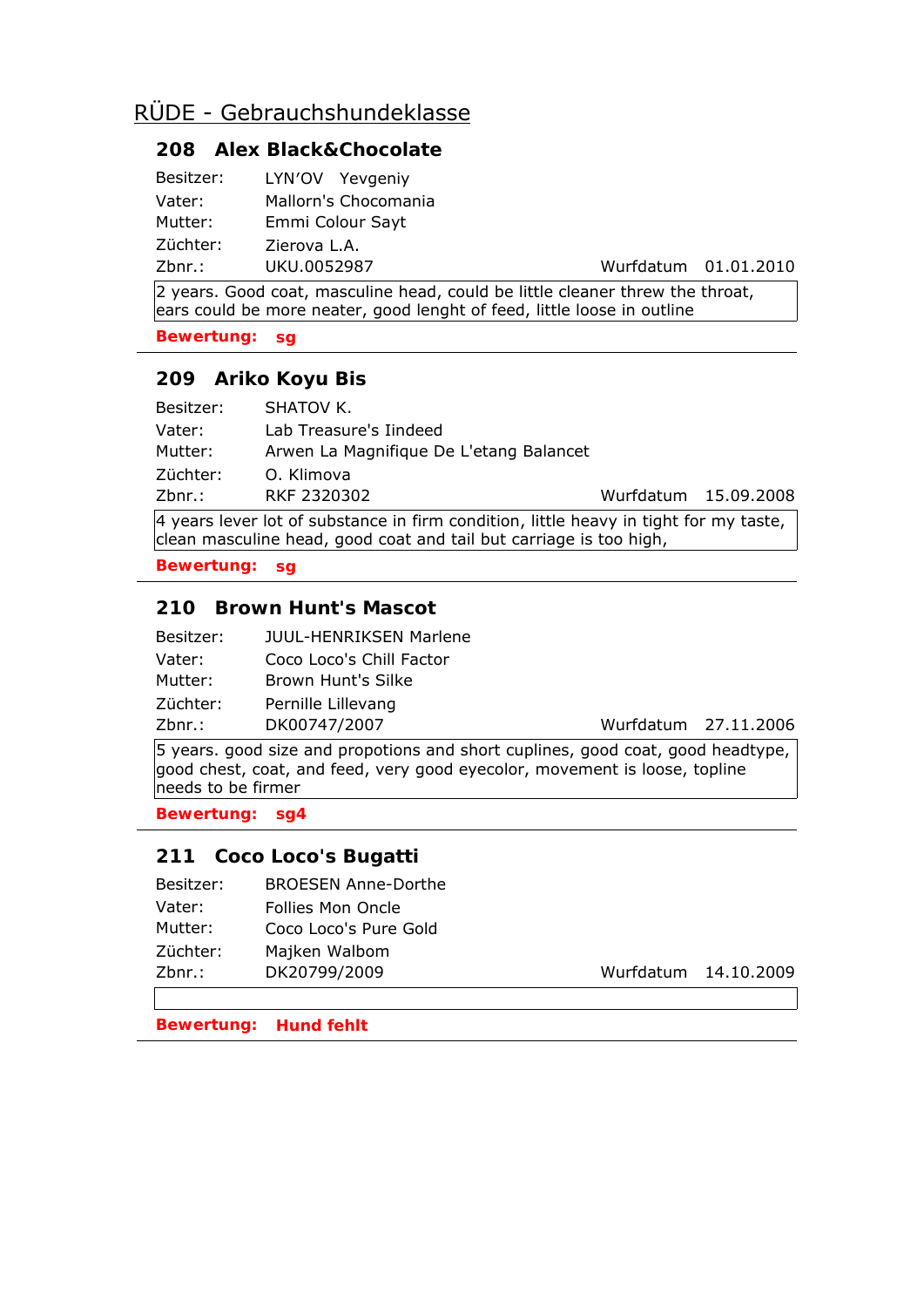## **212 Mallorn´s Design**

| Besitzer: | MASSIMILIANO ROSSELLA Puntorieri |                      |  |
|-----------|----------------------------------|----------------------|--|
| Vater:    | Mallorn's Romeo                  |                      |  |
| Mutter:   | Mallorn's Design                 |                      |  |
| Züchter:  | ANU HONKAPIRITTY                 |                      |  |
| Zbnr.:    | LO126869                         | Wurfdatum 13.08.2009 |  |
|           |                                  |                      |  |

2.5 years , black, very good type, well constructed good chest and coat, tail could be shorter, beautifull quality in head, movement and topline, tailcarriage could be little better

**Bewertung: v3**

### **213 Offlead Crash**

| D'ANDREA HAINSKI Charlotte<br>Besitzer:     |  |
|---------------------------------------------|--|
| Odakota Dei Tolomei<br>Vater:               |  |
| Offlead Quemada<br>Mutter:                  |  |
| Züchter:<br>Offlead                         |  |
| Wurfdatum 02.03.2009<br>09/135297<br>Zbnr.: |  |

2 years chocolate of top quality in type very good in movement, excellent coat and tail, good head, good bone, full of labrador qualities, great temperament and quality

**Bewertung: v1, CACA, Best.R., BOB**

## **214 Richbert vom Waldschratt**

| Besitzer: | <b>ISOPP Peter</b>  |
|-----------|---------------------|
| Vater:    | Lab Treasure's Enzo |
| Mutter:   | Sealpin Towadilla   |
| Züchter:  | Alfred Pieber       |
| Zbnr.:    | LR 7112             |

Wurfdatum 01.06.2010

2 years, refind dog who needs little more bone and coat, good front action, head could be little stronger for a male, tends to fly his ears, excellent temperament, should have more identity in the coat

**Bewertung: sg**

### **215 Sudeo Elvis**

| Besitzer: | SAZHINA Maria |  |
|-----------|---------------|--|
|           |               |  |

Vater: Sudeo Carlisle

Mutter: Sudeo Bonnie Tyler

Züchter: M.Givan

Zbnr.: RKF 2233403 Wurfdatum 01.06.2007

2 years top quality, lovely breed type, excellent movements, very good coat, quality head, good legs and feeds, full of breed qualities

**Bewertung: v2, R.CACA**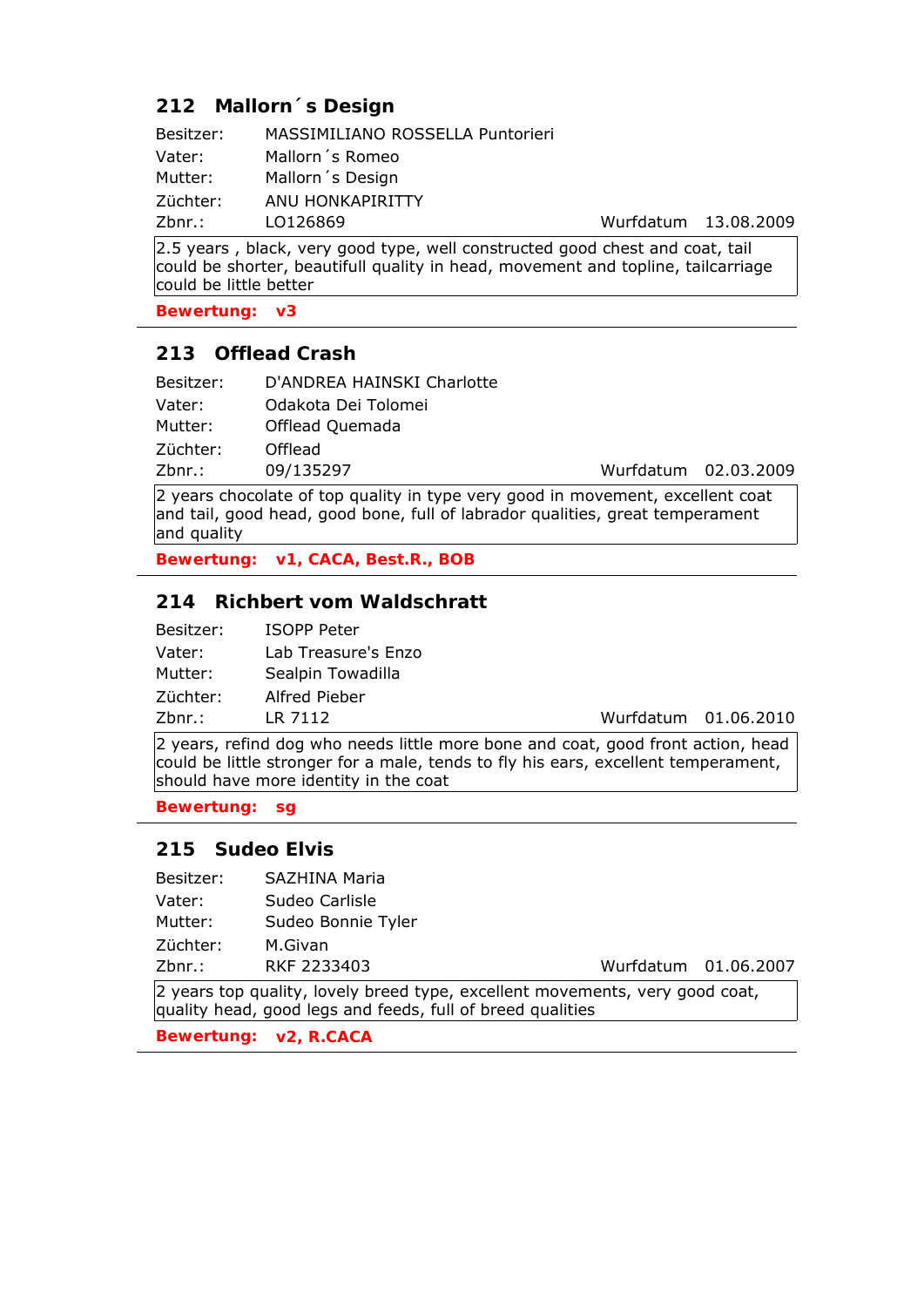# RÜDE - Championklasse

### **216 Inamorato Norman Erik Kerk**

| Besitzer: | SHATOV K.            |
|-----------|----------------------|
| Vater:    | Stenveyz Get Popukar |
| Mutter:   | Miliy Drug Mishel    |
| Züchter:  | E. ORLOVA            |
| Zbnr.:    | RKF 1949471          |

Wurfdatum 26.09.2006

6 years. Excellent breed type, lovely propotions, very good hind quarters, good coat, refind quality head, front movement could be little cleaner, full of labrador quality,

**Bewertung: v1, CACA**

#### **217 Loch Mor Quartermaster**

| Besitzer: | <b>BARBERI Franco</b> |
|-----------|-----------------------|
| Vater:    | Loch Mor Speedmaster  |
| Mutter:   | <b>Newinn Grace</b>   |
| Züchter:  | Franco Barberi        |
| Zbnr.:    | LOI 10/41287          |

Wurfdatum 04.07.2009

**Bewertung: Hund fehlt**

## **218 Loch Mor Romeo**

| Charm Bluveil Mr Darcy |
|------------------------|
|                        |
|                        |
|                        |
|                        |

Wurfdatum 14.07.2009

**Bewertung: Hund fehlt**

#### **219 Macita´s Indy Caracas**

| Besitzer: | JAKSOLA Jarkko & Marina |
|-----------|-------------------------|
| Vater:    | Wild'n'Beauty Alacazam  |
| Mutter:   | Macita's Connie Francis |
| Züchter:  | Anita Ek                |
| 7hnr.:    | FI17192/10              |

Wurfdatum 27.08.2009

2 years, strong masculine dog, very good ripcage coat and tail, clean masculine head, little heavy threw the shoulders and his topline could be former, rare movement could be stronger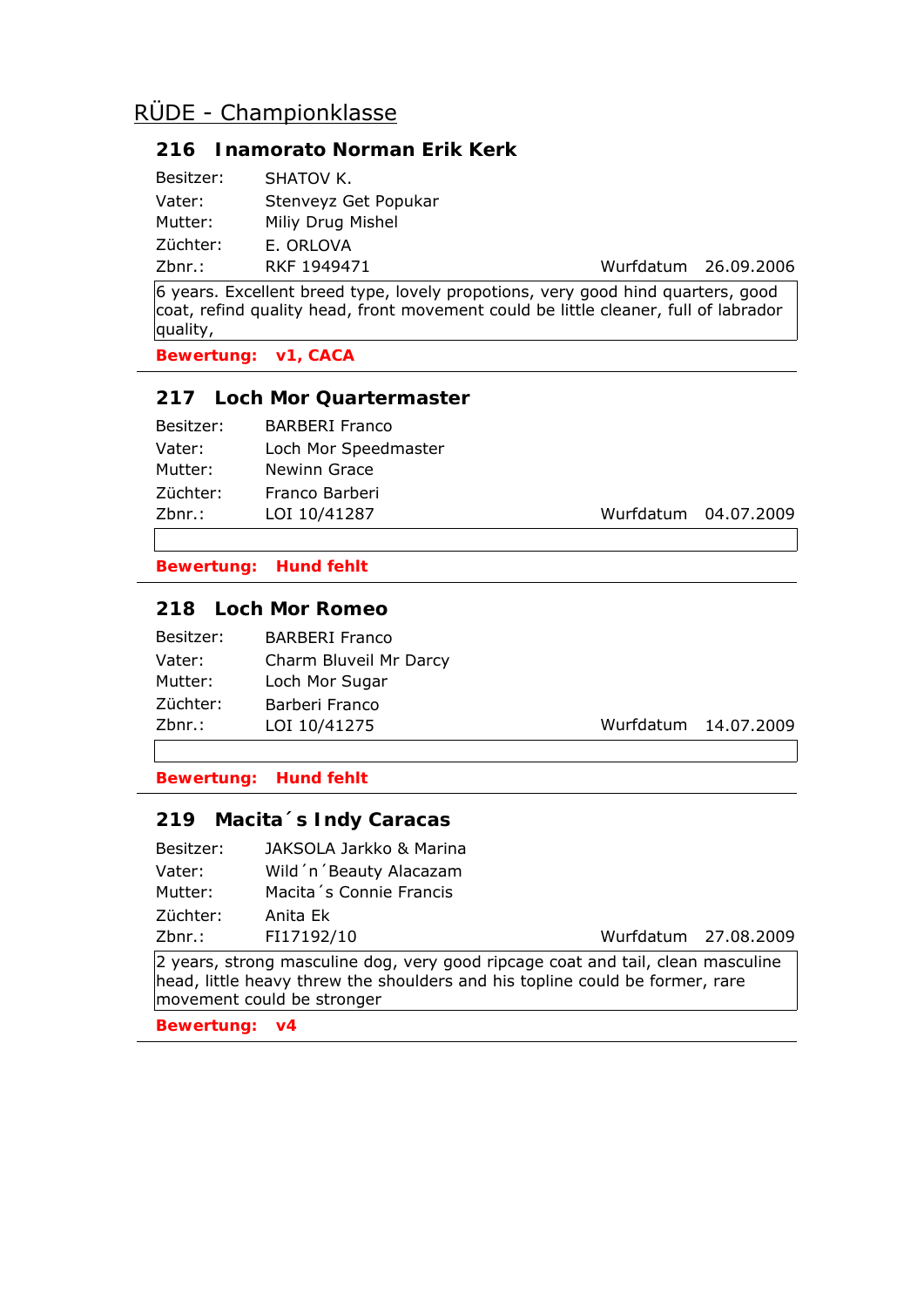## **220 Nitro Golden Drop**

| Besitzer: | JONJIĆ Igor            |
|-----------|------------------------|
| Vater:    | Whisky Mac Golden Drop |
| Mutter:   | Dothy Golden Drop      |
| Züchter:  | Željko Perko           |
| Zbnr.:    | HR 15684 LR            |

Wurfdatum 13.09.2008

 $\vert$ 3 years yellow in excelltn condition very good quaters, good ripcage and coat, clean masculine head, little long for balance , front movement could be cleaner

**Bewertung: v3**

#### **221 Yankee Goodwill Free-Way At Mascot Skif**

| Besitzer: | STEPANENKO Elena           |
|-----------|----------------------------|
| Vater:    | White Wing American Spirit |
| Mutter:   | Yankee Goodwill Nana Noir  |
| Züchter:  | G.Motor                    |
| Zbnr.:    | RKF 2433770/UKU 0043038    |

Wurfdatum 11.08.2008

2 years, excellent breed type short cuppled with excellent rips, very good head and eyes, good tail, gut carriage is little high, would prefer little more second fly in his quaters, beautiful type in excellent condition

**Bewertung: v2, R.CACA**

# RÜDE - Ehrenklasse

### **222 Sudeo Royal Piper**

| Besitzer:                                                                                                                                                    | <b>DREYER Tatiana</b>                    |                      |  |
|--------------------------------------------------------------------------------------------------------------------------------------------------------------|------------------------------------------|----------------------|--|
| Vater:                                                                                                                                                       | Antonine Total Eclipse Over Cricklecreek |                      |  |
| Mutter:                                                                                                                                                      | Alanwood Lady Fernella of Sudeo          |                      |  |
| Züchter:                                                                                                                                                     | M.Givan                                  |                      |  |
| Zbnr.:                                                                                                                                                       | RKF 2233402                              | Wurfdatum 27.04.2007 |  |
| [3.5 years, excellent type, not in his best coat today, good ripcage, good tail,<br>would prefer more work in his head and his front movement is loose today |                                          |                      |  |

**Bewertung: v2**

### **223 Trendmake's I Wish You Were Mine**

- Besitzer: CHAKAROVA-PETKOVA Albena
- Vater: Lab Treasure's Never-Say-Die
- Mutter: Trendmakers Italian Bella Donna
- Züchter: Trendmakers Kennel
- Zbnr.: PK 10311/08 Wurfdatum 29.11.2006

4 years in excellent condition, good rips and coat, very good head, has a good stright , topline dould be firmer, tail carriage is little high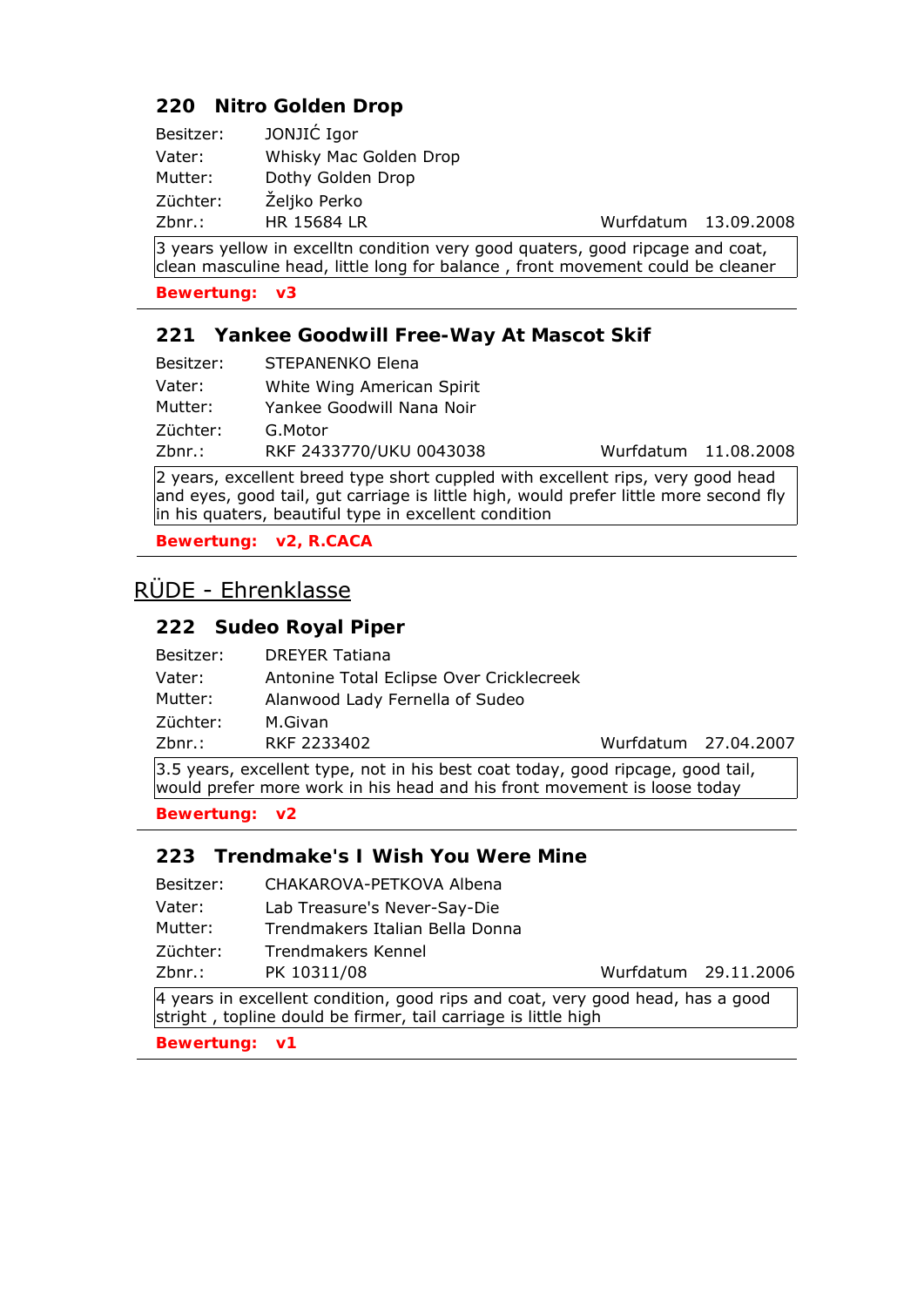# **224 Follies Imperial Eagle**

| Besitzer: | POTEMKINA Olga            |
|-----------|---------------------------|
| Vater:    | Tweedledum Crispy Duck    |
| Mutter:   | Follies Wood Lark         |
| Züchter:  | Helena&Anna-Liisa Kaitila |
| Zbnr.     | RKF1601104                |

Wurfdatum 30.07.2002

10 years in wonderful condition still very sound, very good coat, tail and excellent body, excellent head and eye and firm topline

**Bewertung: v1**

## **225 Starchant Eldorado**

| Besitzer: | RAMESEDER Andrea        |
|-----------|-------------------------|
| Vater:    | Cliff Hanger of Zampano |
| Mutter:   | <b>Starchant Ashley</b> |
| Züchter:  | Peter F. Berchtold      |
| Zbnr.:    | <b>LRET 3425</b>        |

Wurfdatum 07.06.2003

9 years . Very good head, firm body, would prefer little more angulation, better tail set, still very sound with excellent head and eye

**Bewertung: v3**

## **226 The Famous Big Dic. Of Tintagel Winds**

| Besitzer:                                                                                                                                  | <b>BAZHUTINA Olga</b>                |                      |  |
|--------------------------------------------------------------------------------------------------------------------------------------------|--------------------------------------|----------------------|--|
| Vater:                                                                                                                                     | Hawksmoors Webster                   |                      |  |
| Mutter:                                                                                                                                    | Oozing What It Takes of Tintagel Win |                      |  |
| Züchter:                                                                                                                                   | Mmes Felicity & Kira Leith-Ross      |                      |  |
| Zbnr.:                                                                                                                                     | 151906                               | Wurfdatum 14.11.2002 |  |
| 10 years black of beautiful quality lovely head, good coat and tail, carries<br>himself well, very clean outline, very good coat and tail, |                                      |                      |  |
| Bewertung: v2                                                                                                                              |                                      |                      |  |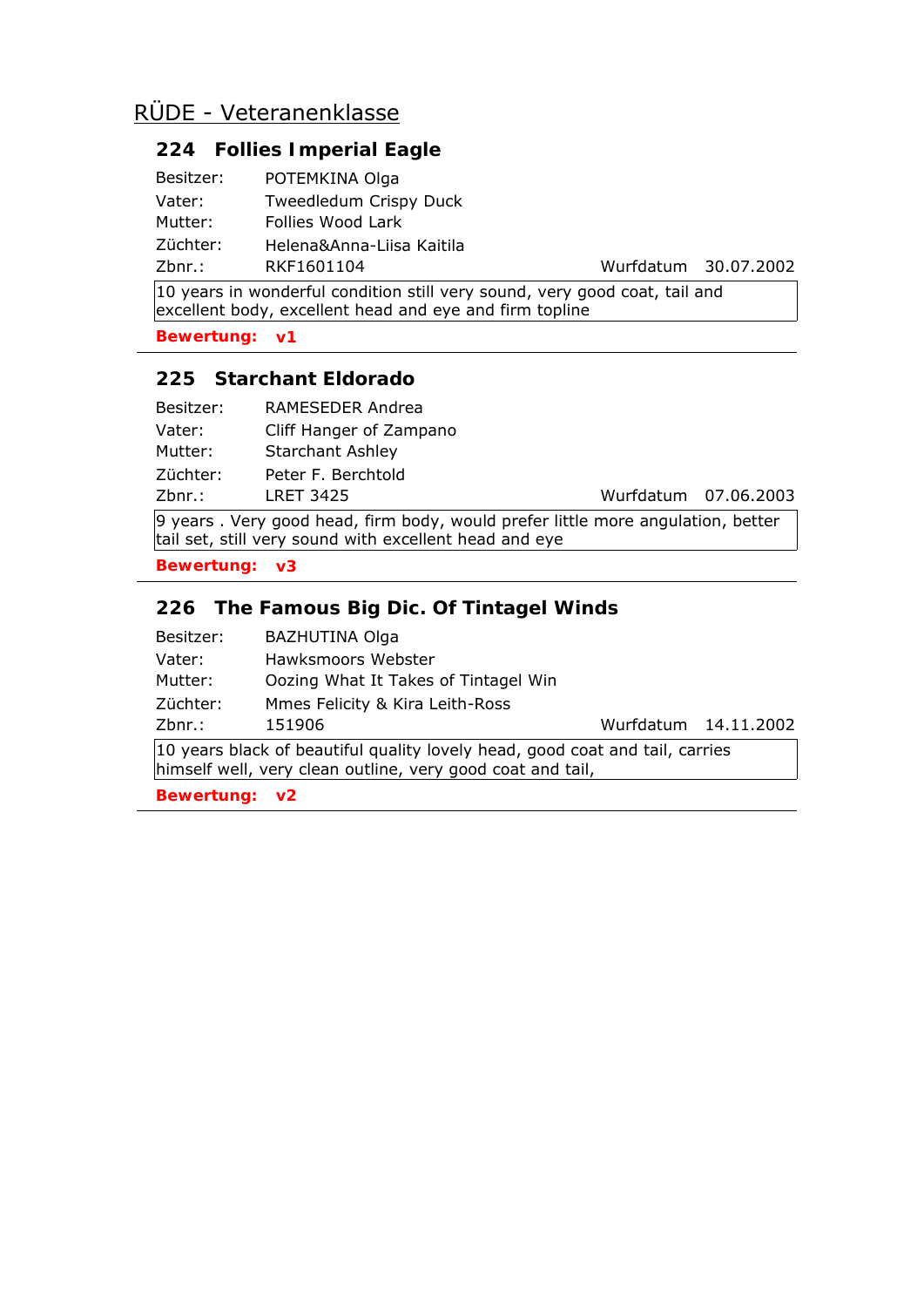# **Klubsiegerschau 2012 - Schloss Aigen, Salzburg**

# **Labrador Retriever**

# **Richter: Hans Rosenberg**

# HÜNDIN - Welpenklasse

## **373 Dawn Summer Height of Styrian Watergirl**

| Besitzer: | <b>KAGHOFER Iris</b>                     |                      |  |
|-----------|------------------------------------------|----------------------|--|
| Vater:    | Sinos's Son vom Mostlandl                |                      |  |
| Mutter:   | Quality of Six vom Kastell Stegraifepach |                      |  |
| Züchter:  | Erwin Doppelreiter                       |                      |  |
| Zbnr.:    | LR 7956                                  | Wurfdatum 18.12.2011 |  |

feminin bitch, still growing, needs much more ring confidence, good proportions for her age, nice head and expression, good angulation in the front, good bone, a little bit too sloop in the groupe, moves well from the side, good coat,

**Bewertung:** 

## **374 Rosemade Venus**

| Besitzer: | MÜHRINGER Manuel       |
|-----------|------------------------|
| Vater:    | Rosemade Call Me Again |
| Mutter:   | Rosemade Make me Love  |
| Züchter:  | Rosa Agostini          |
| Zbnr.:    | i.E.                   |

Wurfdatum 18.12.2011

feminin bitch still growing, nice head and expression, good forequaters, good bone and substance, a lots of body for the moment, good hindquaters, moves well from the side, good coat

**Bewertung:** 

# HÜNDIN - Jüngstenklasse

# **375 Butterfly Kiss of Spotted Joy**

| Besitzer: | JÄHNICHEN Valerie                  |
|-----------|------------------------------------|
| Vater:    | Show Me The Way Ethan for Aldamity |
| Mutter:   | Trendmaker's In Motion             |
| Züchter:  | Valerie & Renè Jähnichen           |
| Zbnr.:    | LR 7791                            |

Wurfdatum 19.08.2011

feminin bitch still growing, good proportions, but she doesn't want to show herself today, nice head and expression, good angulation in front and behind, good proportions in bones and substance, typical tights, good tail, not showing her movements in the best way, very promising

**Bewertung: vielversprechend**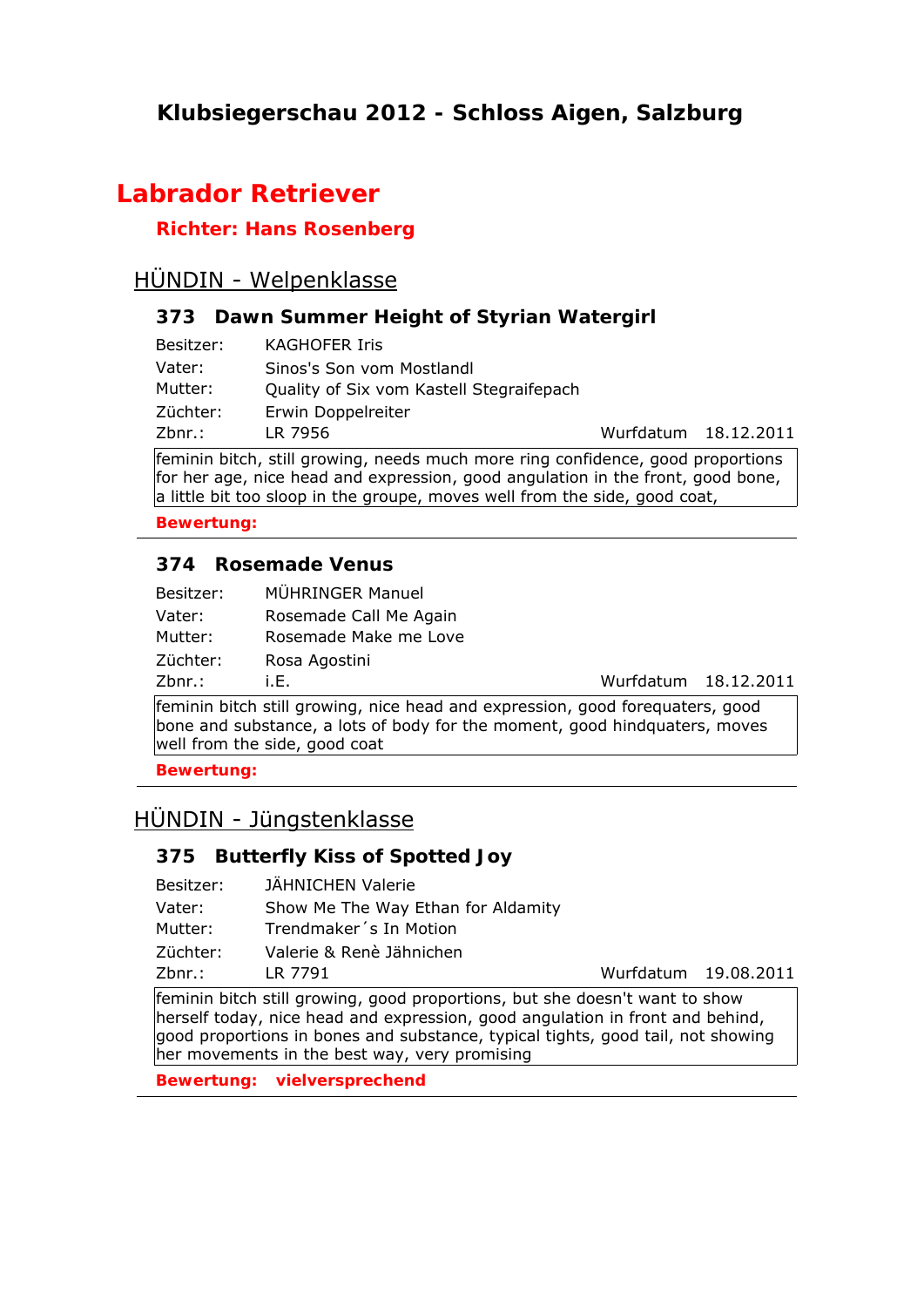## **376 Crystal Spirit Freaky Like Me**

| Besitzer: | <b>GELLER Andrea</b>     |
|-----------|--------------------------|
| Vater:    | Dolphingham Detolomei    |
| Mutter:   | Woefdram's Ruby Tuesday  |
| Züchter:  | Andrea und Martin Geller |
| Zbnr.:    | LR 7804                  |

Wurfdatum 25.08.2011

feminin bitch still growing, good proportions, good expression, her head is stil growing, good neck, enough forechest, good body, prefer a little bit more substance, good hindquaters, short tail, good coat, moves well from the side, very promising

**Bewertung: vielversprechend**

## **377 Irin Angel Jeniel Fox Trot At Soldalen**

| Besitzer: | JAKSOLA Jarkko          |                      |
|-----------|-------------------------|----------------------|
| Vater:    | Tapeatom F For Fabulous |                      |
| Mutter:   | Irin Angel Fairy Tale   |                      |
| Züchter:  | Irina Burmistrova       |                      |
| $Zbnr.$ : | RKF 3156361             | Wurfdatum 25.10.2011 |

feminin bitch still growing, good expression, needs a little bit more powerful face, good neck, good shoulders, needs more substance for this body, good hindquaters, good body, move with a short stride from the side, needs a little bit selfconfidence, very promising

**Bewertung: vielversprechend**

## **378 Port of Nessie Dream Star**

| Besitzer: | <b>MAJOROS Attila</b>   |                      |
|-----------|-------------------------|----------------------|
| Vater:    | Dolphingham Dreamweaver |                      |
| Mutter:   | Port of Nessie All Jazz |                      |
| Züchter:  | Eszter Eőry             |                      |
| Zbnr.:    | 3918/11                 | Wurfdatum 19.10.2011 |
|           |                         |                      |

**Bewertung: Hund fehlt**

### **379 Ragweed´s Shelby**

Besitzer: SWATSCHINA Brigitte

Vater: Ragweed´s Grand Webster

Mutter: Gabby of Dukefield

Züchter: Stefanie Gföhler

Zbnr.: LR 7887 Wurfdatum 17.10.2011

feminine bitch still growing, a little bit too stressed in temperament, still very young, and still growing in her head, good expression, a little bit too open in front angulation, needs much more substance, good proportions and body, sloopy in croup, enough hindquaters, doesn't have the right coat for the moment, promising

**Bewertung: versprechend**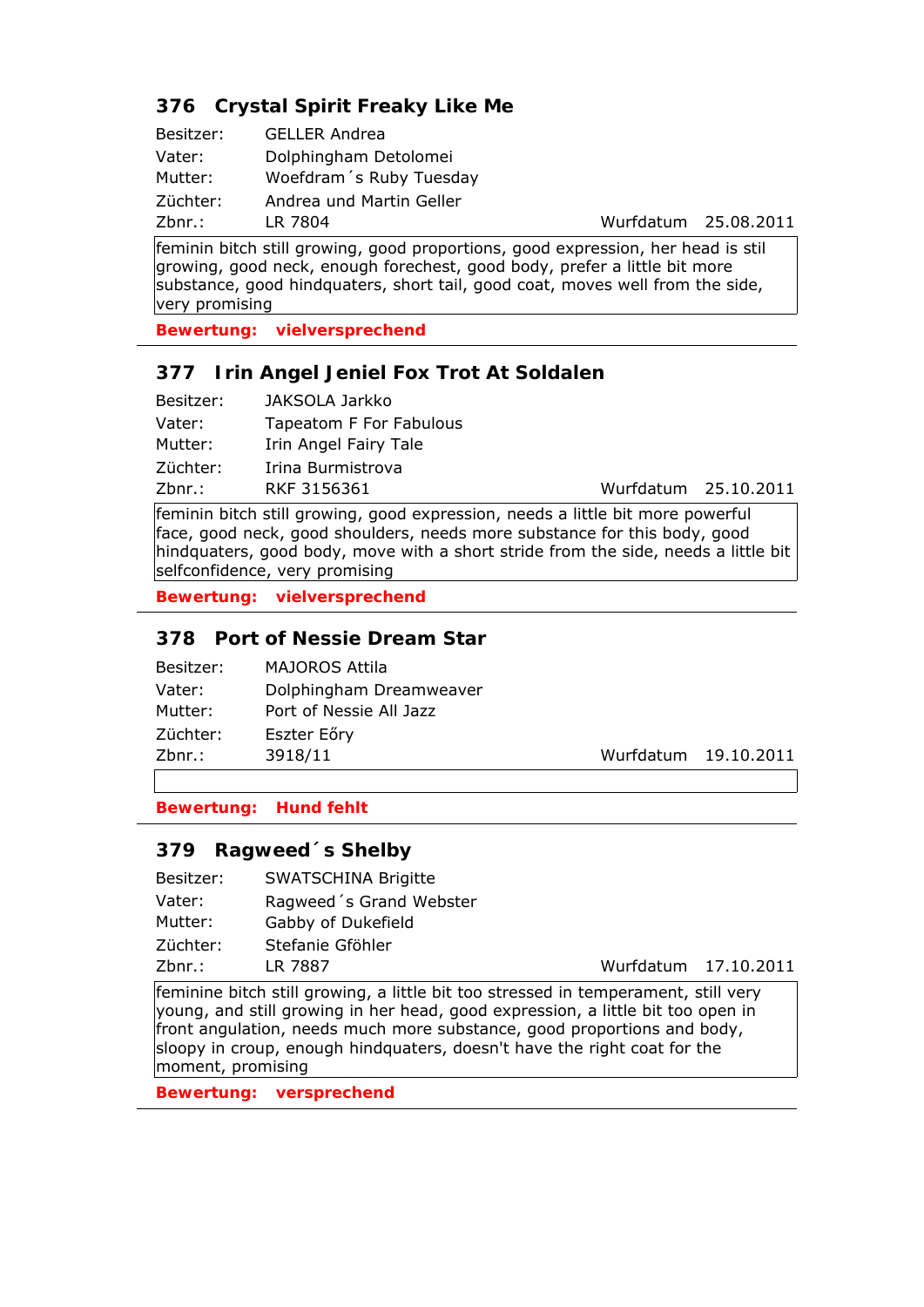## **380 Stasera Mi Butto Di Marbane**

| Besitzer: | PUNTORIERI/LIVIGNI Massimiliano, Rossela/Marco |           |
|-----------|------------------------------------------------|-----------|
| Vater:    | Dickendall Bluckstone American Idol            |           |
| Mutter:   | La Dolce Vita                                  |           |
| Züchter:  | Massimiliano u. Rossella Puntorieri            |           |
| $Zbnr.$ : | 11161624                                       | Wurfdatum |

feminin bitch still growing, good expression, good neck, a little bit open in the front angulation, prefer her with more substance and more bone to her body, good hindquaters, typical tights and tail, not in the best coat conditions, moves with a short stride from the side, very promising

**Bewertung: vielversprechend**

# HÜNDIN - Jugendklasse

#### **381 Balance of Power by Libralabra**

| <b>BELTCHEVA Prolet</b>         |
|---------------------------------|
| Carpenny Scenario               |
| Libra the House of Master River |
| Libralabra Kennel               |
| PK 15389/11                     |
|                                 |

Wurfdatum 24.11.2010

28.09.2011

feminin bitch with good proportions, vey nice head and expression, good neck, a little bit open in front angulation, enough good forechest, good body, prefer a little bit more bone-substance, good hindquaters, short tail, not in the best coat conditions, moves well from the side

#### **Bewertung: v**

#### **382 Be Fab Spirit of Dacica**

| Besitzer: | MOLDOVAN Bogdan Andrei Ing.        |                      |  |
|-----------|------------------------------------|----------------------|--|
| Vater:    | Guideline's Freeway                |                      |  |
| Mutter:   | Aga                                |                      |  |
| Züchter:  | Fekete S. & Florea M. & Moldovan B |                      |  |
| Zbnr.:    | COR A 4699-11/122                  | Wurfdatum 24.06.2011 |  |
|           |                                    |                      |  |

feminin bitch still growing, good proportions, good expression, a litte bit too short in forechest, good neck, a little bit open in front angulation, enough good substance, good body, good hindquaters, good tights and tail, not in a perfect coat conditions, moves well from the side,

**Bewertung: v**

## **383 Bernerelite Californien**

| Besitzer: | <b>MAIR Barbara</b>       |
|-----------|---------------------------|
| Vater:    | Mallorn's Rogue's Gallery |
| Mutter:   | Bernerelite Aleandra      |
| Züchter:  | Bozica Lucic              |
| Zbnr.:    | LR 7744                   |
|           |                           |

Wurfdatum 17.06.2011

feminin bitch, nice temperament, showing herself in a good way, nice head, a little bit too light eyes, good neck and shoulders, good bone and substance, nice body, a little bit long in loin, good tights, typical tail, not in the best coat for today, moves well from the side, wide in the front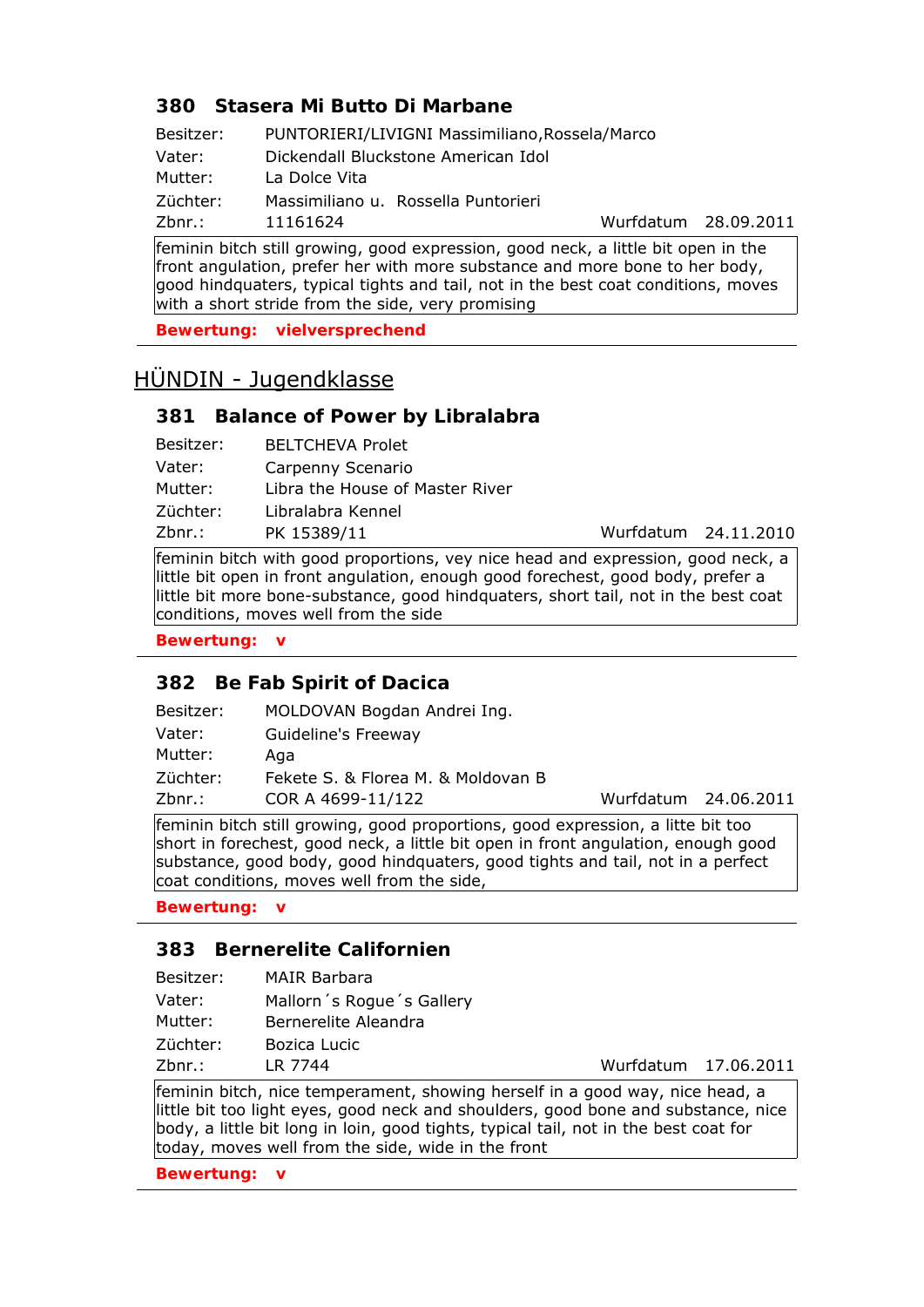## **384 Black Pearl of Styrian Watergirl**

| Besitzer: | MÜHRINGER Manuel                         |
|-----------|------------------------------------------|
| Vater:    | Dark Side Of Rose                        |
| Mutter:   | Quality Of Six vom Kastell Stegraifepach |
| Züchter:  | Doppelreiter Erwin                       |
| $Zbnr.$ : | LR 7371                                  |

Wurfdatum 25.12.2010

feminin bitch still growing, little low on legs, good expression, a little bit too cheeky, good neck, a little bit too open in front angulation, young in forechest, a little bit too narrow in front, lots of body, good loin, good hindquaters, doesn't have the right coat for today, moves with enough stride in the front

**Bewertung: v**

## **385 Bluveil Bubinga**

| Besitzer: | PIVA Stefano            |                      |
|-----------|-------------------------|----------------------|
| Vater:    | Loch Mor Speedmaster    |                      |
| Mutter:   | <b>Bluveil Blastoff</b> |                      |
| Züchter:  | Stefano Piva            |                      |
| Zbnr.:    | ROI 11/134679           | Wurfdatum 01.08.2011 |
|           |                         |                      |

**Bewertung: Hund fehlt**

## **386 Chablais Soldalens Primadonna**

|           | $\mathcal{C}$ . The set of the set of the set of the set of the set of the set of the set of the set of the set of the set of the set of the set of the set of the set of the set of the set of the set of the set of the set of t |                      |
|-----------|------------------------------------------------------------------------------------------------------------------------------------------------------------------------------------------------------------------------------------|----------------------|
| Zbnr.:    | EST 03787/11                                                                                                                                                                                                                       | Wurfdatum 25.04.2011 |
| Züchter:  | Jean-Louis Blais and Madeleine Charest                                                                                                                                                                                             |                      |
| Mutter:   | Chablais Chocolatine                                                                                                                                                                                                               |                      |
| Vater:    | Chablais Caid                                                                                                                                                                                                                      |                      |
| Besitzer: | JAKSOLA Jarkko and Marina                                                                                                                                                                                                          |                      |

feminin bitch, showing herself very well in the ring, nice head and expression, very good shoulders, nice body, very good bone and substance, good hindquaters, nice tights, typical tail, good coat texture, moves well from the side,

**Bewertung: v1, JB**

### **387 Clearcreek American Pearl For Konsul**

| <b>KONOREV Eduard</b>                |                                                 |
|--------------------------------------|-------------------------------------------------|
| Summerlins Rocky Mountain High       |                                                 |
| Clearcreek Bonaventure Causing Chaos |                                                 |
|                                      |                                                 |
| RKF 3102999                          | Wurfdatum 27.05.2011                            |
|                                      |                                                 |
|                                      | Elizabeth J Martin & Tom Shearer & Gail Shearer |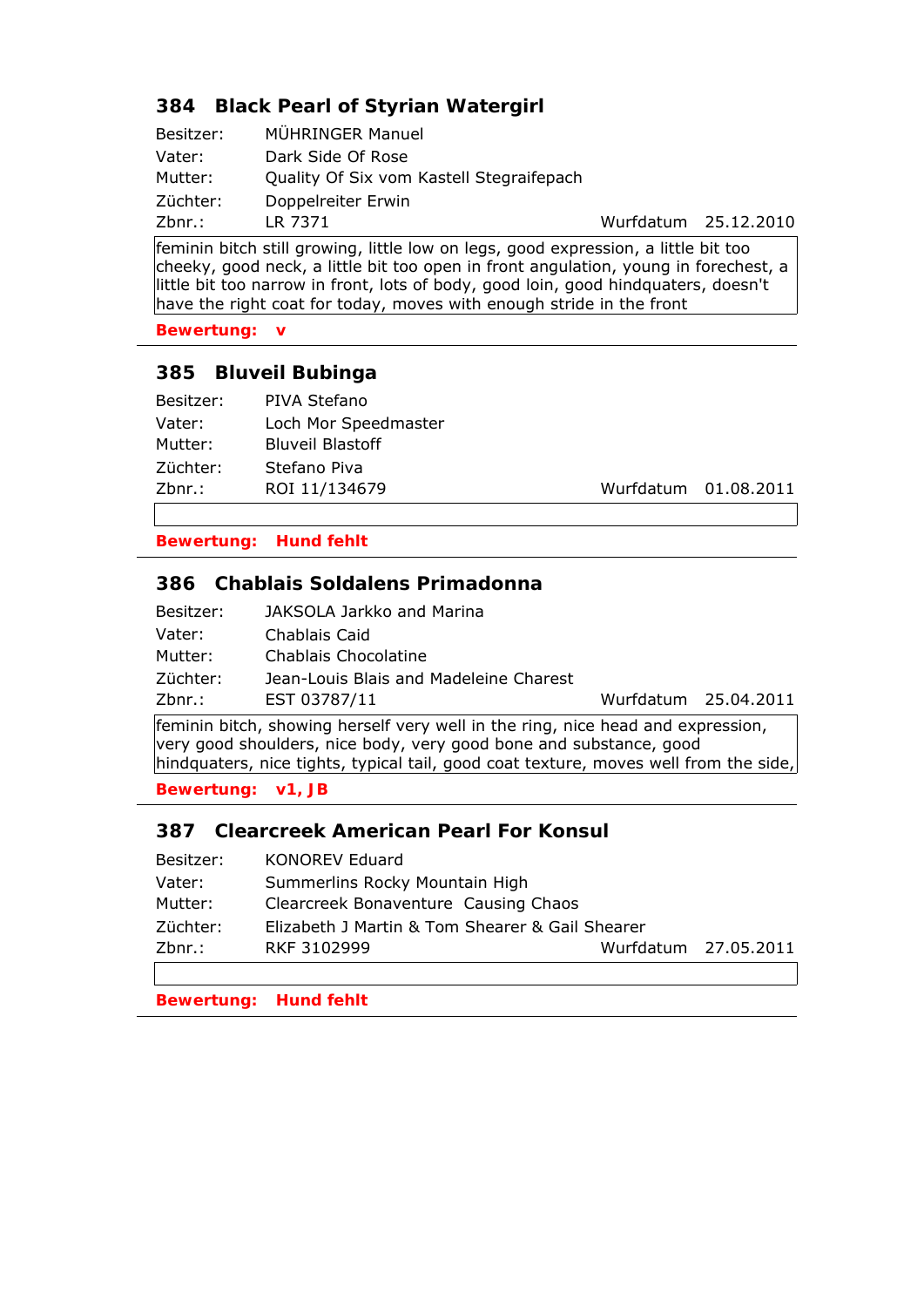## **388 Colazione Da Tiffany Di Marbane**

| Besitzer: | PUNTORIERI Massimiliano, Rossela    |                      |
|-----------|-------------------------------------|----------------------|
| Vater:    | Mallorn's Design                    |                      |
| Mutter:   | Vacanzeromane                       |                      |
| Züchter:  | Massimiliano u. Rossella Puntorieri |                      |
| Zbnr.:    | 1151207                             | Wurfdatum 02.02.2011 |

feminin bitch, still growing, but nice proportions, very nice head and expression, good neck and shoulders, good forechest and typical body, nice hindquaters, typical tights and tail, moves well from the side, a little bit loose in the front, not in the best coat conditions for today

**Bewertung: v3**

## **389 Crystal Spirit Esprit**

| Besitzer: | <b>HOFFMANN Melanie</b>     |                      |  |
|-----------|-----------------------------|----------------------|--|
| Vater:    | Dolphingham Dreamweaver     |                      |  |
| Mutter:   | Crystal Spirit Cosmopolitan |                      |  |
| Züchter:  | Andrea Geller               |                      |  |
| Zbnr.:    | LR 7690                     | Wurfdatum 08.05.2011 |  |

feminin bitch still growing, good head and expression, good neck, a little bit too open in front angulation, still very young in forechest and body, enough good substance, good loin and hindquaters, short tail, not in the perfect coat condition for today, moves with enough stride from the side,

**Bewertung: sg**

### **390 Daddemma Bianka**

| Besitzer: | <b>DEJAN Dabic</b> |
|-----------|--------------------|
| Vater:    | Rocheby Earl Grey  |
| Mutter:   | Daddemma The Angel |
| Züchter:  | Dejan Dabic        |
| Zbnr.:    | JR 702165          |

Wurfdatum 02.06.2011

feminin bitch still growing, good head and expression, good neck and shoulders, still very young in forechest and body, a little bit sloopy in croup, moves with enough stride from the side, a little bit too high movement in the front, showing in very bad coat condition

**Bewertung: sg**

#### **391 Dolbia Ginevra**

| Besitzer: | PETKOVA Desislava              |
|-----------|--------------------------------|
| Vater:    | Balrion Weathertop Casey Jones |
| Mutter:   | Dolbia Pure Kiss               |
| Züchter:  | Irmina Dudkowiak               |
| Zbnr.:    | PK 17546/11                    |

Wurfdatum 30.03.2011

feminin bitch, still very young in soul and mature, good head and expression, a little bit open in front angulation, needs a little bit more substance for the body, good hindquaters, showing her today in bad coat condition, moves with enough stride from the side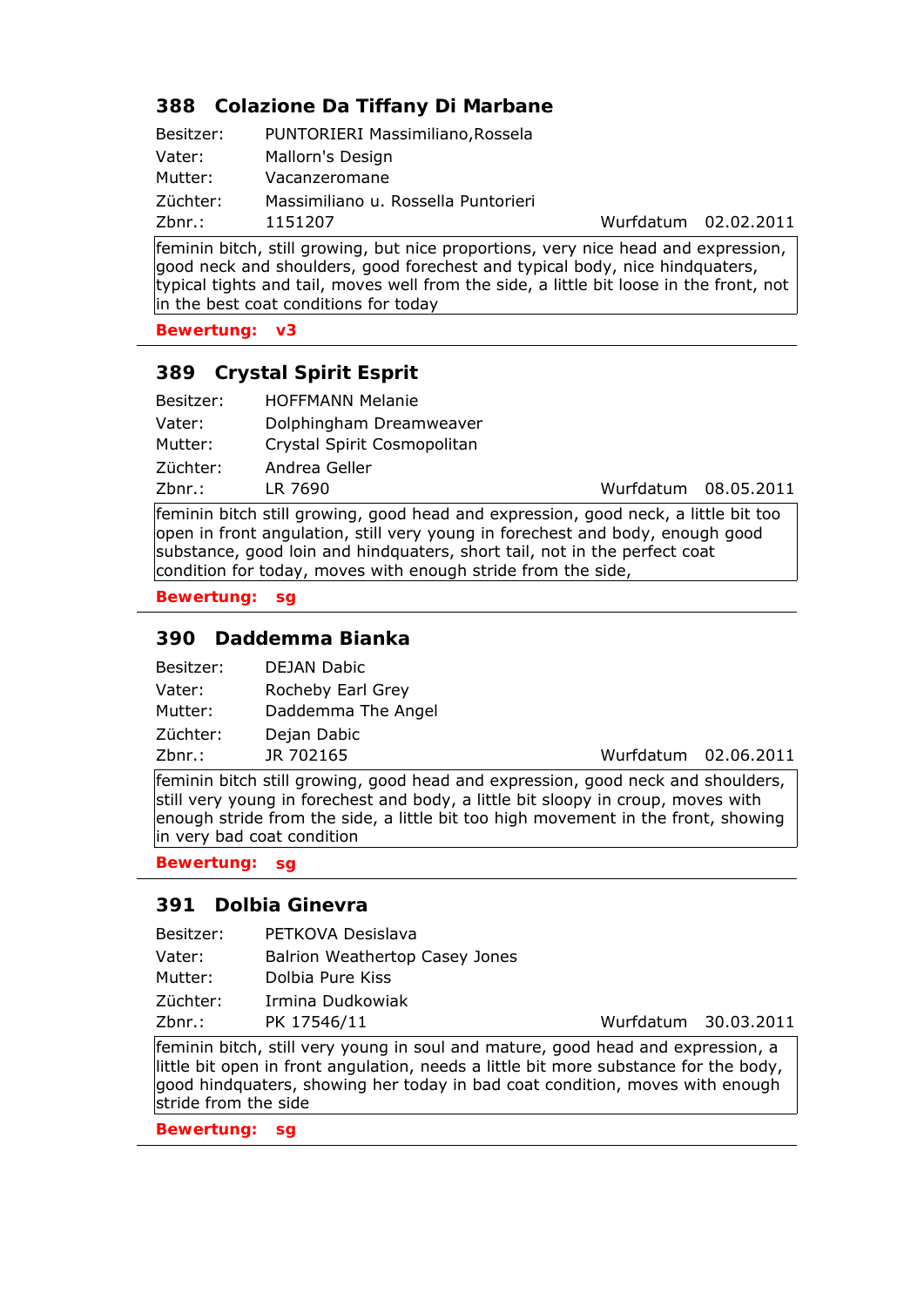## **392 Grace-Tosca von Ad Fines**

| Besitzer: | LÄDERACH Jacqueline          |
|-----------|------------------------------|
| Vater:    | Teabreak delle Acque Lucenti |
| Mutter:   | Zillion Zippy van de Weeward |
| Züchter:  | Jacqueline Läderach          |
| Zbnr.:    | <b>SHSB 699228</b>           |

Wurfdatum 11.03.2011

feminin bitch, good proportions, good head, nice expression, good neck and shoulders, a little bit straight in upperarm, still young in forechest, good proportions in body and bone, good hindquaters, typical tail, wish her in more undercoat,

**Bewertung: v**

## **393 Mollywood's Fifi Trixibell**

| Besitzer: | HAESAKKERS - MC.LUSKEY Marion    |                      |
|-----------|----------------------------------|----------------------|
| Vater:    | Jayncourt Starman                |                      |
| Mutter:   | Carpenny Amaranthe At Mollymount |                      |
| Züchter:  | Marion Haesakkers - Mc.Luskey    |                      |
| Zbnr.:    | NHSB 2820432                     | Wurfdatum 08.12.2010 |
|           |                                  |                      |

feminin bitch still growing, good expression, needs more powerful foreface, good neck and shoulders, enough good bone and substance, good proportions in body, good hindquaters, short, but a little bit thin tail, moves with enough stride from the side, a little bit to loose in front

**Bewertung: sg**

## **394 Navigo Baby Wears Prada**

| Besitzer: | JUKIĆ Sanja                        |
|-----------|------------------------------------|
| Vater:    | Beechcroft's Pardon me Sir         |
| Mutter:   | Old Yeller Africa Sunrise          |
| Züchter:  | Navigo kennel, Sanja & Stipe Jukić |
| Zbnr.:    | <b>HR 16629 LR</b>                 |

Wurfdatum 06.12.2010

feminin bitch with good proportions, nice head and expression, a little bit skin in the head, good neck and shoulders, good forechest and bone, good hindquaters and typical short tail, nice tights, good bone, moves well from the side

**Bewertung: v2**

### **395 Nirvana Mascot Skif**

|           | المجامرة والمناط والمنازلين ورواحه والمتاري وورودا والمنازل والمعارض والمحاورون والمنازل والمناط والمتحددة |                      |  |
|-----------|------------------------------------------------------------------------------------------------------------|----------------------|--|
| Zbnr.:    | UKU.0104408                                                                                                | Wurfdatum 22.05.2011 |  |
| Züchter:  | E.Stepanenko                                                                                               |                      |  |
| Mutter:   | <b>Balrion Weathertop Columbine</b>                                                                        |                      |  |
| Vater:    | Yankee Goodwill Free-Way At Mascot Skif                                                                    |                      |  |
| Besitzer: | CHEKMAREVA Natalya                                                                                         |                      |  |

feminin bitch still growing, looks a little bit heavy for today, a little bit too loose in body, nice head and expression, good neck and shoulders, very good forechest, lots of body, enough good hindquaters, good tights, short tail, moves well, but a little bit short and wide in the front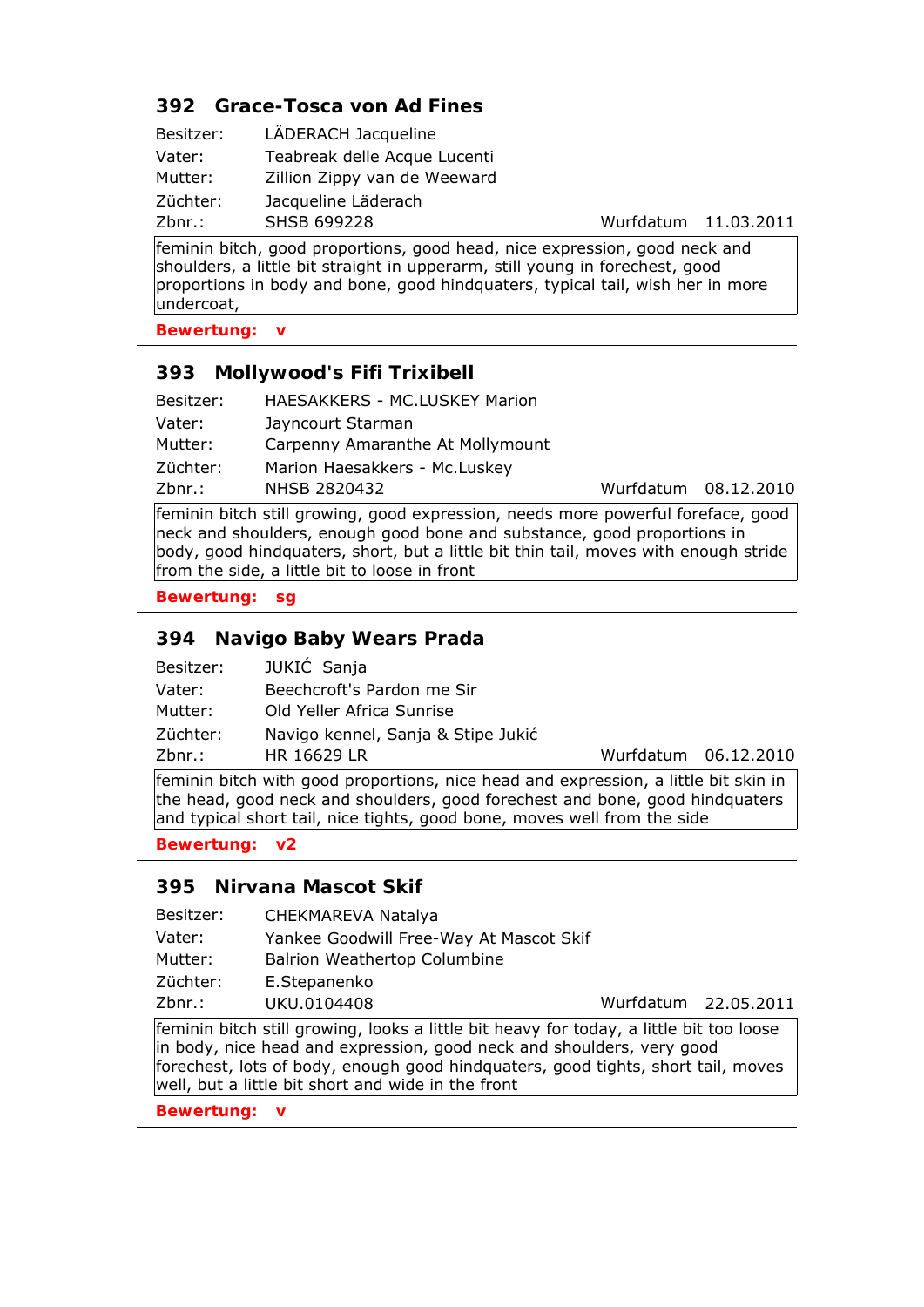### **396 Rosemade Italien Rose**

| Besitzer: | SCHÄR Thomas, Manuela und Brigitte DI |                      |  |
|-----------|---------------------------------------|----------------------|--|
| Vater:    | Dickendal Buckstone American Idol     |                      |  |
| Mutter:   | Mallorn's Inspire                     |                      |  |
| Züchter:  | Rosa Agostini                         |                      |  |
| Zbnr.:    | SHSB 703568                           | Wurfdatum 14.01.2011 |  |

feminin bitch still growing, needs a little bit more selfcontrol, nice head and expression, good neck, good shoulders, still young in body and loin, but good proportions to her substance, typical tights and tail, good coat, wish her showing herself a little bit better, moves with enough stride from the side

**Bewertung: sg**

## **397 Soldalens Apple Crumble**

| Besitzer: | JAKSOLA Jarkko and Marina |                      |  |
|-----------|---------------------------|----------------------|--|
| Vater:    | Abbeystead Wager          |                      |  |
| Mutter:   | Omenalaakson Annero       |                      |  |
| Züchter:  | Marina Lindberg-Jaksola   |                      |  |
| Zbnr.:    | FI40560/11                | Wurfdatum 19.06.2011 |  |

feminin bitch, good proportions, good head and expression, good shoulders, good forechest and body, enough in bone and substance, a little bit sloopy in croupe, good tights and typical tail, good texture of the coat, but not in the best conditions today, moves with enough stride from the side

**Bewertung: v**

### **398a SUNRIDER SHAMROCK**

Besitzer: REISINGER-LÖBL EVA Vater:

Mutter:

Züchter:

Zbnr.: ÖHZB/LR 7767 Wurfdatum 14.07.2011

feminin bitch, very good proportions, bad coat conditions for today, good head and expression, good forequaters, typical body, good proportions of bone to her body, good hindquaters, nice tights, typical tail, moves well from the side

**Bewertung: v**

### **398 Tylah Zsa Zsa Gabor**

- Besitzer: KRUMPAK Barbara/Iztok KRUMPAK Vater: Posters La Fin du Monde
- Mutter: Dee-Fair Many Rumours
- Züchter: Barbara & Iztok KRUMPAK

Zbnr.: 004073 Wurfdatum 31.03.2011

feminin bitch, very nice head and expression, good neck and shoulders, good forechest, still a little bit young in the body, long in loin, very good hindquaters, good proportions and bone substance, good tights, not in the best coat conditions today, moves well from the side, clubjugendsieger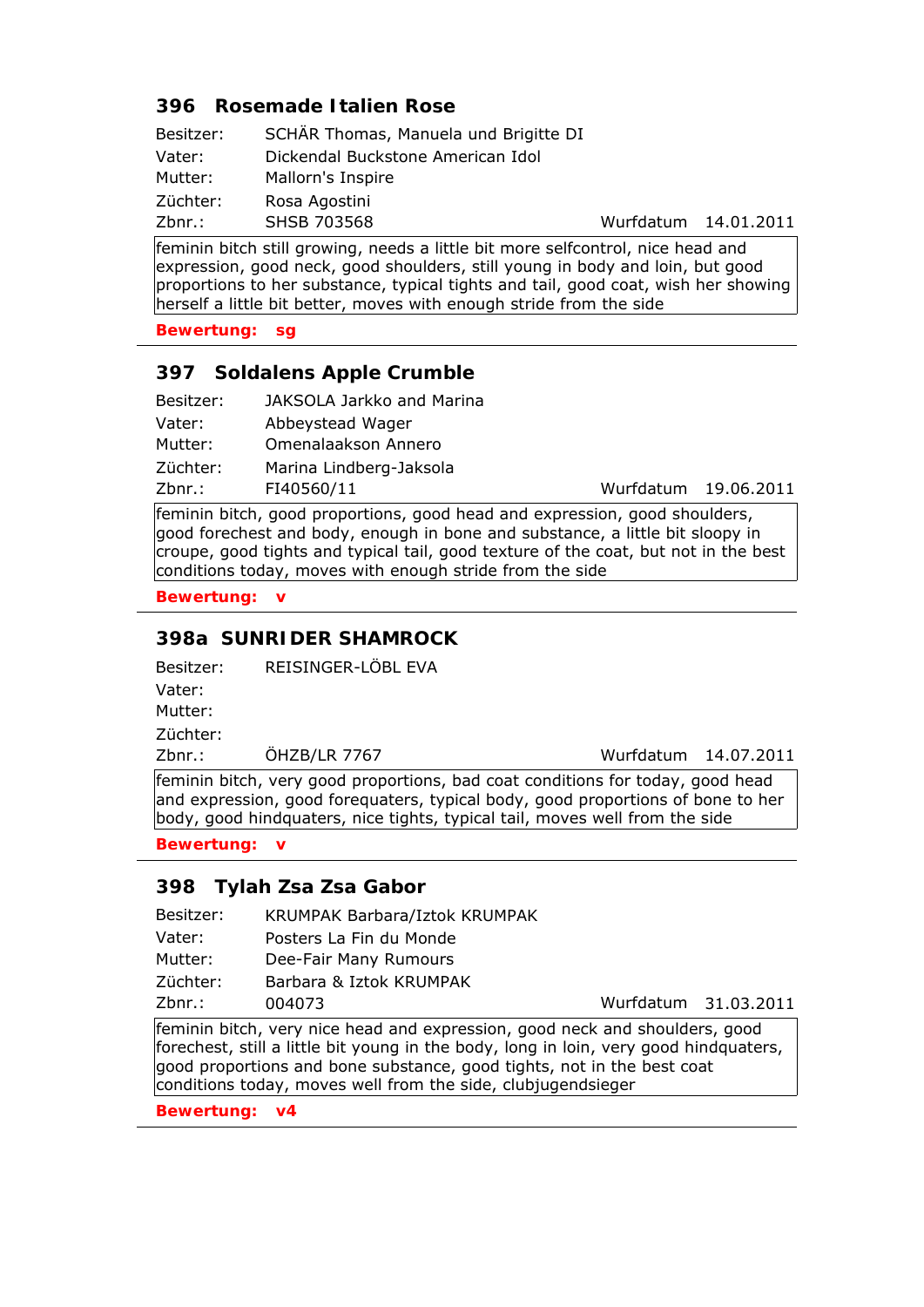# **Klubsiegerschau 2012 - Schloss Aigen, Salzburg**

# **Labrador Retriever**

## **Richter: Barbara Müller**

# HÜNDIN - Zwischenklasse

### **227 Baileys Mocca Truffes von Britho**

| Besitzer: | SCHÄR Thomas, Manuela und Brigitte DI |
|-----------|---------------------------------------|
| Vater:    | Teabreak delle Acque Lucenti          |
| Mutter:   | Valea von Britho                      |
| Züchter:  | Brigitte und Thomas Schär             |
| Zbnr.:    | SHSB 692021                           |

Wurfdatum 20.05.2010

23 Monate alte braune Hündin, femininer Kopf und Ausdruck, gut anliegender Behang, ausgeprägte Vor- und Hinterhandwinkelung, sehr gut bemuskelt, freie Bewegung, gerade im Kommen und Gehen

**Bewertung: v2, R.CACA**

## **228 Balrion Weathertop Aurora**

| Besitzer: | <b>DEMIREVA Militsa</b>             |
|-----------|-------------------------------------|
| Vater:    | Balrion Weathertop The Wizzard      |
| Mutter:   | <b>Balrion Weathertop Southerly</b> |
| Züchter:  | Mrs S C & Mr 1 R Crook              |
| Zbnr.:    | PK 16136/11                         |

Wurfdatum 18.10.2010

#### **Bewertung: Hund fehlt**

### **229 Black Beauty of Styrian Watergirl**

| Zbnr.:    | <b>LRET 7374</b>                         |
|-----------|------------------------------------------|
| Züchter:  | Doppelreiter Erwin                       |
| Mutter:   | Quality of Six vom Kastell Stegraifepach |
| Vater:    | Darksideofrose                           |
| Besitzer: | DOPPELREITER Erwin                       |

Wurfdatum 25.12.2010

**Bewertung: Hund fehlt**

### **230 Black Spice U Will See**

- Vater: Mardas Roman Republic
- Mutter: Crossington Vanilla Spice At Mardas
- Züchter: Timoshenko Nadezhda

Zbnr.: RKF 2899177 Wurfdatum 16.11.2010

16 Monate alte, sehr temperamentvolle Hündin mit guten Außenlinien, typischer Kopf und Ausdruck, hoch angesetzter Behang, sehr gute Halslänge, ausgeprägte Rippenwölbung, tiefe Brust, gute Bewegung, gepflegtes Haarkleid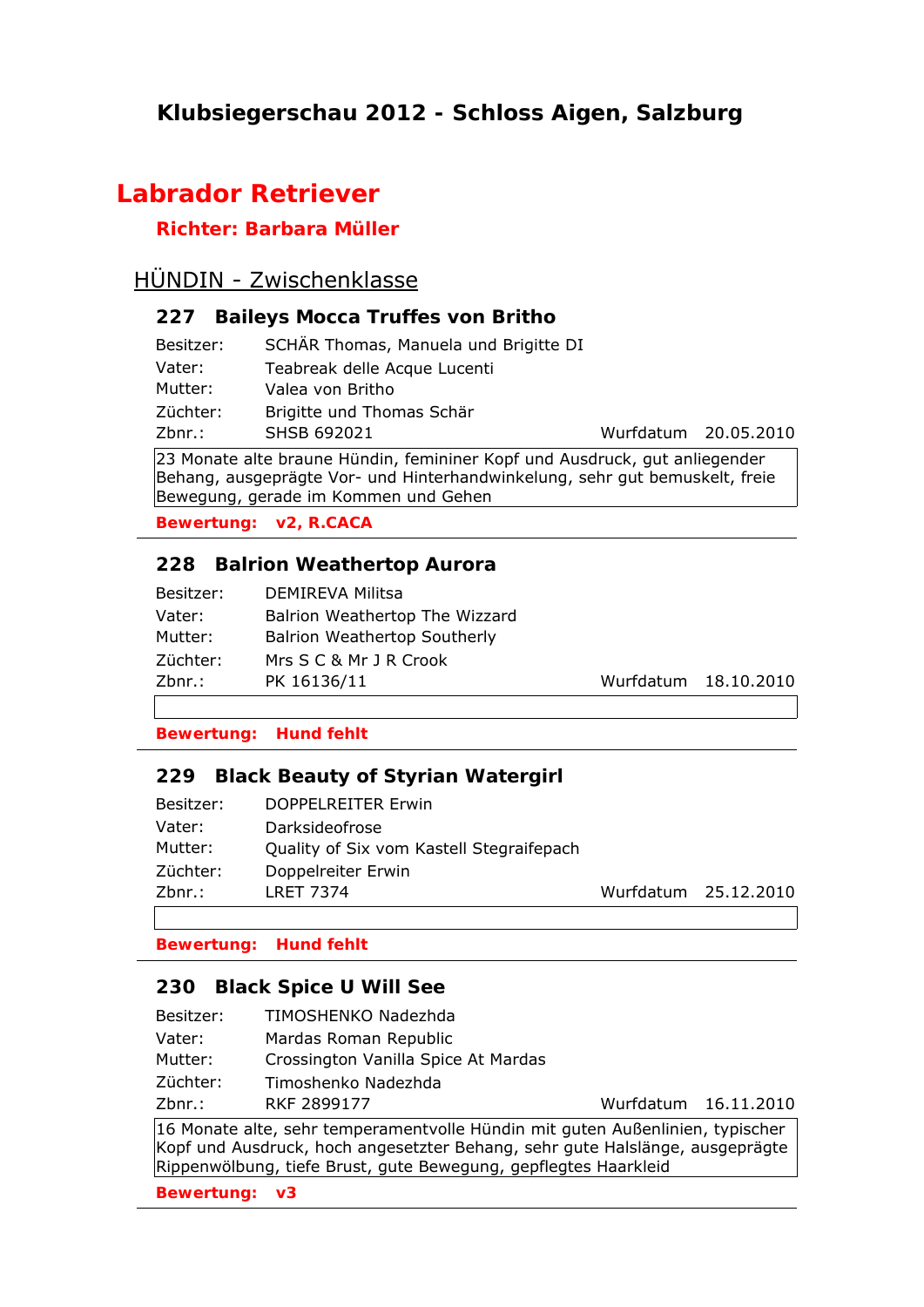## **231 Chesterwood's Holly**

| Besitzer: | KORAK Maja                 |
|-----------|----------------------------|
| Vater:    | Dark Side of Rose          |
| Mutter:   | Chesterwood's Freesia      |
| Züchter:  | Mag. Ulrike & Andreas Diry |
| Zbnr.:    | LR7354A                    |

Wurfdatum 27.11.2010

sehr kräftige Hündin in guter Größe, typischer Ausdruck, kräftiger Oberkopf und Fang, sehr gut ausgeprägter Stop, gute Halslänge, Schulterlage etwas gerade, sehr gut ausgeprägte Rippenwölbung, raumgreifende Bewegung, Rückenlinie noch nicht ganz fest, gute Haartextur und Rutenhaltung

**Bewertung: v**

## **232 Dolbia First of All**

| Zbnr.:    | PK 18521/12             | Wurfdatum 02.01.2011 |
|-----------|-------------------------|----------------------|
| Züchter:  | Dolbia Kennel           |                      |
| Mutter:   | Dolbia Miu Miu          |                      |
| Vater:    | Dolbia Will to Please   |                      |
| Besitzer: | <b>BELTCHEVA Prolet</b> |                      |

schwarze Hündin, sehr femininer Kopf, sanfter Ausdruck, kräftiger Hals, Rückenlinie okay, ausgeprägte Hinterhandwinkelung, raumgreifende Bewegung

**Bewertung: v**

## **233 Ever Known Bright Fly**

| Besitzer: | <b>GAUPMANN Ines</b>                 |                      |  |
|-----------|--------------------------------------|----------------------|--|
| Vater:    | Caramel Cream You're The Inspiration |                      |  |
| Mutter:   | Justine vom Waldschratt              |                      |  |
| Züchter:  | Reinhold Pichler, Mag. Petra Sailer  |                      |  |
| Zbnr.:    | 7327 A                               | Wurfdatum 02.11.2010 |  |

bestens bemuskelte, 19 Monate alte, etwas größere Hündin, Kopf zum Körper passend, ausreichend markierter Stop, hoch angesetzter Behang, ausreichende Brusttiefe, gerader Rücken, schwungvolle, freie Bewegung, sehr gut präsentiert

**Bewertung: sg**

### **234 Fenja vom Brandl-Weiher**

| Besitzer: | WIMMER-ETZ Hubert      |                      |
|-----------|------------------------|----------------------|
| Vater:    | Ragweed 's Zolo        |                      |
| Mutter:   | Tina vom Brandl-Weiher |                      |
| Züchter:  | Hubert Wimmer-Etz      |                      |
| Zbnr.:    | LR 7321                | Wurfdatum 28.10.2010 |

19 Monate alte, gelbe Hündin, im gesamten noch sehr jugendlich, sehr feiner Kopf, Stop wenig ausgeprägt, Behang etwas tief angesetzt, Brusttiefe sollte sich noch entwickeln, sehr gut ausgepägte Hinterhandwineklung mit tiefgestellter Kniewinkelung, freie Bewegung, sehr gute Haartextur, freundliches Wesen

**Bewertung: gut**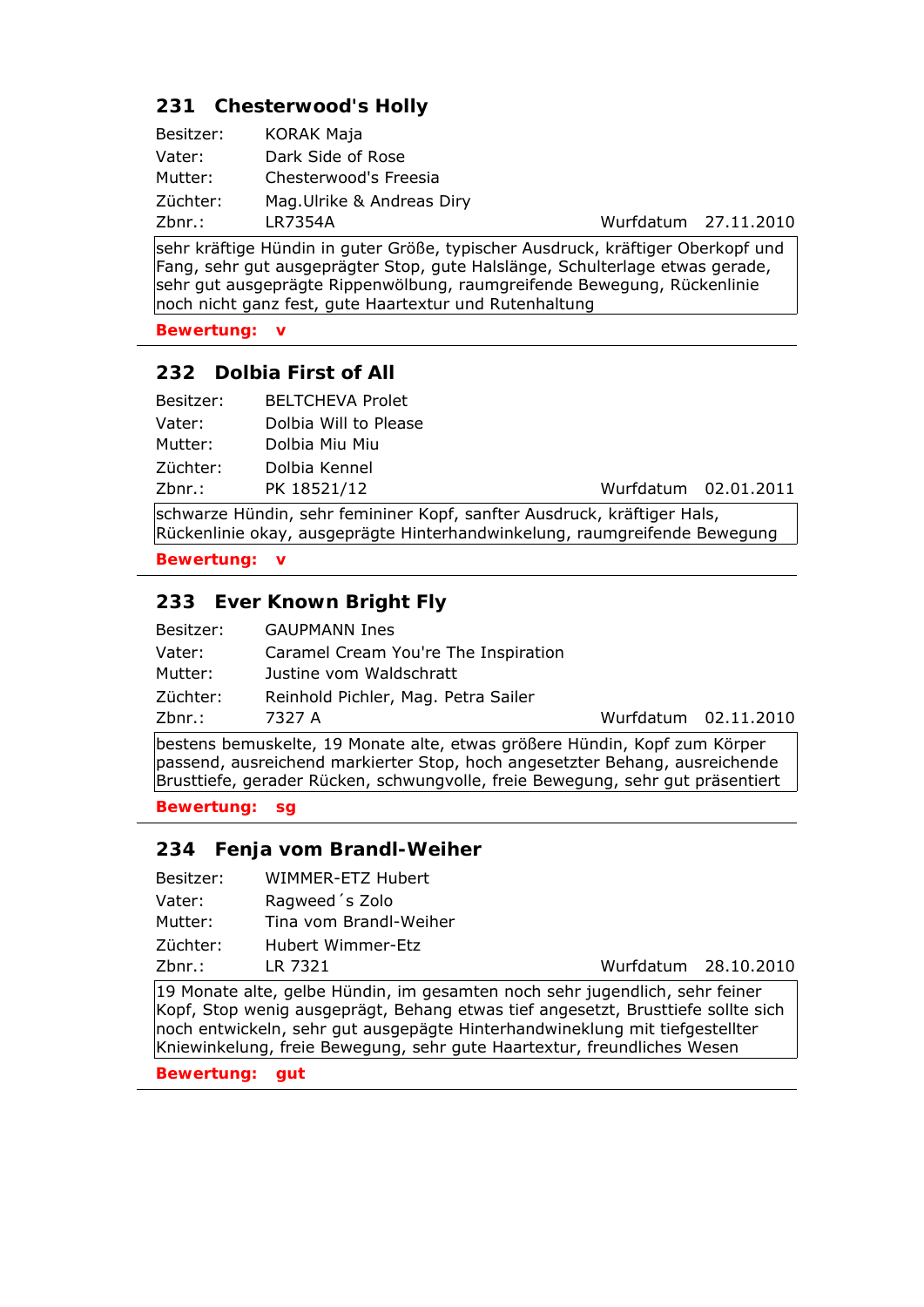## **235 Helena Amily vom Paradiesgartl**

| Besitzer: | <b>RICAR Annemarie</b> |
|-----------|------------------------|
| Vater:    | Dark Side of Rose      |
| Mutter:   | Capronca Esmeralda     |
| Züchter:  | Annemarie Ricar        |
| Zbnr.:    | LR 7269                |

Wurfdatum 10.09.2010

schwarze Hündin in guter Größe und Knochenstärke, Fang und Oberkopf in gutem Verhältnis, gut ausgeprägter Stop, sehr gute Vorbrust und Rippenwölbung, gut angesetzte Rute, flüssige Bewegung, sehr gute Haartextur

**Bewertung: v**

### **236 Loch Mor Denim**

| Besitzer: | <b>BARBERI Franco</b>               |
|-----------|-------------------------------------|
| Vater:    | Charm Bluveil Mr Darcy              |
| Mutter:   | Heatherbourne Wild Silk at Loch Mor |
| Züchter:  | Franco Barberi                      |
| Zbnr.:    | LOI 10/202860                       |

Wurfdatum 04.09.2010

**Bewertung: Hund fehlt**

### **237 M.C. of Palmhill C.M. Naomi Cambel**

|           | $\mathbf{u} \cdot \mathbf{v}$ , and the set of the set of the set of the set of the set of the set of the set of the set of the set of the set of the set of the set of the set of the set of the set of the set of the set of the set of |                      |
|-----------|-------------------------------------------------------------------------------------------------------------------------------------------------------------------------------------------------------------------------------------------|----------------------|
| $Zbnr.$ : | 103726                                                                                                                                                                                                                                    | Wurfdatum 20.01.2011 |
| Züchter:  | M.+CH WEBER-ZAROLIAGIS                                                                                                                                                                                                                    |                      |
| Mutter:   | Coco hanel du Cercle de Samson                                                                                                                                                                                                            |                      |
| Vater:    | Follies Mon Oncle                                                                                                                                                                                                                         |                      |
| Besitzer: | WEBER MARGUERITE/Ch.Weber-ZAROLIAGIS                                                                                                                                                                                                      |                      |

schwarze, kräftige Hündin, breiter Oberkopf, sehr gut ausgeprägter Stop und Fang, typischer Ausdruck, kräftiger, gut aufgesetzter Hals, ausgeprägte Rippenwölbung, etwas länger im Gebäude, gut angesetzte Rute die sehr fröhlich getragen wird, schwungvolle Bewegung, noch etwas lose in den Ellenbogen, sehr gut präsentiert

**Bewertung: v**

#### **238 Miconti Noche de Luna**

Zbnr.: RKF 2939392 Wurfdatum 25.11.2010 Besitzer: MOSEVNINA A. Vater: Annual's Nice Device Mutter: Miconti Belle Le Toile Züchter: M. Zhakarova

16 Monate alte, sehr feminine, gelbe Hündin, sehr femininer Kopf, dunkelbraune Augen, hoch angesetzter Behang, ausgezeichnete Halslänge, ausgeprägte Vorbrust und Rippenwölbung, fester Rücken, raumgreifende Bewegung, gerade im Kommen und Gehen, sehr gute Rutenhaltung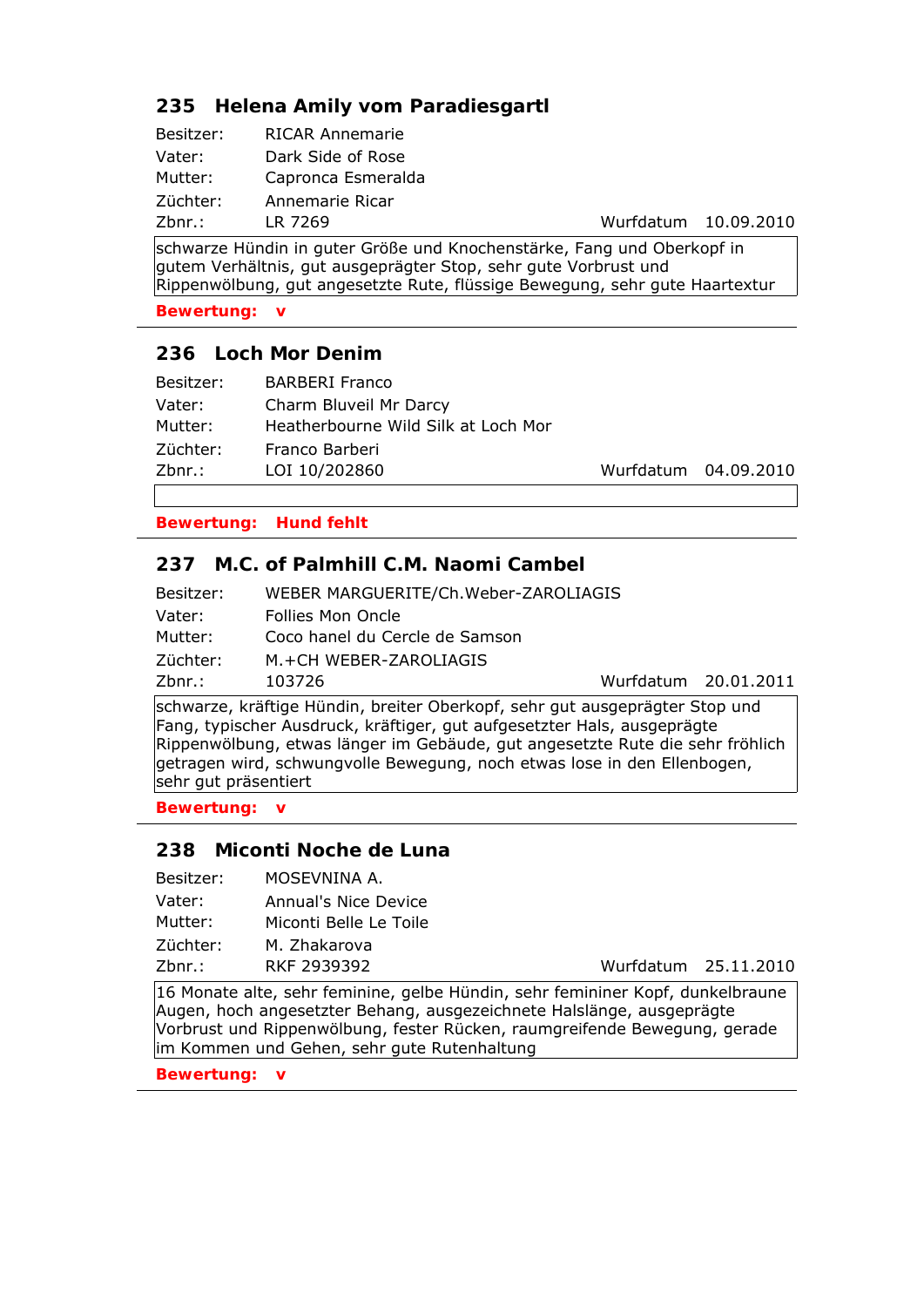## **239 Montecore Feels Like Heaven**

| Besitzer: | <b>HENRIKSEN Anne Marie &amp; Kurt</b> |
|-----------|----------------------------------------|
| Vater:    | Chablais Marcello                      |
| Mutter:   | Yari Of The Music Forest               |
| Züchter:  | C.Schartner & G.Buchberger             |
| Zbnr.:    | DK03745/2011                           |

Wurfdatum 11.11.2010

18 Monate alte, braune Hündin, sehr feminines Modell, Kopf zum Körper passend, sanfter Ausdruck, sehr gute obere und untere Linie, kräftige Hinterhand, tiefgestellte Sprunggelenke, schwungvolle Bewegung, noch etwas lose in den Ellenbogen, sehr gute Rutenhaltung

**Bewertung: v**

## **240 Nicol' Poli Sarpa Riserva di Poli**

| Besitzer: | SOLDATCHENKOVA Tatiana |
|-----------|------------------------|
| Vater:    | Sretlaw Sea Biscuit    |
| Mutter:   | Nicol' Poli Dog's Tail |
| Züchter:  | Potovina T.V           |
| Zbnr.:    | Nº RKF2919917          |

Wurfdatum 07.09.2010

attraktive chocolate Hündin, Oberkopf und Fang in sehr gutem Verhältnis, ausgeprägter Stop, sehr kräftiger Hals, ausgeprägte Winkelung in der Vorhand und Hinterhand, tiefe Brust, schwungvolle Bewegung, gerade im Kommen und Gehen, sehr gute Haartextur

**Bewertung: v1, CACA**

## **241 Soldalens Angel Face**

| Besitzer: | JÄHNICHEN Valerie        |
|-----------|--------------------------|
| Vater:    | Lucky My Angel Touch     |
| Mutter:   | Rosanan Amorosa          |
| Züchter:  | Lindberg-Jaksola, Marina |
| Zbnr.:    | LR 7379                  |

Wurfdatum 01.08.2010

18 Monate alte Hündin von recht guter Knochenstärke, recht gut proportionierter Kopf, Ohransatz okay, Augenfarbe zur Fellfarbe passend, gute Halslänge, ausgeprägte Rippenwölbung, Schulterlage etwas gerade und sehr gut gewinkelte Hinterhand, temperamentvolle Bewegung, Haarkleid im Wechsel

**Bewertung: v**

#### **242 Sweeten Dogma**

| Besitzer: | SHAPOVALOVA & NOVAK Yu.                                                     |                      |  |
|-----------|-----------------------------------------------------------------------------|----------------------|--|
| Vater:    | Chablais John Kaffe                                                         |                      |  |
| Mutter:   | Stenveyz Chicori Rose                                                       |                      |  |
| Züchter:  | Yu. Novak                                                                   |                      |  |
| Zbnr.:    | RKF 2772871                                                                 | Wurfdatum 31.07.2010 |  |
|           | schwarze Hündin. Oberkonf und Eang in gutem Verhältnis aber noch etwas fein |                      |  |

e Hündin, Oberkopf und Fang in gutem Verhältnis aber noch etwas fein, sehr gut angesetzter Behang, ausgezeichnete Vorbrust und Rippenwölbung, gut angesetzte Rute die sehr fröhlich getragen wird, gerade im Kommen und Gehen mit genügend Raumgriff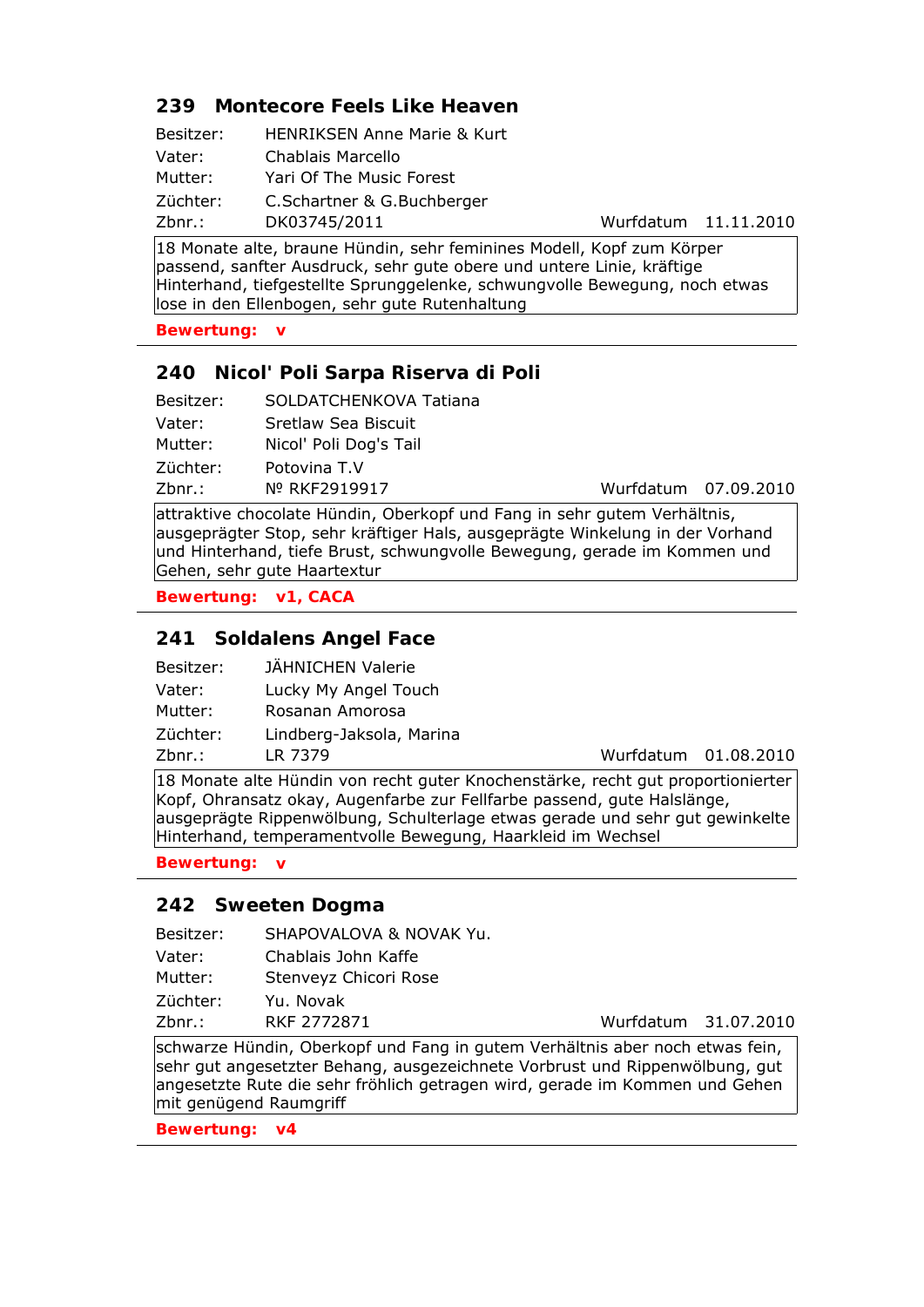# **243 Timantti Solid Mojito With Lime**

| Besitzer: | DEYANOV Ivan                   |
|-----------|--------------------------------|
| Vater:    | Sudeo Elvis                    |
| Mutter:   | Timantti Solib Without Make Up |
| Züchter:  | T.Dreer& A.Samsonova           |
| Zbnr.:    | <b>RKF 2772427</b>             |

Wurfdatum 24.05.2010

bestens bemuskelte, gelbe Hündin, sehr gute Knochenstärke, femininer Ausdruck, dunkelbraune Augen, sehr kräftiger Hals, schon gut ausgebildete Vorbrust für ihr Alter, gute obere und untere Linie, fröhliche Bewegung, sehr gut präsentiert

**Bewertung: v**

## **244 Top Secret Vom Mostlandl**

| Mutter:  | Nursyland Betty The Beauty |                      |
|----------|----------------------------|----------------------|
| Züchter: | Barbara Langer             |                      |
| Zbnr.:   | LR 7288                    | Wurfdatum 19.10.2010 |
|          |                            |                      |

19 Monate alte, schwarze Hündin, sehr femininer Kopf und Ausdruck, hoch angesetzer, kleiner Behang, Vorbrust dem Alter entsprechend entwickelt, schon ausgeprägte Rippenwölbung, gut bemuskelte Hinterhand, fröhliche Bewegung, gerade im Kommen und Gehen, sehr gute Rutenhaltung

**Bewertung: v**

# HÜNDIN - Offene Klasse

## **245 All You Need Is Love Von Britho**

| Besitzer: | SCHÄR Thomas, Manuela und Brigitte DI                                       |                      |  |
|-----------|-----------------------------------------------------------------------------|----------------------|--|
| Vater:    | Arco von Fluehberg                                                          |                      |  |
| Mutter:   | Oona von Britho                                                             |                      |  |
| Züchter:  | Brigitte und Thomas Schär                                                   |                      |  |
| Zbnr.:    | SHSB 692164                                                                 | Wurfdatum 02.05.2010 |  |
|           | zwei-jährige, schwarze, harmonisch aufgebaute Hündin, ausdrucksvoller Konf. |                      |  |

zu-jährige, schwarze, harmonisch aufgebaute Hündin, ausdri Fang genügend kräftig, sehr gute Halslänge, ausgeprägte Vorbrust, typische Rippenwölbung, gut angesetzte Rute, raumgreifende, fließende Bewgung, gerade im Kommen und Gehen, sehr gut präsentiert

**Bewertung: v2, R.CACA**

## **246 Balrion Weathertop Hazelburn**

| Besitzer: | DEMIREVA Militsa                   |                      |
|-----------|------------------------------------|----------------------|
| Vater:    | Balrion Weathertop John Barleycorn |                      |
| Mutter:   | Balrion Weathertop Rhiannon        |                      |
| Züchter:  | Mrs S C & Mr J R Crook             |                      |
| Zbnr.:    | PK17537/11                         | Wurfdatum 12.03.2009 |
|           |                                    |                      |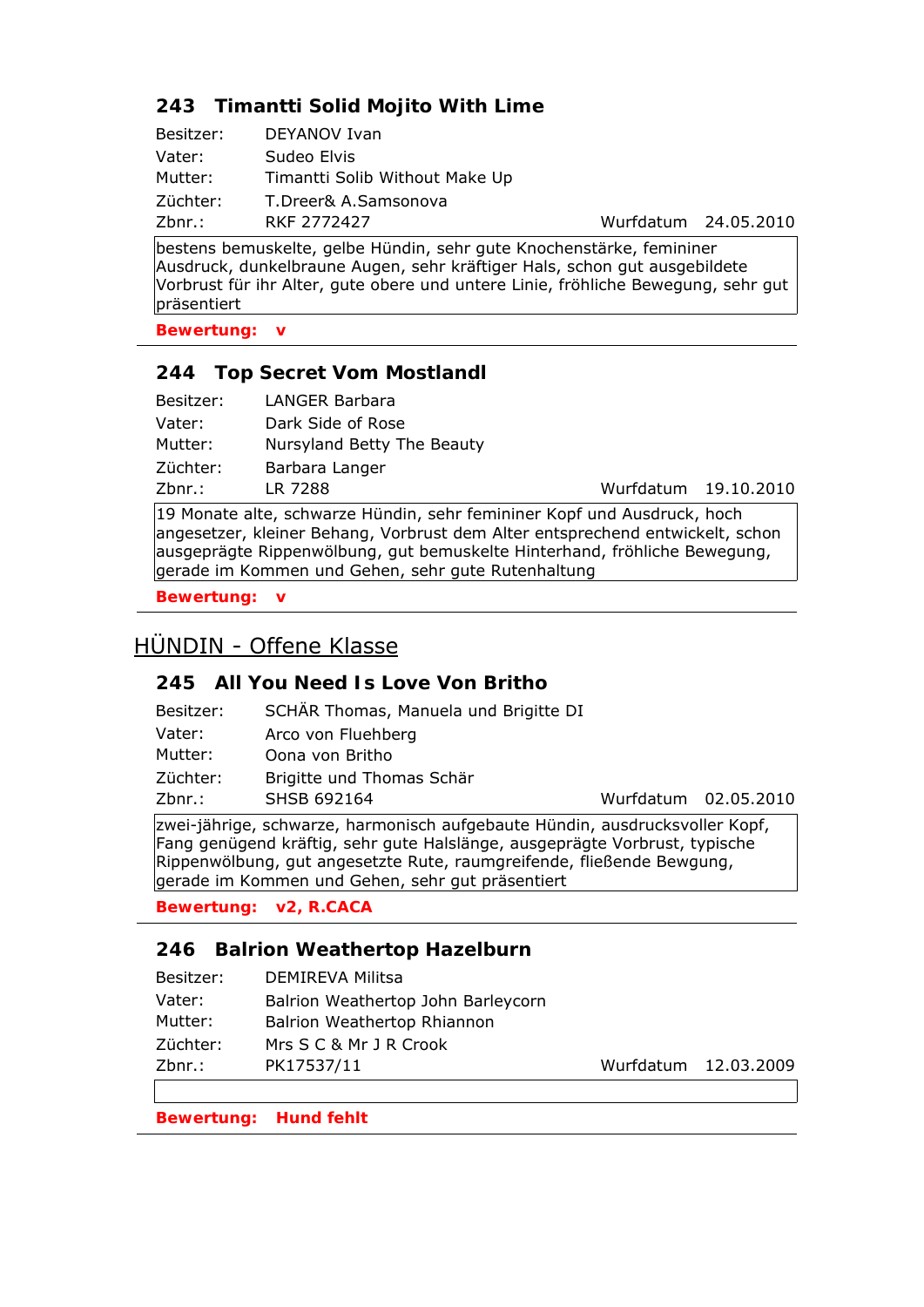## **247 Balrion Weathertop Hazelburn**

| Besitzer: | <b>DEMIREVA Militsa</b>            |
|-----------|------------------------------------|
| Vater:    | Balrion Weathertop John Barleycorn |
| Mutter:   | Balrion Weathertop Rhiannon        |
| Züchter:  | Mrs S C & Mr J R Crook             |
| Zbnr.:    | PK17537/11                         |
|           |                                    |

Wurfdatum 12.03.2009

#### **Bewertung: Hund fehlt**

#### **248 Claychalk Costa Leva**

| Besitzer: | CHAKAROVA-PETKOVA Albena |                      |
|-----------|--------------------------|----------------------|
| Vater:    | Naiken Way Out West      |                      |
| Mutter:   | Claychalk Costa Tael     |                      |
| Züchter:  | Claychalk Kennel         |                      |
| Zbnr.:    | PK 14915/10              | Wurfdatum 17.02.2010 |
|           |                          |                      |

Hündin in guter Größe und Knochenstärke, ansprechender, femininer Kopf, gut markierter Stop, sehr gut aufgesetzter Hals, sehr ausgeprägte Brusttiefe und Rippenwölbung, korrekte Vor- und Hinterhandwinkelung, gute Bewegung, gerade im Kommen und Gehen

**Bewertung: v3**

## **249 Crystal Spirit Cosmopolitan**

| Besitzer: | <b>GELLER Andrea</b>                 |
|-----------|--------------------------------------|
| Vater:    | Gingerbred Guinness at Chartbreakers |
| Mutter:   | Woefdram's Ruby Tuesday              |
| Züchter:  | Andrea u. Martin Geller              |
| Zbnr.:    | LR 6362                              |

Wurfdatum 01.03.2009

dreijährige, schwarze Hündin von guter Größe, femininer Kopf mit sanftem Ausdruck, hoch angesetzter Behang, Rückenlinie nicht ganz gerade, gut gewinkelte Hinterhand, ausreichende Vorbrust, freie, gerade Bewegung

**Bewertung: v**

#### **250 Ever Known Adelaide**

- Besitzer: DOPPELREITER Nicola Vater: Lab Treasure's Moonshiner
- Mutter: Justine vom Waldschratt

Züchter: Reinhold Pichler und Petra Sailer

Zbnr.: LR 6679 Wurfdatum 11.10.2009

sehr kräftige, zweieinhalbjährige Hündin mit guten Außenlinien, angesprechender Kopf, dunkelbraune Augen, typische Rippenwölbung, recht gut gewinkelte Hinterhand, tiefgestellte Sprunggelenke, Haarkleid okay, in der Bewegung mehrheitlich Passgang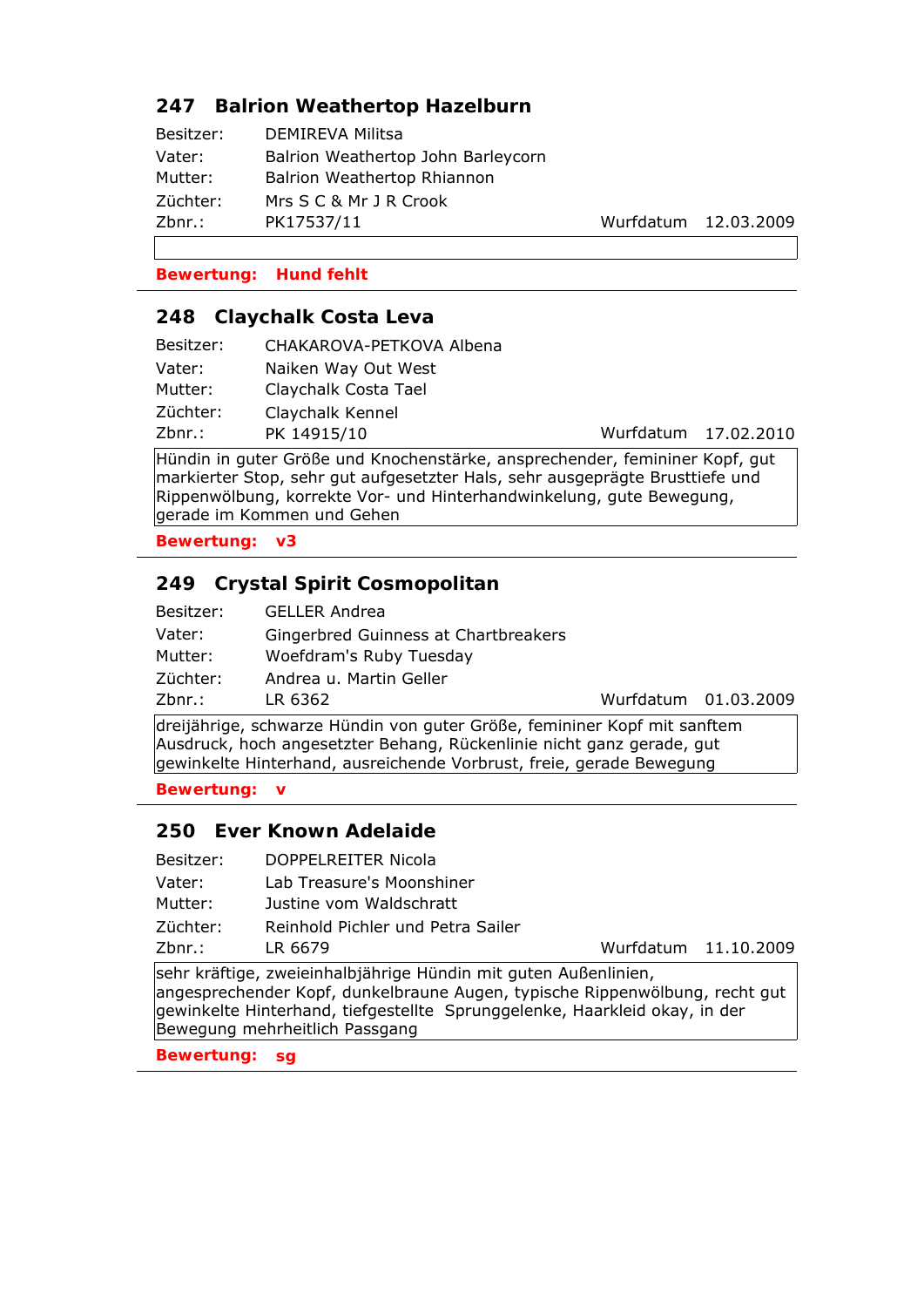## **251 JanLon's Tea Party of Picklecreek**

| Besitzer: | <b>GRANNEMANN Janis Mrs</b>        |
|-----------|------------------------------------|
| Vater:    | Dickendall Davaron Gable           |
| Mutter:   | JanLon's Hearts Afire              |
| Züchter:  | M. Rianda, D Morton & J Grannemann |
| Zbnr.:    | SR 58968703                        |

Wurfdatum 12.09.2009

sehr kräftige Hündin, Kopf zum Körper passend, etwas ausgeprägte Backen, sehr gute Halslänge, Vorbrust und Rippenwölbung, tief gestellte Sprunggelenke, schwungvolle Bewegung, sehr gut präsentiert

**Bewertung: v**

#### **252 Joy von der Molz**

| Besitzer: | KAGHOFER Iris          |                      |  |
|-----------|------------------------|----------------------|--|
| Vater:    | Al Capone Capronca     |                      |  |
| Mutter:   | Glamour Royal Standard |                      |  |
| Züchter:  | Hermann Steinacher     |                      |  |
| Zbnr.:    | LR 6372                | Wurfdatum 25.02.2009 |  |

dreijährige, sehr gut bemuskelte Hündin, femininer Kopf, Augenfarbe nicht sehr dunkel, sehr kräftiger Hals, schräge Schulterlage, gut angesetzte Rute, gut gewinkelte Hinterhand, etwas weich im Vorderfußwurzelgelenk, fröhliche Bewegung, etwas lose in der Front, ausgezeichnete Haartextur, sehr gut angesetzte und getragene Rute

**Bewertung: v**

## **253 Loch Mor Delight of Satin**

| Besitzer: | <b>BARBERI Franco</b>               |                      |
|-----------|-------------------------------------|----------------------|
| Vater:    | Charm Bluveil Mr Darcy              |                      |
| Mutter:   | Heatherbourne Wild Silk at Loch Mor |                      |
| Züchter:  | Franco Barberi                      |                      |
| Zbnr.:    | LOI 10/202863                       | Wurfdatum 04.09.2010 |
|           |                                     |                      |

**Bewertung: Hund fehlt**

### **254 Merypaw`s Belle Fille Bonnie**

| CONWAY Daniela&Jürgen |
|-----------------------|
|                       |

- Vater: Precious for Eternity new Temptation
- Mutter: Precious for Eternity my Melody

Züchter: Nikola Kloss

Zbnr.: VDH/LCD 09/Q0642 Wurfdatum 29.04.2009

dreijährige, größere Hündin, gut geschnittener Kopf, dunkelbraune Augen, genügend schräg gelagerte Schulter, etwas länger im Körper, gut gewinkelte Hinterhand, in der Bewegung hinten etwas eng und vorne etwas lose, sehr gut präsentiert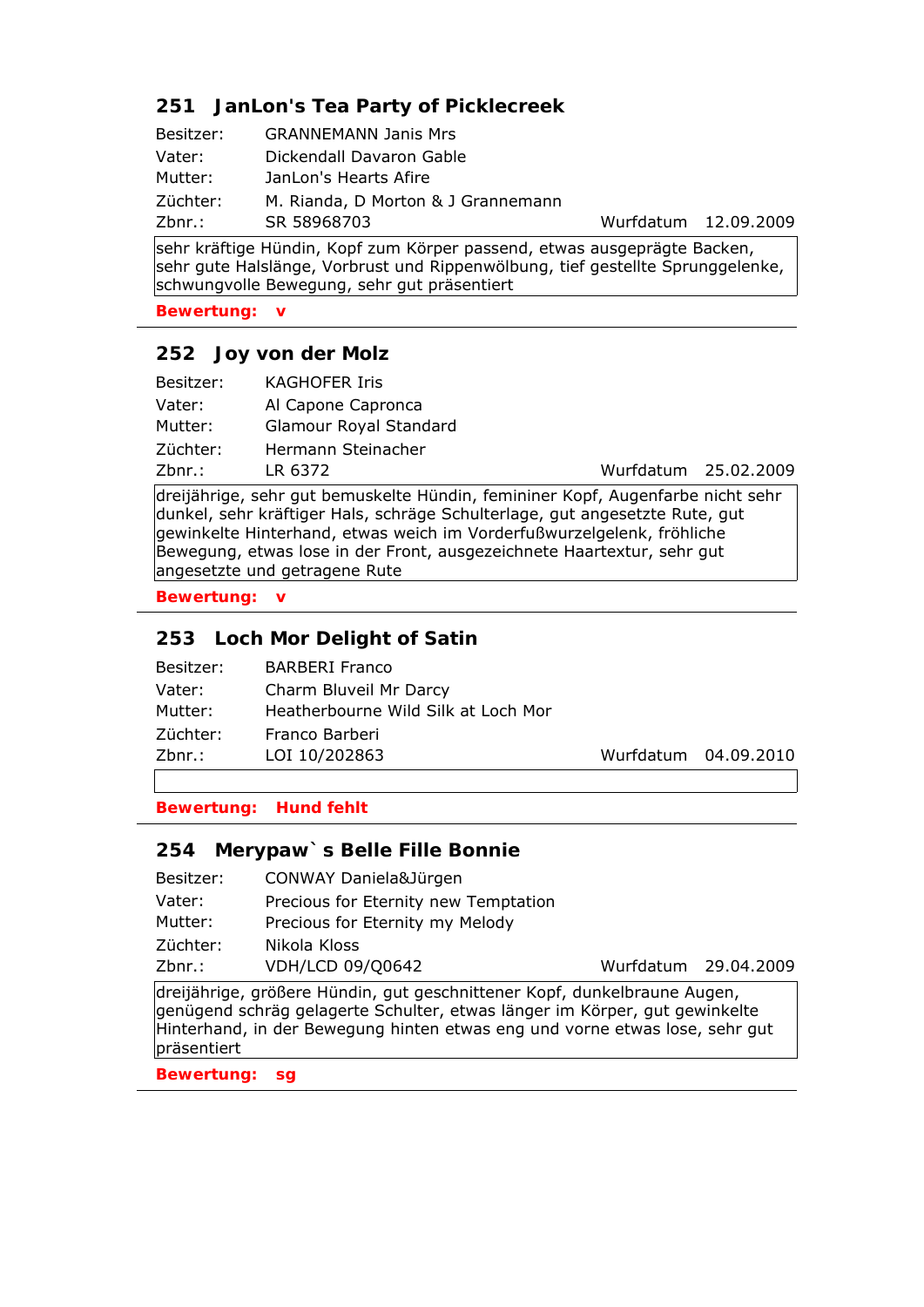## **255 Minou vom Waldbachgraben**

| Besitzer: | <b>KORAK Maja</b>                   |
|-----------|-------------------------------------|
| Vater:    | Gingerbred Guinnes at Chartbreakers |
| Mutter:   | Seal-Land Nicole                    |
| Züchter:  | Gustav Ferschinger                  |
| Zbnr.:    | LR 6711                             |

schwarze Hündin in guter Größe, ansprechender Kopf, hoch angesetzter aber etwas langer Behang, ausreichende Halslänge, tiefe Brust und recht gut gewinkelte Hinterhand, freie Bewegung, nicht ganz fest in den Ellenbogen

#### **Bewertung: sg**

#### **256 Mr.Flannagan`s Lady Conctance**

| Besitzer: | CONWAY Daniela & Jürgen     |
|-----------|-----------------------------|
| Vater:    | Fairywood `s Olympic Enrico |
| Mutter:   | Mr. Flannagan `s Emily Rose |
| Züchter:  | Daniela&Jürgen Conway       |
| Zbnr.:    | <b>VDH/LCD 10/R0006</b>     |

Wurfdatum 04.01.2010

Wurfdatum 11.11.2009

zweijährige, größere, schwarze Hündin, Kopf zum Körper passend, sanfter Ausdruck, schräge Schulterlage, Rückenlinie nicht optimal, gute Hinterhandwinkelung, in der Bewegung hinten und vorne nicht ganz fest, sehr fröhliches Wesen

**Bewertung: sg**

#### **257 Nicol'Poli Catalonia**

| Besitzer: | <b>OSIPOVA Marina</b>  |
|-----------|------------------------|
| Vater:    | Nicol'Poli Van Lexus   |
| Mutter:   | Vremea Mechty Afrodita |
| Züchter:  | Potovina Tatiana       |
| 7hnr ·    | RKF 2736398            |

Zbnr.: RKF 2736398 Wurfdatum 31.10.2009

gut gewinkelte, dreijährige Hündin, typischer Ausdruck, hoch angesetzter Behang, sehr gute Halslänge, kompakter Körper, schwungvolle Bewegung, sehr gut präsentiert

**Bewertung: v**

#### **258 Port of Nessie Cirque Du Soleil**

| Besitzer: | <b>ESZTER Eőry</b>                                                             |                      |  |
|-----------|--------------------------------------------------------------------------------|----------------------|--|
| Vater:    | Cambremer Wellington                                                           |                      |  |
| Mutter:   | Sáregresi Zarissa                                                              |                      |  |
| Züchter:  | Eszter Eőry                                                                    |                      |  |
| Zbnr.:    | 2311/07                                                                        | Wurfdatum 17.07.2007 |  |
|           | fünfjährige, sehr kräftige Hündin. Fang und Oberkopf in sehr gutem Verhältnis. |                      |  |

fünfjährige, sehr kräftige Hündin, Fang und Oberkopf in sehr gutem Verhältnis, ausreichend pigmentiert, sehr kräftiger Hals, gut ausgeprägte Vorbrust, nicht sehr gut geschlossene Pfoten, freie, raumgreifende Bewegung, vorne und hinten etwas eng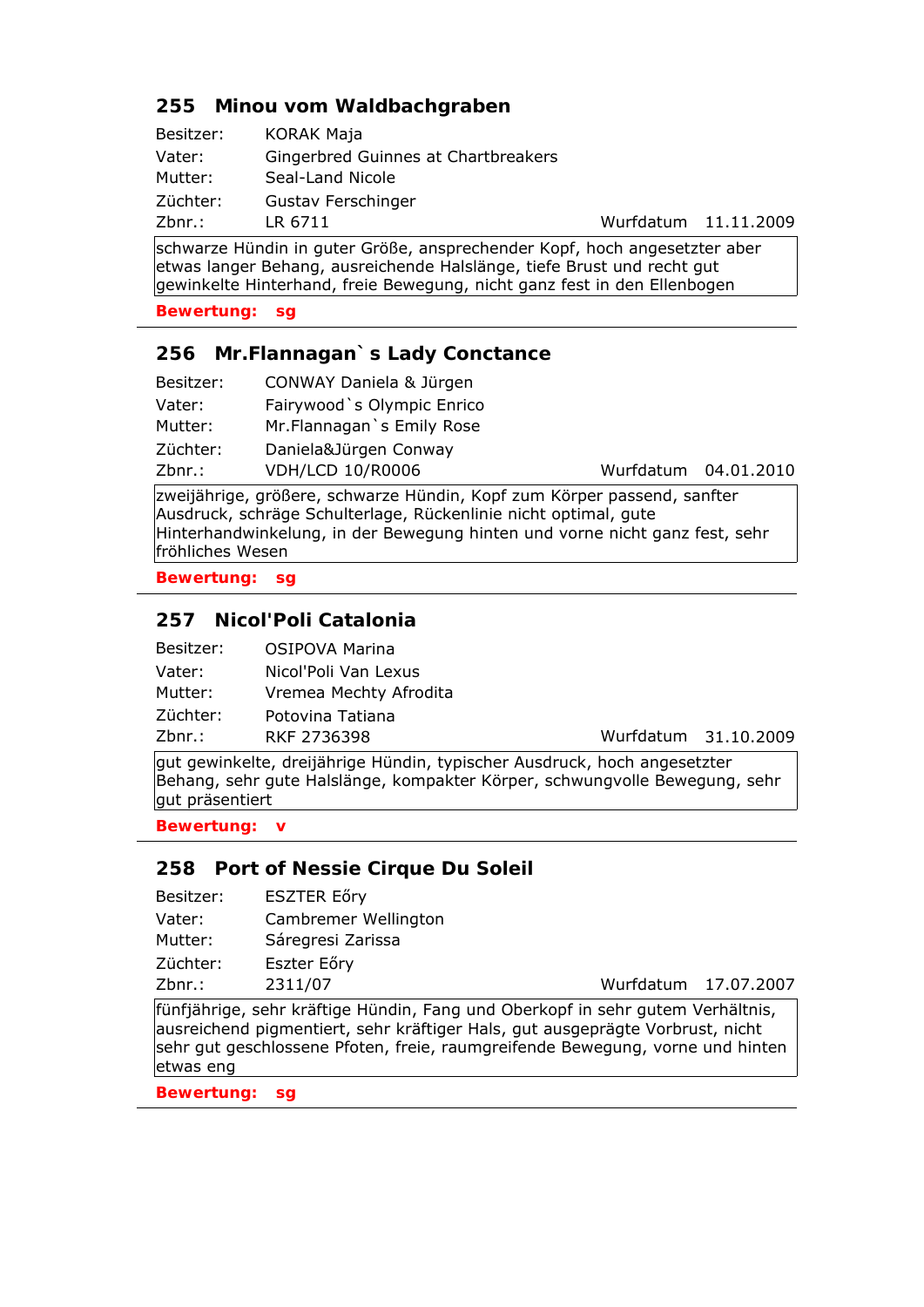## **259 Princess Mary Do Sol D'Arena**

| Besitzer: | <b>BLANKE Karin</b>           |
|-----------|-------------------------------|
| Vater:    | Adventurer's Kilbeggan        |
| Mutter:   | Morning Breeze Do Sol D'Arena |
| Züchter:  | Nuno u.Sandra Ribeiro         |
| Zbnr.:    | LR 7378                       |

Wurfdatum 14.04.2010

#### **Bewertung: Hund fehlt**

#### **260 Queen of Hearts vom Mostlandl**

| Besitzer: | LANGER Barbara                         |   |                      |
|-----------|----------------------------------------|---|----------------------|
| Vater:    | Darksideofrose                         |   |                      |
| Mutter:   | Inishfree Rising Sun of Ashford Castle |   |                      |
| Züchter:  | Barbara Langer                         |   |                      |
| Zbnr.:    | LR 6713                                |   | Wurfdatum 13.11.2009 |
|           | .                                      | . |                      |

zweieinhalbjährige Hündin mit typischen Außenlinien, sehr femininer Kopf und Ausdruck, hoch angesetzter, kleiner Behang, sehr gute Hals und Rückenlinie, tiefe Brust, freie, raumgreifende Bewegung, Haarkleid zur Zeit im Wechsel

**Bewertung: v4**

### **261 Sunrider Mimosa**

| Ashford Castle Quality Guaranteed |                      |                                      |
|-----------------------------------|----------------------|--------------------------------------|
| Sudeo Whatever Will Be            |                      |                                      |
| Andreas Reisinger                 |                      |                                      |
| LR 6955                           | Wurfdatum 15.04.2010 |                                      |
|                                   |                      | REISINGER Andreas/Eva REISINGER-LÖBL |

gelbe Hündin mit typischen Außenlinien, ausgezeichnete Knochenstärke, Fang und Oberkopf in sehr gutem Verhältnis, sehr gut markierter Stop, kräftiger Hals, ausgeprägte Winkelung in der Vor- und Hinterhand, gerader, fester Rücken, sehr schöne Katzenpfoten, raumgreifende, schwungvolle Bewegung, bestens präsentiert **Clubsieger** 

**Bewertung: v1, CACA**

#### **262 Timantti Solid Sigur Ros**

Vater: Sudeo Chevalier of Ramsayville

Mutter: Timantti Solid Super Sonya

Züchter: T.Dreier

Zbnr.: RKF 2728199 Wurfdatum 12.01.2010

zweijährige, gelbe Hündin, kräftiger Oberkopf, hoch angesetzter Behang, sehr gut markierter Stopp, sanfter Ausdruck, sehr gut gewinkelte Vor- und Hinterhand, recht gute Vorbrust, tiefe Brust, sehr fröhlich getragene Rute, raumgreifende Bewegung, gerade im Kommen und Gehen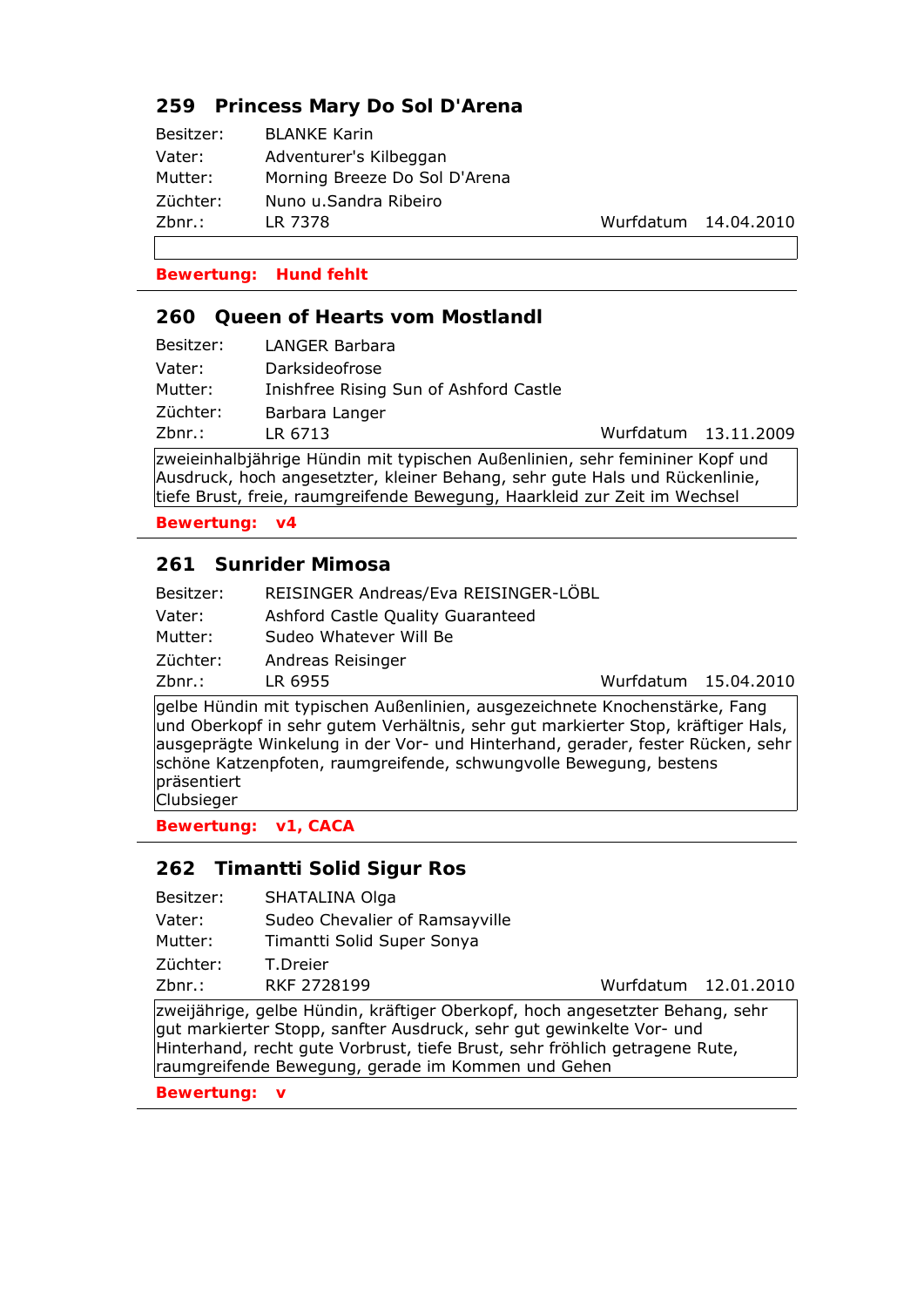# **263 Trendmaker's In Motion**

| Besitzer: | JÄHNICHEN Valerie                |
|-----------|----------------------------------|
| Vater:    | Alaincobain                      |
| Mutter:   | Trendmaker's Italian Bella Donna |
| Züchter:  | Svensson Pamela                  |
| Zbnr.:    | LRET 5678                        |

Wurfdatum 13.07.2007

fünfeinhalbjährige Hündin in guter Größe, sehr sanfter Ausdruck, gut markierter Stop, ausgezeichnete Vorbrust und Rippenwölbung, korrekt angesetzte, sehr typische Rute, Hinterhandwinkelung etwas gerade, freie Bewegung, Rückenlinie okay, sehr gut präsentiert

**Bewertung: v**

## **263a Rusmairas Om Shakti**

| Besitzer: | RADOSTNAYA M.                |                      |  |
|-----------|------------------------------|----------------------|--|
| Vater:    | Tweedledum Ag Aints All Odds |                      |  |
| Mutter:   | Irimen Lady Laima            |                      |  |
| Züchter:  | M. RadostnAya                |                      |  |
| Zbnr.:    | RKF 2939534                  | Wurfdatum 01.08.2010 |  |

17 Monate, feminine Hündin mit kräftigem Knochenbau, sehr typischer Kopf, femininer Ausdruck, sehr gut gewinkelte Vor- und Hinterhand, fröhliche Bewegung, gerade im Kommen und Gehen, Haarkleid zur Zeit im Wechsel

**Bewertung: v**

## **263b Rosemade It Fornursyland**

| Besitzer: | <b>AGOSTINI Rosa</b>         |
|-----------|------------------------------|
| Vater:    | Tweedledum Ag Aints All Odds |
| Mutter:   | Irimen Lady Laima            |
| Züchter:  | M. RadostnAya                |
| Zbnr.:    | LOI 10/75664                 |

Wurfdatum

zweijährige Hündin mit harmonischen Außenlinien, femininer, gut proportionierter Kopf mit guten Oberkopf, sehr gute Halslänge, etwas länger im Gebäude, gut gewinkelte Vor- und genüngend gewinkelte Hinterhand, gerade im Kommen und Gehen, Haarkleid zur Zeit im Wechsel, sehr gut getragene, typische Rute

**Bewertung: v**

# HÜNDIN - Gebrauchshundeklasse

## **264 Ballyhale Daphne**

| Besitzer: | JÓZSEF Paróczai                                                            |                      |  |
|-----------|----------------------------------------------------------------------------|----------------------|--|
| Vater:    | Thanks A Lot De La Legende De La Loutre                                    |                      |  |
| Mutter:   | <b>Ballyhale Black Rose</b>                                                |                      |  |
| Züchter:  | Zsigmond Péter                                                             |                      |  |
| Zbnr.:    | 3231/10                                                                    | Wurfdatum 23.11.2009 |  |
|           | zweieinhalbiährige schwarze attraktive Hündin sehr harmonische Außenlinien |                      |  |

zweieinhalbjährige, schwarze, attraktive Hündin, sehr harmonische Außenlinien, Kopf zum Körper passend, sehr gute Halslänge, ausgzeichnete Rippenwölbung und Hinterhandwinkelung, flüssige Bewegung, gerade im Kommen und Gehen, sehr gut geschlossene Katzenpfoten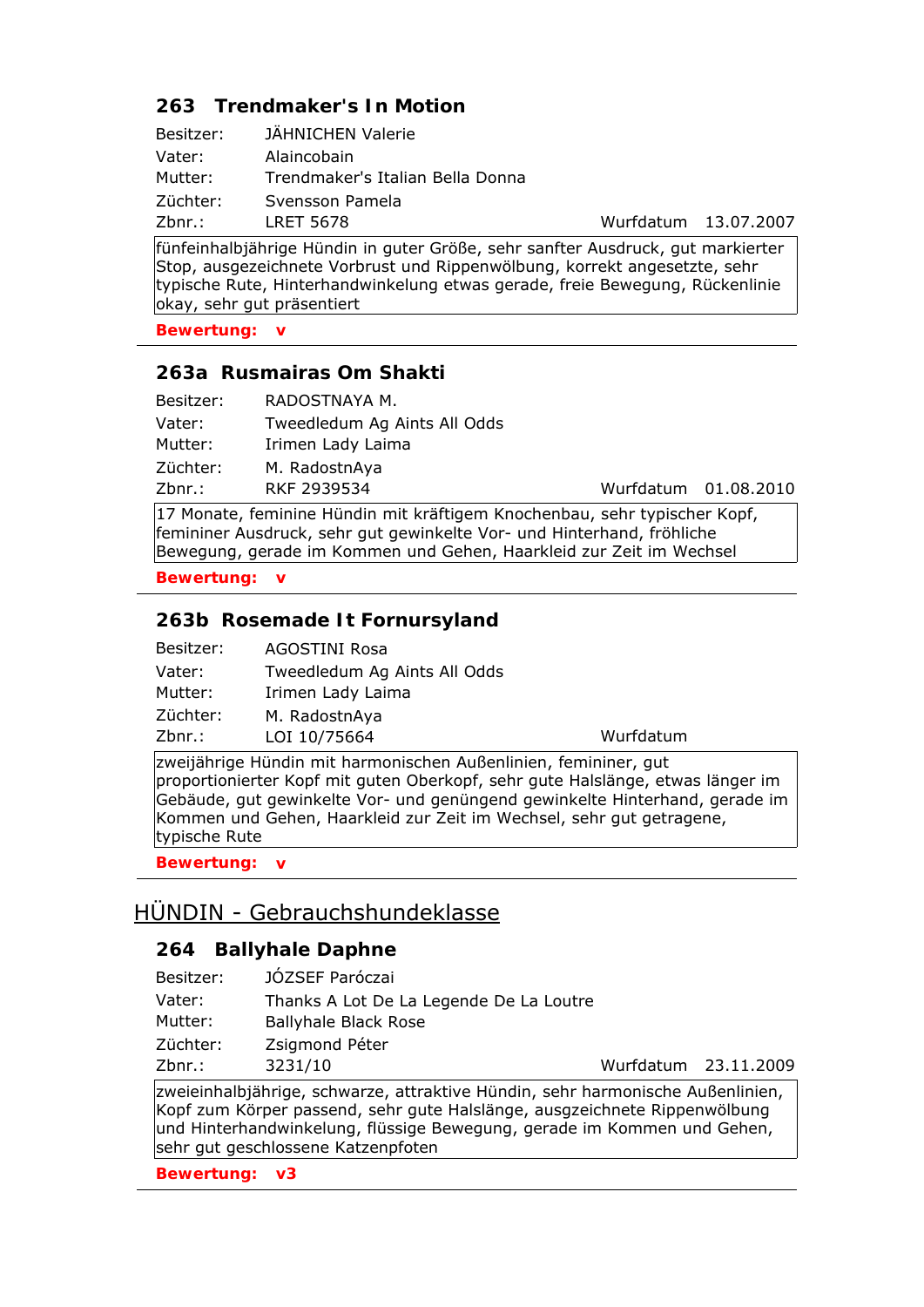## **265 Ballyhale Daphne**

| Besitzer: | PAROCZAI Peter                          |
|-----------|-----------------------------------------|
| Vater:    | Thanks a Lot de la Legende de la Loutre |
| Mutter:   | <b>Ballyhale Black Rose</b>             |
| Züchter:  | Zsigmond Peter                          |
| Zbnr.:    | Labr. 3231/10                           |

Wurfdatum 23.11.2009

#### **Bewertung: Hund fehlt**

#### **266 Bluveil Blastoff**

| Besitzer: | PIVA Stefano            |                      |
|-----------|-------------------------|----------------------|
| Vater:    | Charm Bluveil Mr. Darcy |                      |
| Mutter:   | Bluveil Borea           |                      |
| Züchter:  | Stefano Piva            |                      |
| Zbnr.:    | LOI 09/112590           | Wurfdatum 28.04.2009 |
| .         | .                       |                      |

dreijährige, gelbe Hündin, ausgezeichneter Knochenbau, femininer Ausdruck, sehr gut eingesetzte, dunkle Augen, sehr gute obere und untere Linie, korrekt angesetzte Rute, ausgezeichnete, raumgreifende Bewegung, sehr gut präsentiert Beste Hündin

**Bewertung: v1, CACA**

### **267 Dee-Fair Many Rumours**

| Besitzer: | KRUMPAK Barbara/Iztok KRUMPAK |
|-----------|-------------------------------|
| Vater:    | Dee-Fair Front Cover          |
| Mutter:   | Dee-Fair Watson's Tweedledee  |
| Züchter:  | Lene & Henrik Johansen        |
| Zbnr.:    | 17491/2006                    |

Wurfdatum 30.08.2006

fünfeinhalbjährige, schwarze Hündin, kräftiges Modell in sehr guter Größe, typische Außenlinien, Fang und Oberkopf in gutem Verhältnis, ausgezeichnete Rippenwölbung, schwungvolle Bewegung mit gutem Raumgriff, sehr gut präsentiert

**Bewertung: v**

### **268 Denlin Vanil Apelsinka**

Besitzer: OSIPOVA Lina Vater: Linjor Welsh Chocolate Mutter: Gayan Lilusic Vostoka Züchter: Lina Osipova

Zbnr.: RKF 2569959 Wurfdatum 13.09.2009

sehr femininer, gut proportionierter Kopf, dunkelbraune Augen, schräge Schulterlage, etwas länger im Gebäude, gut gewinkelte Hinterhand, fröhliche Bewegung, etwas lose in den Ellenbogen, aber gerade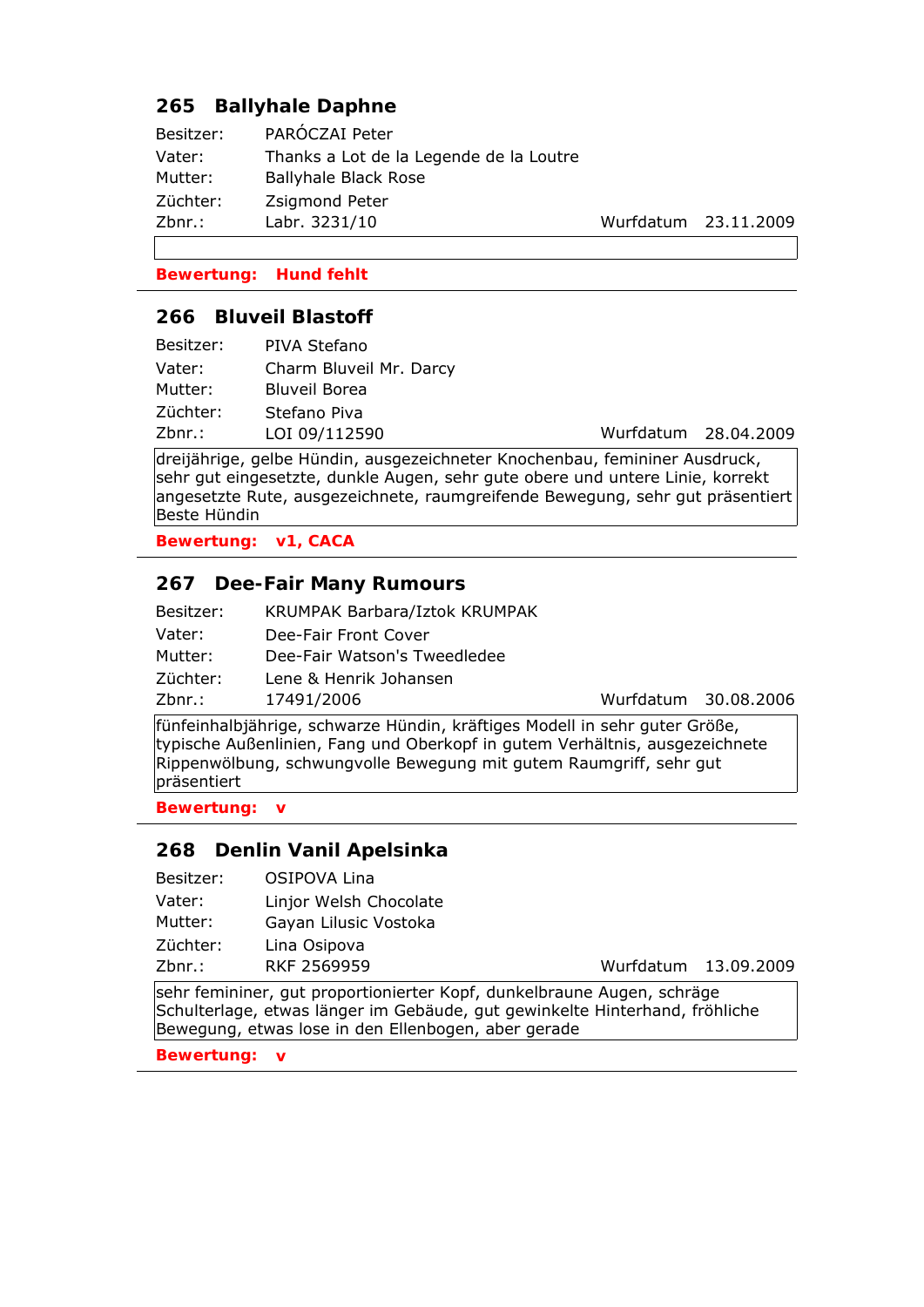## **269 Jeneva Mesmerik From Magnificos Kingdom**

| Besitzer: | SVETLICHNAYA Natalia              |
|-----------|-----------------------------------|
| Vater:    | Sheabourne's Finigan Rainbow      |
| Mutter:   | Coca-Cola From Magnificos Kingdom |
| Züchter:  | Polevaya L.                       |
| $Zbnr.$ : | RKF2519004                        |

dreijährige, schwarze Hündin, femininer Ausdruck, hoch angesetzter Behang, recht gute Halslänge, korrekt angesetzte Rute, genügend gewinkelte Hinterhand, schwungvolle, raumgreifende Bewegung, Rückenlinie okay, sehr gut präsentiert

**Bewertung: v**

## **270 Missy**

| Besitzer: | LINZNER Irena                    |                      |  |
|-----------|----------------------------------|----------------------|--|
| Vater:    | Tylah Keek Over Rubens Shoulders |                      |  |
| Mutter:   | Tylah Dozen Charmes              |                      |  |
| Züchter:  | Cintauer Robert                  |                      |  |
| Zbnr.:    | LR-003467                        | Wurfdatum 05.02.2007 |  |

fünfjährige, bestens bemuskelte, schwarze Hündin, femininer Kopf, etwas stark betonte Backen, gute Halslänge, ausgezeichnete Vorbrust, kompakter Körper, Hinterhandwinkelung etwas gerade, stark gerundete Kruppe, freie, fröhliche Bewegung, sehr gut präsentiert

**Bewertung: sg**

## **271 Ms Timantti Solid iz Serebristoy Gavani**

| <b>DREYER Tatiana</b>   |
|-------------------------|
| Timantti Solid Davidson |
| Stenveyz La-La-Fa       |
| Dubovich                |
| RKF 2713989             |
|                         |

Wurfdatum 21.10.2009

Wurfdatum 21.05.2009

gelbe, heute sehr unsichere Hündin, ansprechender Kopf und Ausdruck, gute Halslänge, tiefe Brust, gut gewinkelte Hinterhand, freie Bewegung, Verhalten nicht ganz typisch für die Rasse

**Bewertung: gut**

### **272 Neat Aussie Girl**

- Besitzer: ŠTRUBELJ Jana
- Vater: Sheenaron Merry Sailor
- Mutter: Fisherman's Friend Neige
- Züchter: Domanjko Petric Aleksandra
- Zbnr.: SLR 003520 Wurfdatum 26.04.2007

fünfjährige, schwarze, etwas größere Hündin, ansprechender Kopf und Ausdruck, Schulterlage etwas gerade, genügend gewinkelte Hinterhand, fröhliche Bewegung, vorne etwas lose und weit, gute Rutenhaltung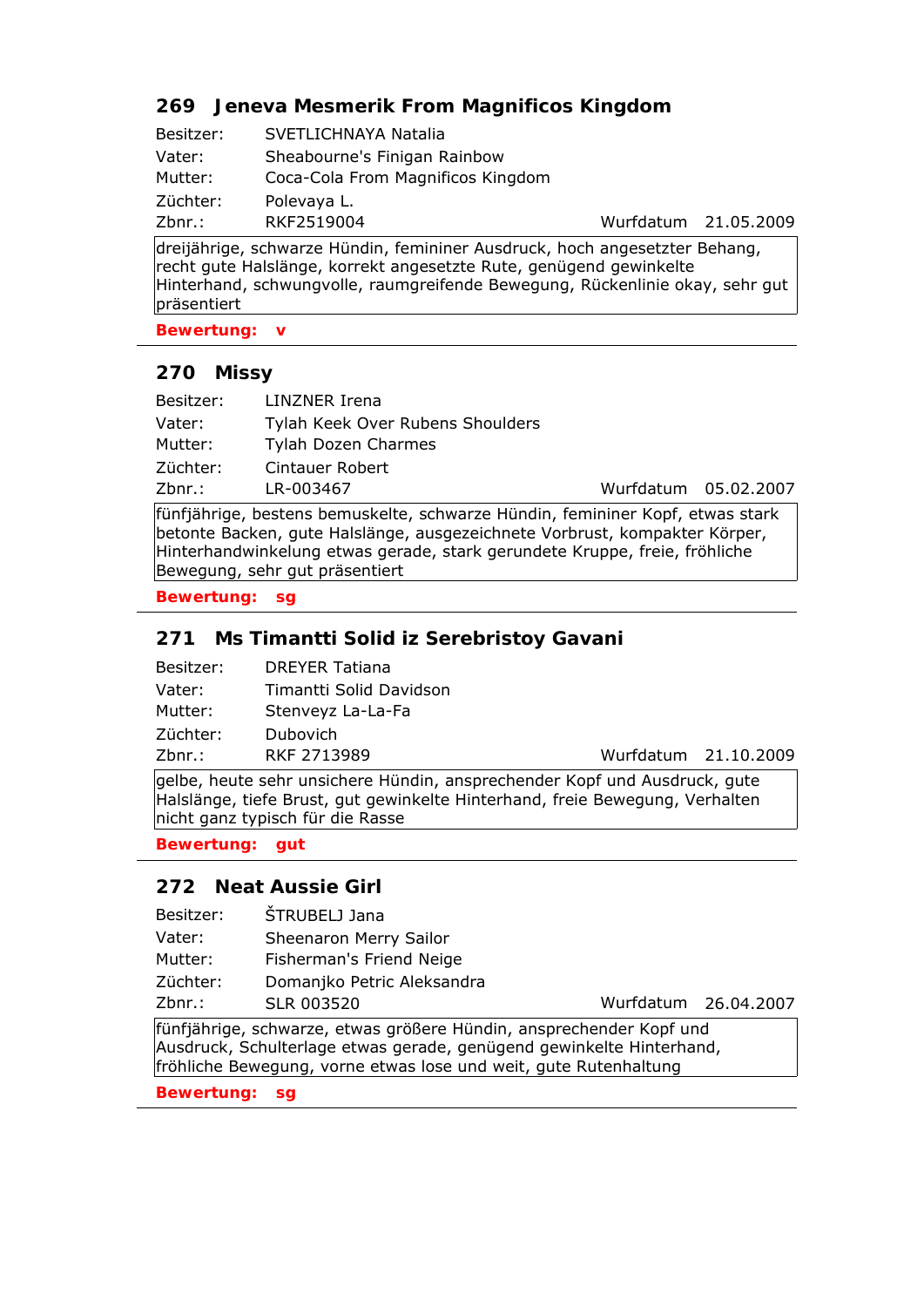# **273 Princess Lilly do Sol D'Arena**

| Besitzer: | <b>JARMER Sigrid</b>          |
|-----------|-------------------------------|
| Vater:    | Adventurer's Kilbeggan        |
| Mutter:   | Morning Breeze do Sol D'Arena |
| Züchter:  | Nuno & Sandra Ribeiro         |
| Zbnr.:    | LR 7015                       |

Wurfdatum 14.04.2010

zweijährige, gelbe Hündin, femininer Kopf und Ausdruck, sehr gute Halslänge, ausgeprägte Rippenwölbung, gut gewinkelte Hinterhand, freie, schwungvolle Bewegung, sehr gut präsentiert

**Bewertung: v4**

#### **274 Rocheby Meadow Maid**

| Besitzer: | <b>CVEJIN Agata</b>   |
|-----------|-----------------------|
| Vater:    | Rocheby State Occasio |
| Mutter:   | Rocheby Tiara         |
| Züchter:  | Mrs. D M HOPKINSON    |
| Zbnr.:    | JR 701252 Lab         |

Wurfdatum 20.03.2010

bestens bemuskelte, gelbe Hündin, etwas größeres Modell mit passendem Knochenbau, sehr typischer Kopf und Ausdruck, schräge Schulterlage, sehr gut ausgeprägte Rippenwölbung, schwungvolle Bewegung, etwas lose in den Ellenbogen, sehr gut präsentiert

**Bewertung: v**

### **275 Stenveyz Nymph Dives Deeply**

| Besitzer: | MALYUTINA Tatiana    |
|-----------|----------------------|
| Vater:    | Stenveyz Get Popular |
| Mutter:   | Stenveyz Diver Dream |
| Züchter:  | Tatiana Dimitriu     |
| 7hnr •    | <b>RKF 2294465</b>   |

Zbnr.: RKF 2294465 Wurfdatum 28.06.2008

dreieinhalbjährige, typische Hündin, Fang und Oberkopf in sehr gutem Verhältnis, hoch angesetzter Behang, Vor- und Hinterhand sehr gut gewinkelt, Haarkleid okay, freie Bewegung mit guten Vor- und Hinterhandaktionen, sehr gute Rutenhaltung

**Bewertung: v2, R.CACA**

#### **276 Ten Oakes Adinda**

| Besitzer: | KOCH Birgit/Werner KOCH              |
|-----------|--------------------------------------|
| Vater:    | Darius Ex Duria                      |
| Mutter:   | Leadhills Hunting C.P. of Lubberland |
| Züchter:  | Christel Drangusch-Petrasko          |
| Zbnr.:    | <b>LRET 4967</b>                     |

Wurfdatum 04.09.2006

fünfeinhalbjährige, sehr gut bemuskelte Hündin, etwas größeres Modell, ansprechender Kopf, mittelbraune Augen, gute Halslänge, sehr gute untere Linie, Rückenlinie nicht optimal, freie Bewegung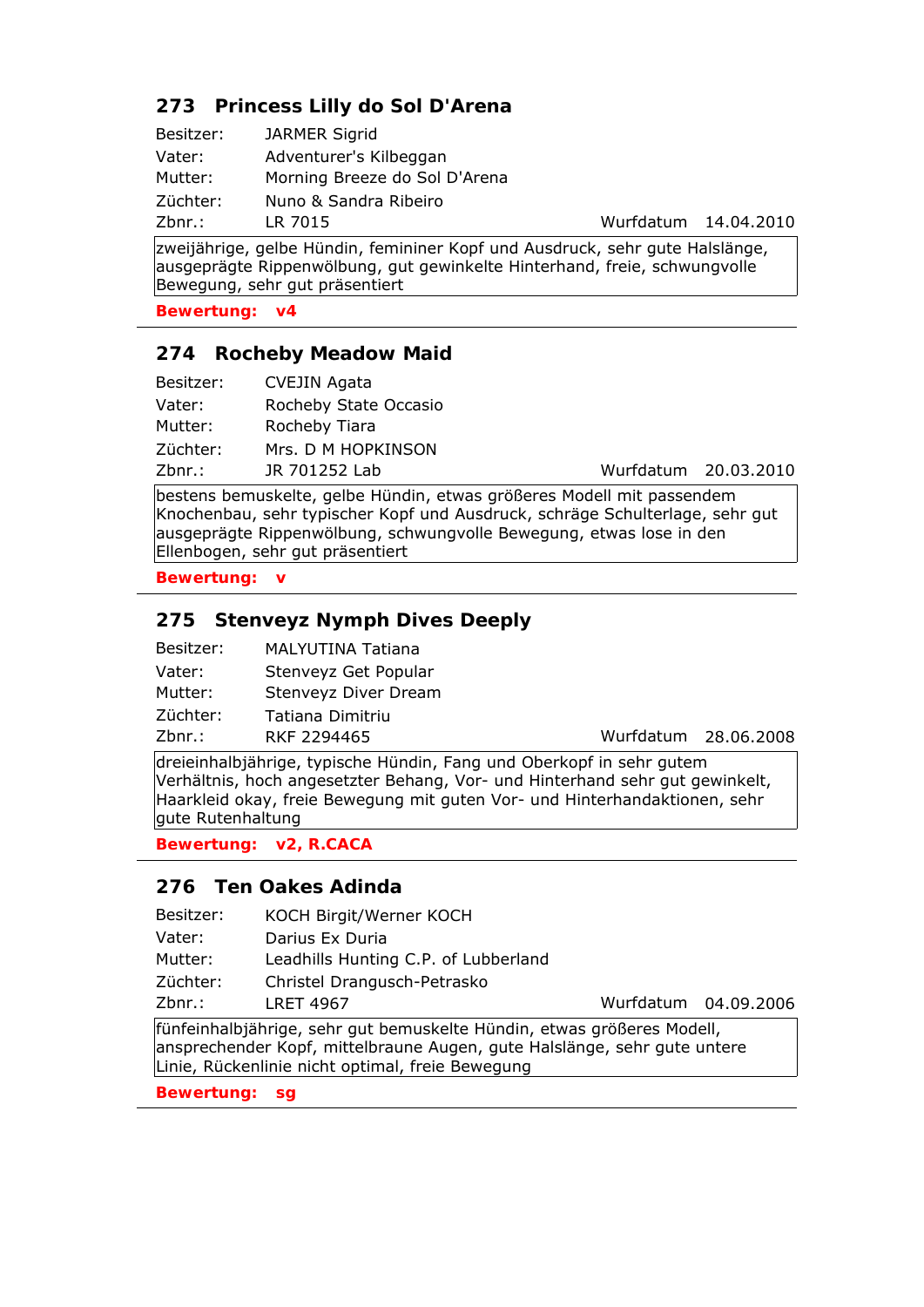# **277 Crystal Spirit All Inclusive**

| Besitzer: | <b>GELLER Andrea</b>    |
|-----------|-------------------------|
| Vater:    | Chartbreaker's Indigo   |
| Mutter:   | Chartbreaker's Quaterly |
| Züchter:  | Andrea u. Martin Geller |
| Zbnr.:    | LR 5181                 |

Wurfdatum 11.03.2007

15.07.2008

fünfjährige, gut gebaute, gelbe Hündin, femininer, typischer Ausdruck, ausgezeichnete Halslänge, sehr gute Vorbrust, korrekte obere und untere Linie, flüssige, schwungvolle Bewegung, hinten etwas eng aber gerade, sehr gute Rutenhaltung, sehr gut präsentiert

**Bewertung: v3**

### **278 Fameflair Down Under**

| Besitzer: | REISINGER Andreas/Eva REISINGER-LÖBL |           |
|-----------|--------------------------------------|-----------|
| Vater:    | Alanwood Mr. Motivator               |           |
| Mutter:   | Fameflair Venice Beach               |           |
| Züchter:  | Christina Gabriel                    |           |
| Zbnr.:    | LR 6537                              | Wurfdatum |
|           |                                      |           |

knapp vierjährige, attraktive, feminine Hündin, sehr typischer Kopf und Ausdruck, ausgezeichnete Vorhandwinkelung, gute Hinterhandwinkelung, korrekt angesetzte Rute, sehr schwungvolle Bewegung, gerade im Kommen und Gehen, ausgezeichnetes Rutenspiel

**Bewertung: v**

### **279 Inamorato Santa Maria Del Fiore**

| Besitzer: | PUGACHEVA Yulia                  |                      |  |
|-----------|----------------------------------|----------------------|--|
| Vater:    | Mallorn `s Capuccino             |                      |  |
| Mutter:   | Inamorato Night Before Christmas |                      |  |
| Züchter:  | E.Orlova                         |                      |  |
| Zbnr.:    | RKF 2550704                      | Wurfdatum 23.03.2009 |  |

attraktive, starkknochige Hündin in ausgezeichneter Größe, elegant geschnittener Kopf und femininer Ausdruck, dunkelbraune Augen, ausgezeichnete Hals- und Rückenlinie, sehr gut gewinkelte Hinterhand und feste Sprunggelenke, freie Bewegung, vorne zeitweise etwas eng, bestens präsentiert

**Bewertung: v4**

## **280 Loch Mor Giulietta**

| <b>BARBERI Franco</b>  |
|------------------------|
| Charm Bluveil Mr Darcy |
| Loch Mor Sugar         |
| Franco Barberi         |
| LOI 10/41278           |
|                        |

Wurfdatum 14.07.2009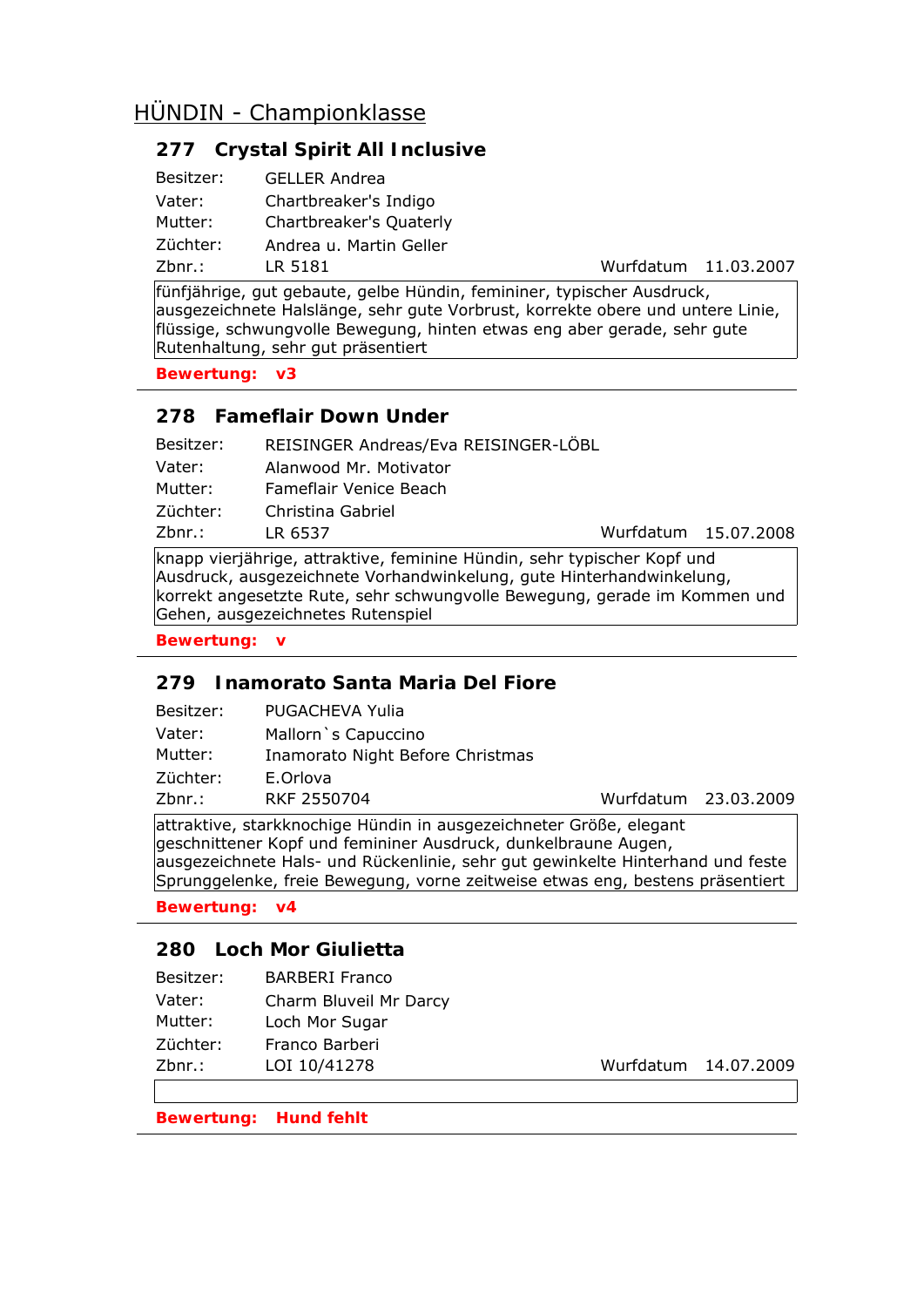## **281 Nicol´Poli Did-Dle**

| Besitzer: | POTOVINA Tatiana    |
|-----------|---------------------|
| Vater:    | Stenveyz Limpopo    |
| Mutter:   | Senveyz Huckleberry |
| Züchter:  | Potovina Tatiana    |
| Zbnr.:    | RKF 2660180         |

Wurfdatum 19.07.2009

sehr temperamentvolle, schwarze Hündin mit guten Außenlinien und harmonischem Körperbau, sanfter Ausdruck, gute Winkelung in der Vorhand und Hinterhand, sehr schwungvolle Bewegung, gerade im Kommen und Gehen, sehr gut präsentiert

**Bewertung: v**

### **282 Port of Nessie Whole Jazz Singer**

| Zbnr.:    | 2036/07                     | Wurfdatum 26.03.2007 |  |
|-----------|-----------------------------|----------------------|--|
| Züchter:  | Eszter Eőry                 |                      |  |
| Mutter:   | Port of Nessie All Jazz     |                      |  |
| Vater:    | Applejack's Whoop De Doodle |                      |  |
| Besitzer: | ESZTER Eőry                 |                      |  |

äußerst temperamentvolle, gelbe Hündin, größeres Modell, Kopf sehr gut zum Körper passend, Fang etwas fein, gut markierter Stop, ausgezeichnete Halslänge, etwas länger im Körper, sehr stürmische Bewegung

**Bewertung: v**

### **283 Snou Velvind Rovena Radiant Lady**

| Besitzer: | GUZEY Oleg                  |
|-----------|-----------------------------|
| Vater:    | Starz MerilendDanfi Son     |
| Mutter:   | Snou Velvind Tequila Rachel |
| Züchter:  | T. Panteleeva               |
| 7hnr •    | <b>RKF 2166529</b>          |

Zbnr.: RKF 2166529 Wurfdatum 03.12.2007

sehr gut gewinkelte, dreijährige, feminine Hündin, sehr typischer, femininer Ausdruck, ausgezeichnete Halslänge, typische Rippenwölbung und Brust, raumgreifende, flüssige Bewegung, bestens präsentiert

**Bewertung: v2, R.CACA**

#### **284 Stenveyz Cheese Cake**

| Besitzer: | <b>MAJOROS Attila</b> |
|-----------|-----------------------|
| Vater:    | Stenveyz Get Popular  |
| Mutter:   | Mallorn's Rosamunda   |
| Züchter:  | Tatiana Dimitriu      |
| Zbnr.:    | FKF 1871383           |

Wurfdatum 04.04.2006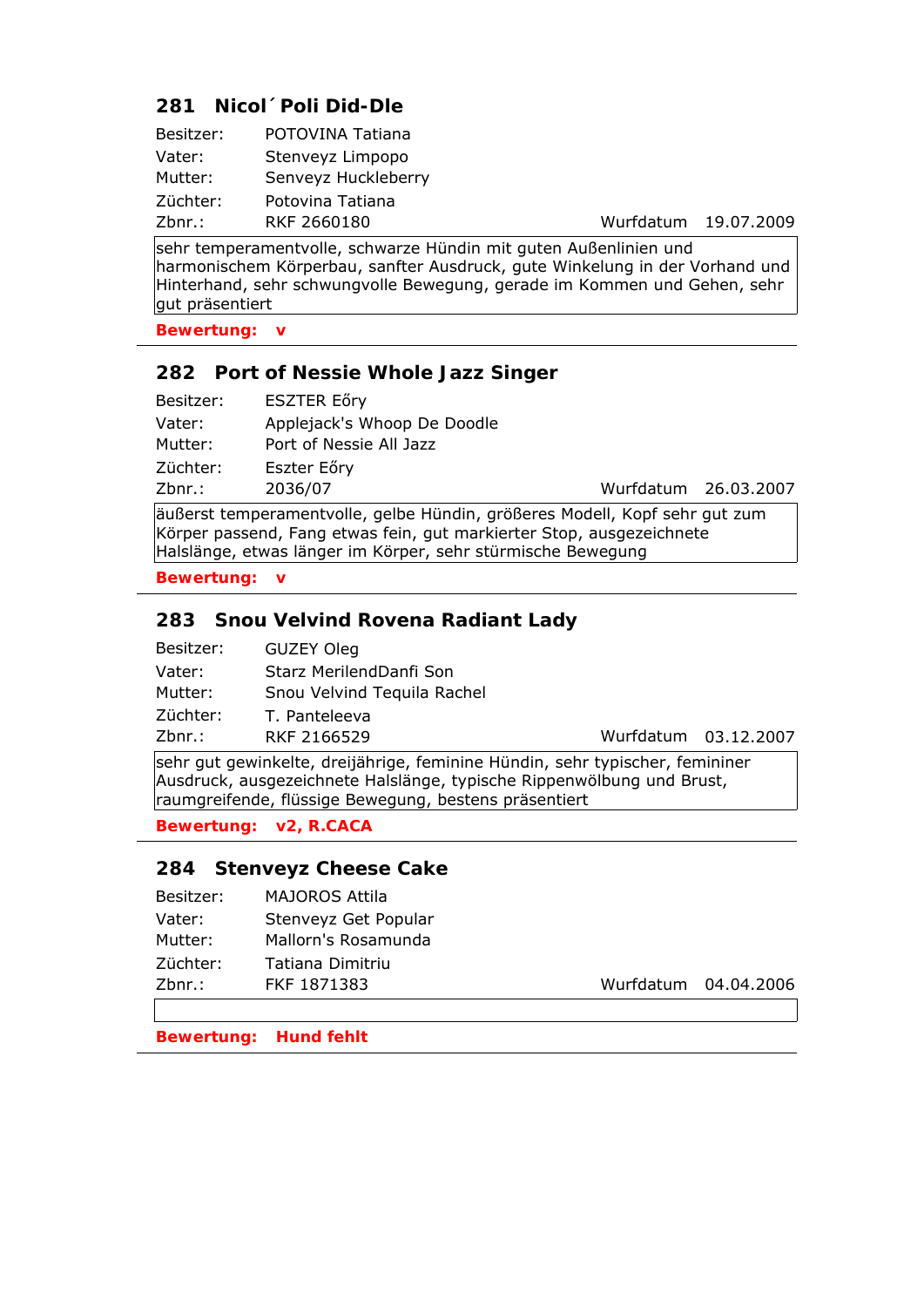## **285 Tylah My Way**

| Besitzer: | KRUMPAK Barbara/Iztok KRUMPAK |
|-----------|-------------------------------|
| Vater:    | Jayncourt Significant Star    |
| Mutter:   | Tylah Fortune Cookie          |
| Züchter:  | Barbara & Iztok Krumpak       |
| Zbnr.:    | LR 003413                     |

Wurfdatum 24.09.2006

fünfeinhalbjährige, attraktive, starkknochige Hündin in guter Größe, sehr gute Außenlinien, Vorbrust und Rippenwölbung, femininer Kopf mit hoch angesetztem Behang und dunkelbraunen Augen, schwungvolle, raumgreifende Bewegung, bestens präsentiert

**Bewertung: v1, CACA**

# HÜNDIN - Ehrenklasse

### **286 Timantti Solid Without Make Up**

| Besitzer: | DEYANOVA Galina              |
|-----------|------------------------------|
| Vater:    | Voltaire de l'Etang Balancet |
| Mutter:   | Timantti Solid Vassiona      |
| Züchter:  | T.Dreyer                     |
| Zbnr.:    | RKF2031722                   |

Wurfdatum 19.02.2007

fünfjährige, sehr kräftige Hündin, Kopf und Körper zum Knochenbau sehr gut passend, kräftiger Oberkopf, gut angesetzter Behang, ausgezeichnete Vorbrust und Rippenwölbung, temperamentvolle, korrekte Bewegung, sehr gute Haartextur, sehr gut präsentiert

**Bewertung: v1**

# HÜNDIN - Veteranenklasse

### **287 Port of Nessie All Jazz**

| Besitzer: | <b>ESZTER Eőry</b>    |
|-----------|-----------------------|
| Vater:    | Dolphingham DeeDeeTee |
| Mutter:   | Midnight Sun Nymph    |
| Züchter:  | Eszter Eőry           |
| Zbnr.:    | 9510/04               |

Wurfdatum 22.03.2004

achtjährige, sehr gut bemuskelte Hündin mit sehr gutem Knochenbau, typischer Kopf, dunkelbraune Augen, gutes Pigment, korrekter Zahnschluss, sehr gute Halslänge, kompakter Körper, gut angesetzte Rute, viel Rutenspiel, freie Bewegung, Rückenlinie okay, sehr temperamentvolle Hündin die ihr Alter nicht erahnen lässt